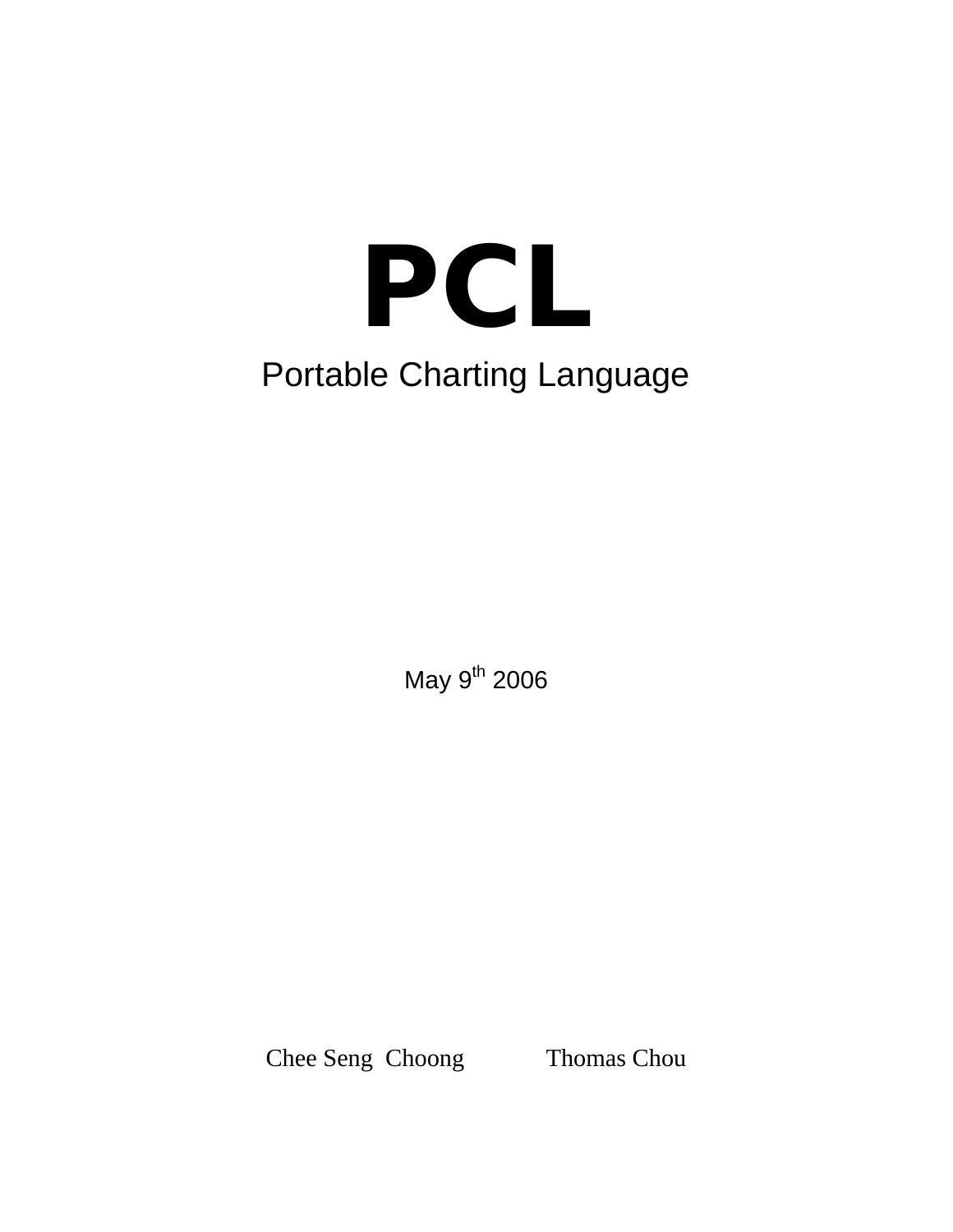# **Chapter 1: Introduction**

## **1.1 Background**

 Charts and graphs have been indispensable tools since the beginning of time. They are used everywhere and by everyone. In the financial field, stock brokers analyze large amounts of financial data every day to determine what to buy and what to sell. In the medical field, clinicians look at patients' charts to determine the proper treatment. In the scientific and engineering fields, charts can be used to analyze massive amounts of scientific or performance data gathered over time revealing to their users trends and anomalies that they couldn't have discovered through other means.

 Today, there are a plethora of charting tools out there each tailored for a specific purpose. But ultimately, all charting users are looking for the same thing and that is how to take a collection of data and produce a meaningful chart quickly and easily. Today's charting applications can't give you that. Spreadsheet applications such as Microsoft Excel are great for data entry but can be cumbersome when manipulating large amounts of data. Furthermore, it can't do batch processing - quickly generating charts from a series of input files. 3rd party charting libraries are highly configurable but require users to have a programming background to use them.

#### **1.2 Goals**

 The purpose of PCL is to address the deficiencies that exist in today's charting tools described above. The language is designed to give users the ability to build charts customized to meet their individual needs without having them to understand the technical details behind writing a charting program.

#### **1.2.1 Architecture Neutral and Portable:**

PCL is an interpreted language and will execute on top of the Java Virtual Machine. Like Java, PCL is designed to run on any platform allowing users to produce charts in almost any environment.

#### **1.2.2 Ease of use:**

PCL provides the facilities to analyze, manipulate, and extrapolate the data by just writing a few lines of code. It hides the mundane details so that the user can concentrate on manipulating and analyzing the data itself. For example, the process of opening a file, creating an input stream, tokenizing, and parsing is simplified to just specifying the filename and the delimiter(s) used.

Function loops allow the programmer to take control of repetitive tasks such as deriving a new data series from existing data as well as enable batch processing of multiple charts using the same actions. Highlighting data points that exceed specific thresholds on the chart can be expressed in a little conditional statement.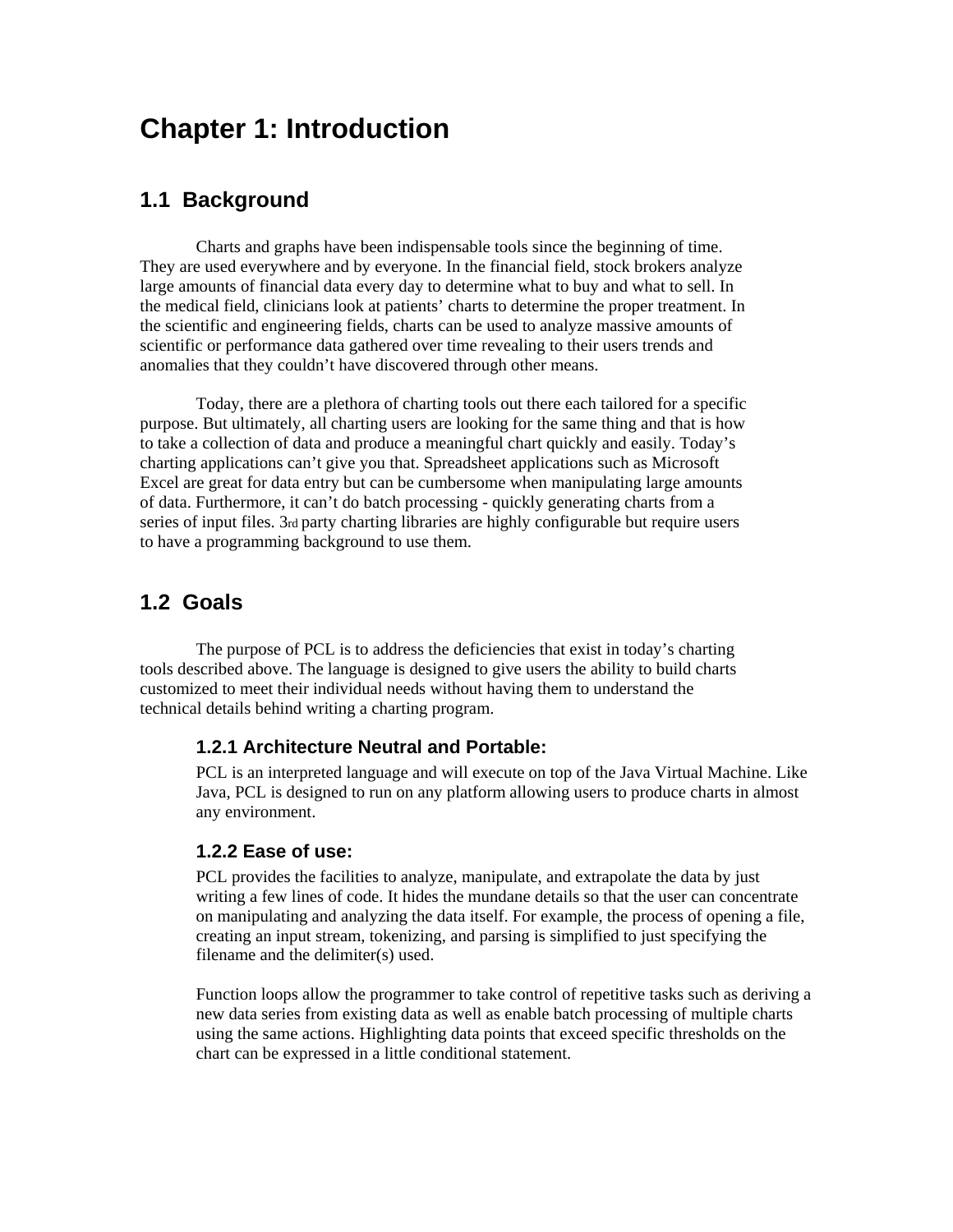# **1.3 Main Language Features**

The following are a subset of the main features of the PCL language:

#### **1.3.1 Data Types**

The basic data types such as integer and double are supported for data values. Strings, which are mainly used as labels for data series, columns, and the chart's title, are also supported.

#### **1.3.2 Basic Data Series Operations**

The basic common operators such as  $+, \frac{*}{}, \frac{*}{}, \frac{*}{}$ , and % are supported. Relational and boolean expressions are also allowed.

#### **1.3.3 Program flow control**

Basic flow control statements such as if-else, for, continue, return, and break are available. These make it possible to analyze and selectively manipulate data. Users will also be allowed to create their own functions.

#### **1.3.4 Internal functions**

Functions such as load, save, print, plot and add are available to manipulate .csv data and eventually plotting the results to a graph. Special validator and generator functions are used to validate and modify existing data, as well as creating new data series.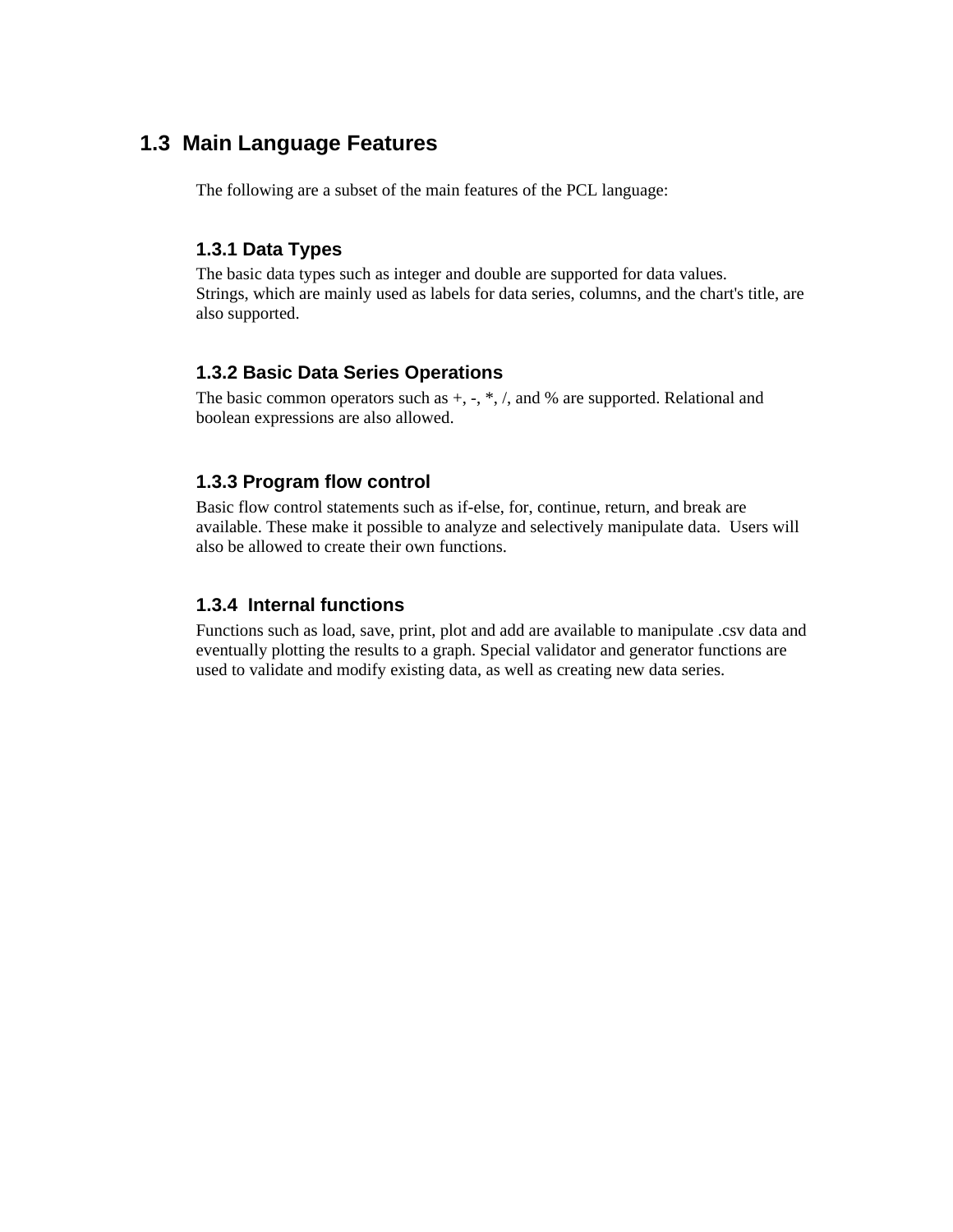# **Chapter 2: Tutorial**

#### **2.1 Getting Started**

 PCL can be launched as an interpreter or as a compiler if a source file is given. For the purpose of this tutorial, the examples will be done in interpreter mode. In most cases, using a source file is more efficient.

To launch as an interpreter, simply type:

```
%os prompt%> java PCLMain 
Pcl>
```
To launch with an input source file, just add the file's name as an argument:

```
%os prompt%> java PCLMain tutorial.txt
```
#### **2.2 Variables**

 In PCL, variables are declared by the let keyword. The following example assigns a number to variable i:

```
Pcl> let i = 1;
i = 1Pcl>
```
The interpreter will return the value of  $\pm$  again followed by the prompt. After a variable is declared, its values can be changed by simply doing the following:

Pcl>  $i = 2i$  $i = 2$ Pcl>

In addition to numbers, variables can be assigned strings as well as the value of other variables. For example:

```
Pcl> let j = "this is j";
j = this is j 
Pcl> i = j;
i = this is j;
```
# **2.3 Expressions**

 Basic arithmetic expressions as well as relational expressions are supported. They follow the same syntax as Java: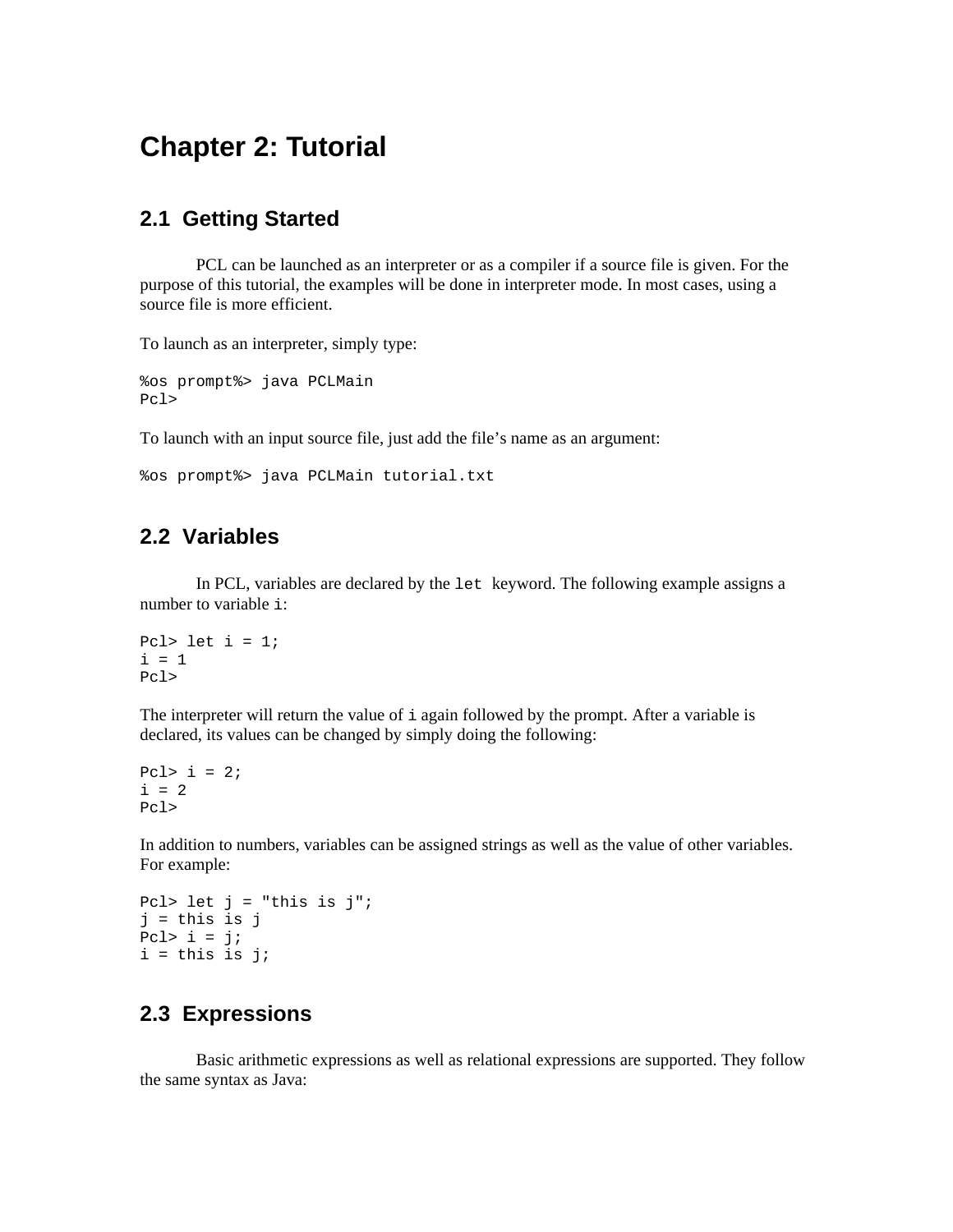```
Pcl> i = 1 + 2ii = 3Pcl> j = 3;j = 3Pcl> i = i * j;
i = 9Pcl> let t = j > i;
t = false;
```
## **2.4 Flow Control**

 Program flow control in PCL is done via if-else, for, continue, and break statements. Here are examples of an if-else and a for-loop statement:

```
Pcl> if (i > i)print "won't see this"; 
else 
print "not true"; 
not true 
Pcl> 
Pcl> for (i=0; i<3; i=i+1)print i; 
i = 0i = 1i = 2i = 3Pcl>
```
# **2.5 Loading and plotting from a CSV file**

#### **2.5.1 Loading a .csv file**

To begin manipulating charts, one has to first load a .csv file. This can be done using the special chart function: chart.load("contivity.csv"), where contivity.csv is the filename.

#### **2.5.2 Adding a new series to be plotted**

To plot something from the data read from the .csv file, a new data series has to be defined using the function chart.addseries(). More than one series can be plotted to the same graph. The arguments required are:

- a) The series' name
- b) The column name from the .csv file for the x-axis
- c) The column name from the .csv file for the y-axis
- d) The choice of line, bar, or scatter plot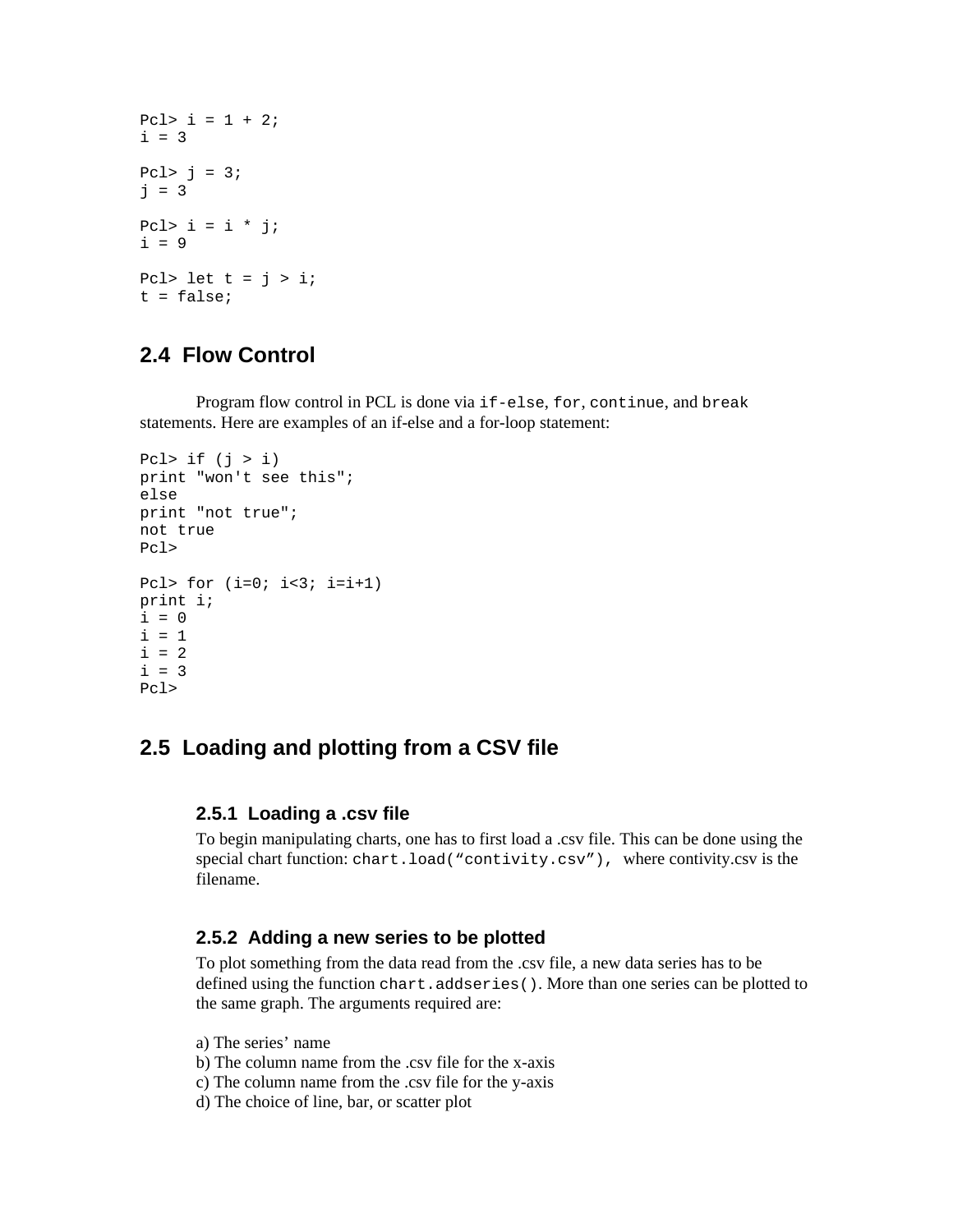For example, here's the statement to create a new series named "Sessions", with columns "timestamp" and "ipsecsessions" used for the x and y axis respectively, and to plot it as a line graph:

```
chart.addseries("Sessions", "timestamp", "ipsecsessions", 
"Line");
```
#### **2.5.3 Plotting the series**

To plot the series, simply use the statement:

chart.plot();

## **2.6 Validating data**

 To validate the data from the CSV, one has to first define a validating function. This function can also be used to modify the data loaded before plotting them. The statements within the validating function are executed on every row of the specified column. The row in each iteration is referenced by the special identifier value. For example, the following function named isPercent that checks if all the values are within 0 and 100:

```
[isPercent] 
{ 
      if (value >= 0 & walue <= 100)
              return true; 
       else 
              return false; 
}
```
This validating function can then be called by passing in the defined validator's name and the column name to be validated:

chart.validate(isPercent, "cpuusage");

Here's another example of a validating function changing the data in a column. Note that the function must always provide a return statement. If none is specified, the return value of false is assumed:

```
[salesTax]
{ 
      value = value * 1.05;
       return true; 
} 
chart.validate(salesTax, "price");
```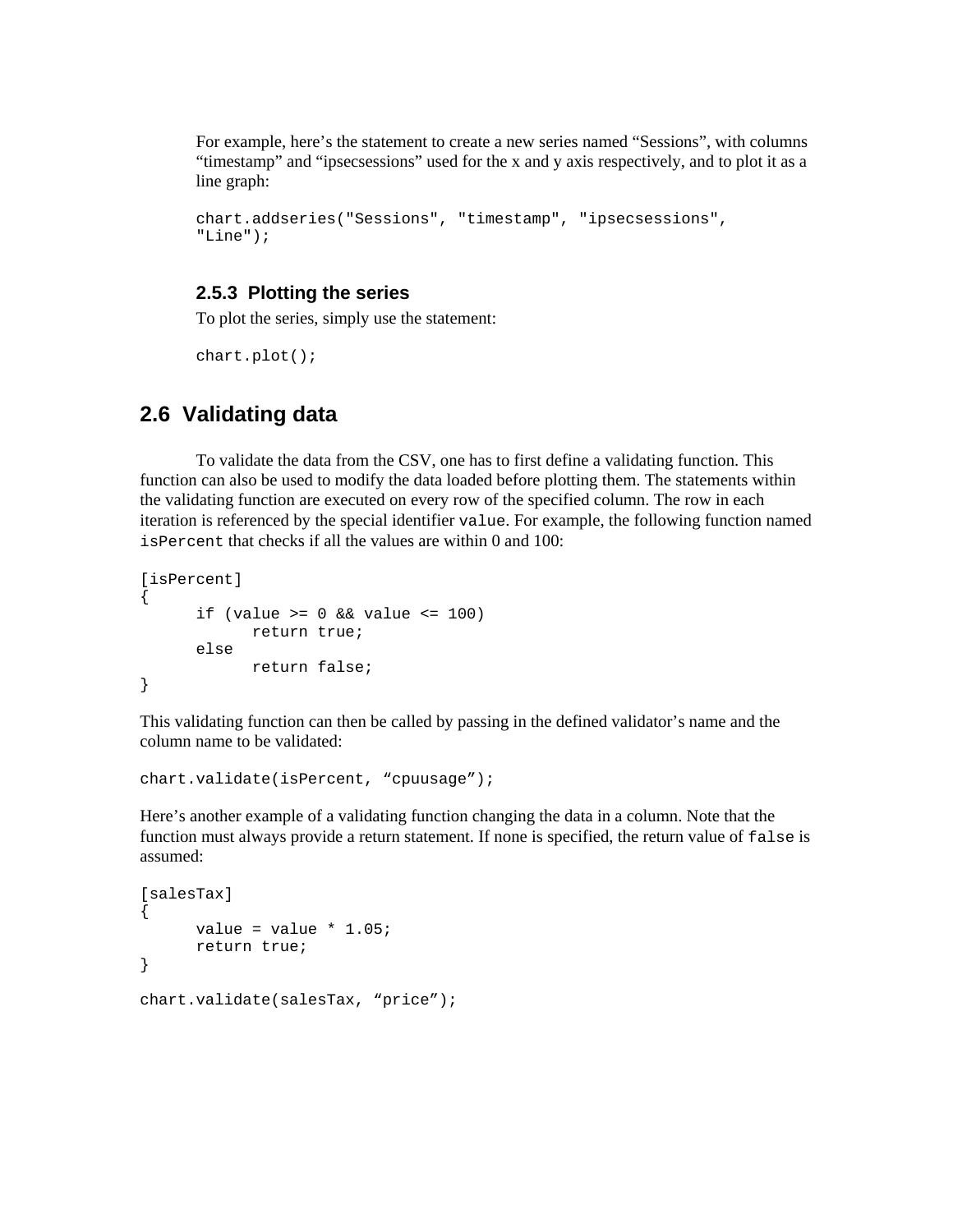# **2.7 Generating data**

 The other major function in PCL is generating new data series derived from the input data. The generator function definition is similar to the validator's except that it accepts input arguments. Inside the generator, the statement newseries.add is used to fill in data for the new data series. The following is an example of a generator named ratio that will be used to plot a new series that shows the ratio of CPU usage to IPsec sessions:

```
[Ratio] 
in(time, cpu, sessions) 
\left\{ \right.for(let i = 0; i < time.length(); i = i + 1)
      \{ newseries.add(time[i], (sessions[i]/cpu[i])*10); 
 } 
       return true; 
}
```
This generator function is invoked using chart.generate with the following arguments: a) Generator's name.

b) The column name for the new series generated.

c) One or more list of column names to be passed in to the generator function.

```
Example: 
chart.generate(Ratio, "ratio", "Line", chart.dataseries["CPU"].x, 
chart.dataseries["CPU"].y, chart.dataseries["IPsec Sessions"].y);
```
#### **2.7.1 Putting them all together**

Here's how a plot would look like after putting together some of the snippets of examples above:

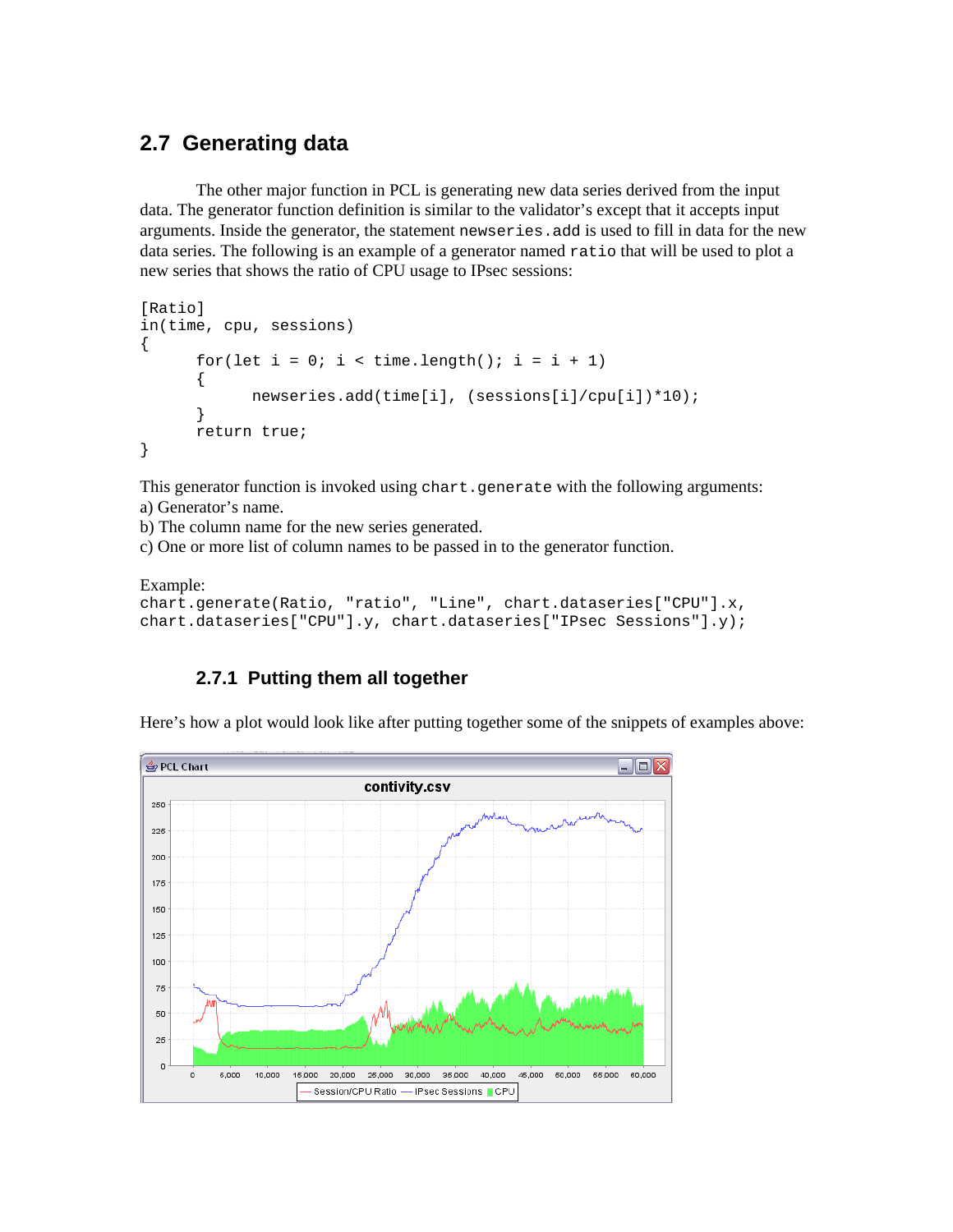# **Chapter 3: Language Reference Manual**

# **3.1 Lexical Conventions**

The language is classified into 6 kinds of tokens: identifiers, keywords, constants, strings, expression operators and other operators. Whitespace (blanks, tabs, and newlines) are ignored and are expected to serve as token separators.

#### **3.1.1 Comments**

Comments begin with "//" and ends with a carriage return or new line. Comments can begin anywhere in a line.

#### **3.1.2 Identifiers**

An identifier consists of a sequence of letters, digits, and underscores " $\dddot{ }$ ". The first character of an identifier should be a letter. Identifiers are case-sensitive.

#### **3.1.3 Keywords**

The following identifiers are reserved as keywords, and should not be used otherwise:

| if    | else     | for   | value | return    |
|-------|----------|-------|-------|-----------|
| break | continue | ⊥oad  | save  | let       |
| print | true     | false |       | newseries |

#### **3.1.4 Constants**

There are two types of constants – numbers and strings. Their format is defined as follows:

#### **3.1.4.1 Numbers**

A number consists of one or more digits with an optional decimal point ".". A number with a decimal must have the following format: An integer constant followed by a decimal point and an "e" or "E" followed by a signed integer exponent. A positive exponent may be preceeded by a plus sign "+". A negative exponent must have a minus sign "-".

#### **3.1.4.2 Strings**

A string can be one or more characters enclosed in double quotes " " ". Any doublequotes within a string must be preceded by a backslash "\" character.

#### **3.1.6 Other tokens**

The following operators or symbolic characters are used:

|  |  |  | $\{ \qquad \} \qquad [ \qquad ] \qquad ( \qquad ) \qquad , \qquad ;$ |  |
|--|--|--|----------------------------------------------------------------------|--|
|  |  |  |                                                                      |  |
|  |  |  |                                                                      |  |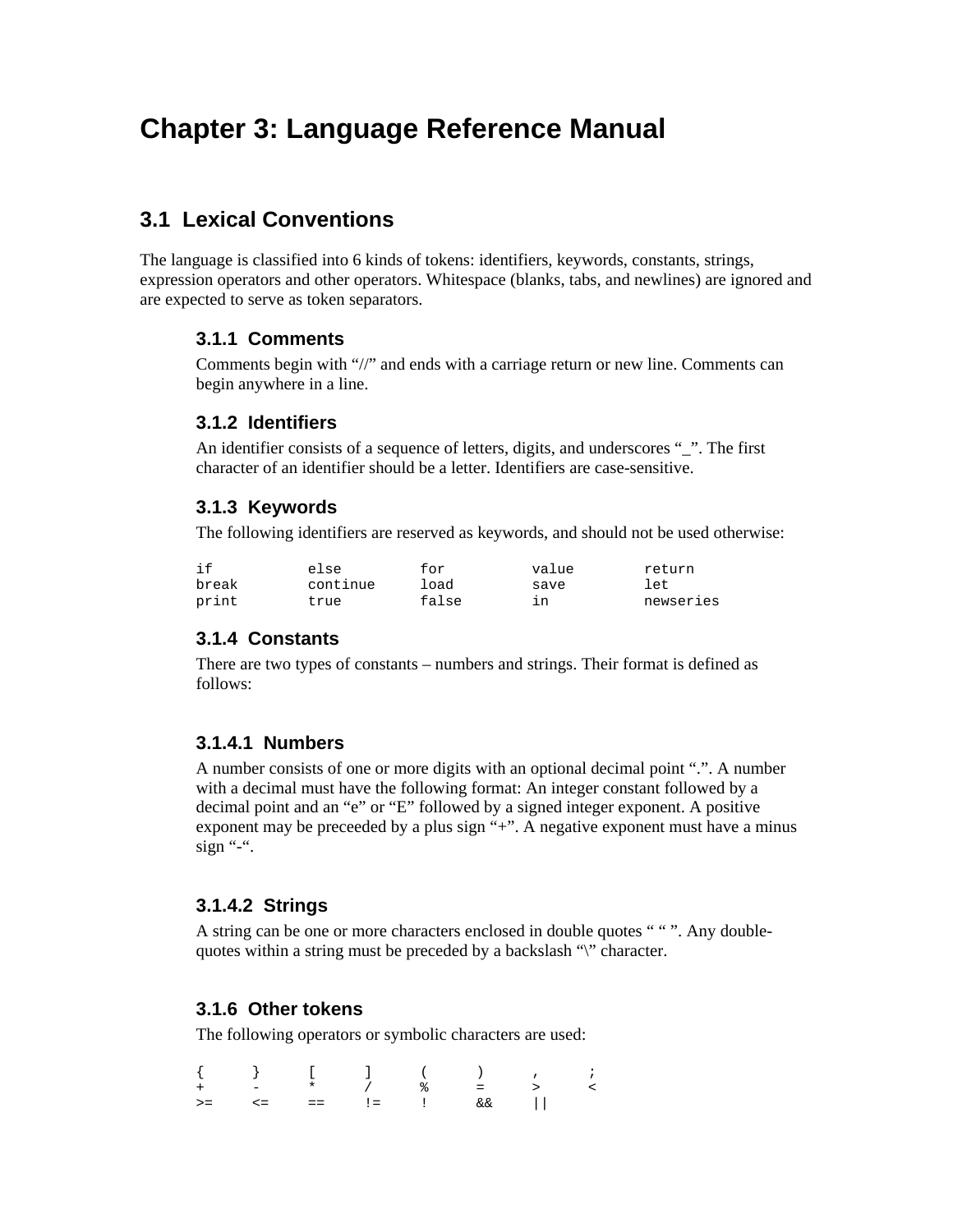# **3.2 Types**

 The types supported in PCL are Java primitives. Type checking will be done only at run time.

# **3.3 Expressions**

#### **3.3.1 Primary Expressions**

Primary expressions involve identifiers, constants, function calls, access to data series and charts, including expressions surrounded by "(" and ")".

#### **3.3.2 Identifier**

An identifier is a left-value expression. It will be evaluated to a value that is bounded to this identifier.

#### **3.3.3 Constant**

A constant is a right-value expression. It will be evaluated to the constant itself.

#### **3.3.4 ( expression )**

An expression enclosed in parentheses is a primary expression whose value are identical to the expression itself. The parentheses denotes precedence in the evaluation of the expression that is higher than the other expressions in the statement.

#### **3.3.5 Function Call**

A function call consists of a function identifier followed by parentheses containing one or a comma-separated list of expressions which are considered the arguments to the function.

#### **3.3.6 Unary operators**

Expressions with unary operators group left to right.

#### **3.3.6.1 -expression**

The result is the negative of the expression. This is applicable to number constants only.

#### **3.3.7 Multiplicative operators**

The multiplicative operators  $*, /$ , and % group left to right.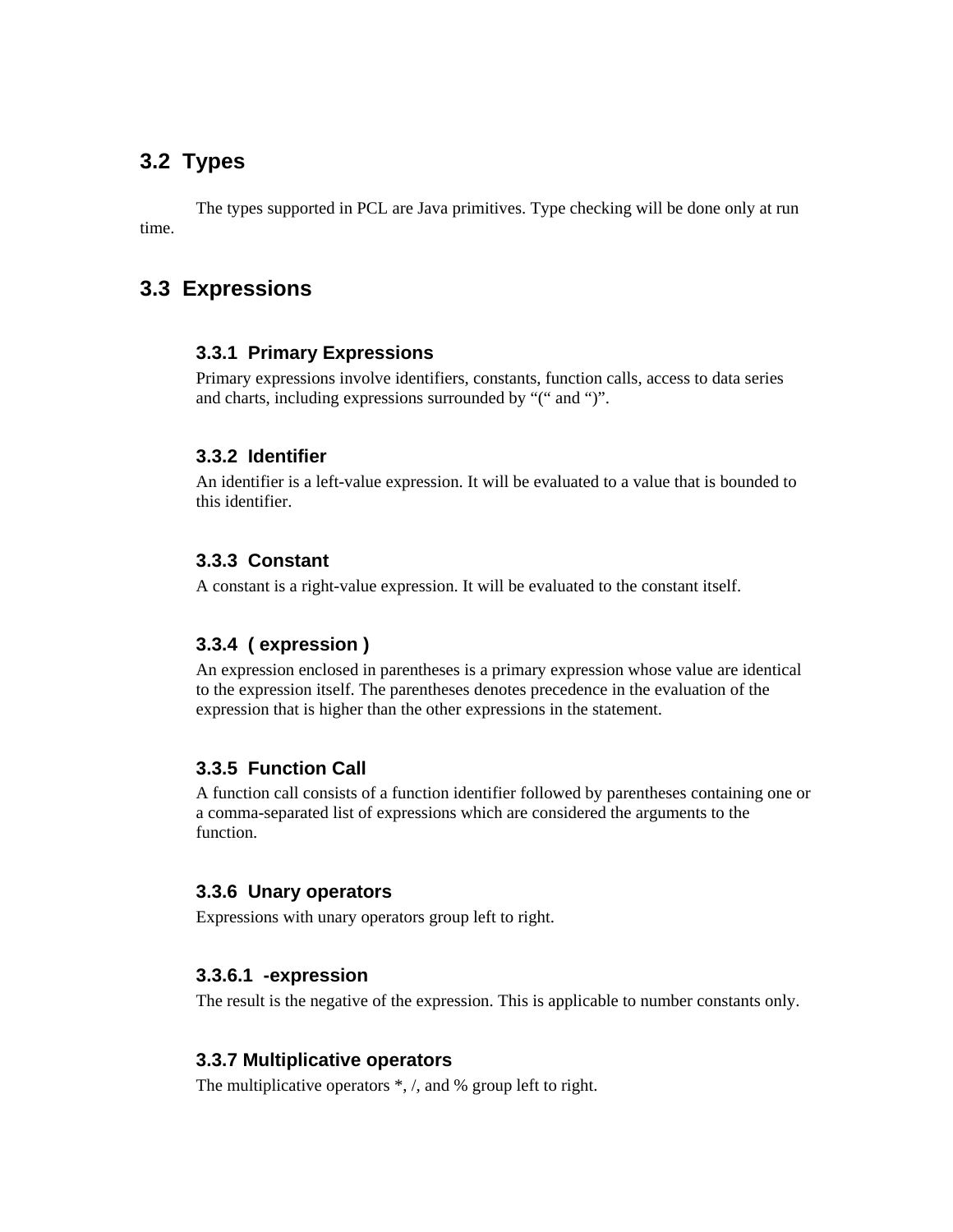#### **3.3.7.1 expression \* expression**

The binary \* operator indicates multiplication.

#### **3.3.7.2 expression / expression**

The binary / operator indicates division.

#### **3.3.7.3 expression % expression**

The binary % operator yields the remainder from the division of the first expression by the second. Both operands must be integers.

#### **3.3.8 Additive operators**

The additive operators  $+$  and  $-$  group left to right. Precedence is deferred to multiplicative operators.

#### **3.3.8.1 expression + expression**

The result is the sum of the expressions. If one of the operands have an exponent, the result will be represented in that format.

#### **3.3.8.2 expression – expression**

The result is the difference of the operands.

#### **3.3.9 Relational expression**

Relational operators can only have two operands and are of the following types:

```
expression > expression (more than) 
expression < expression (less than) 
expression \ge expression (more than or equals)expression <= expression (less than or equals)
```
The operators yield the boolean value of true if the specified relation is true; false otherwise. Only numbers may be compared.

#### **3.3.10 Equality operators**

The  $==$  (equal to) and the  $!=$  (not equal to) operators have lower precedence than relational operators. Otherwise they are evaluated the same way as relational expressions.

#### **3.3.11 expression || expression**

The || operator returns the boolean logical true if either of its operands is true. It groups left to right. Operands must contain only boolean values.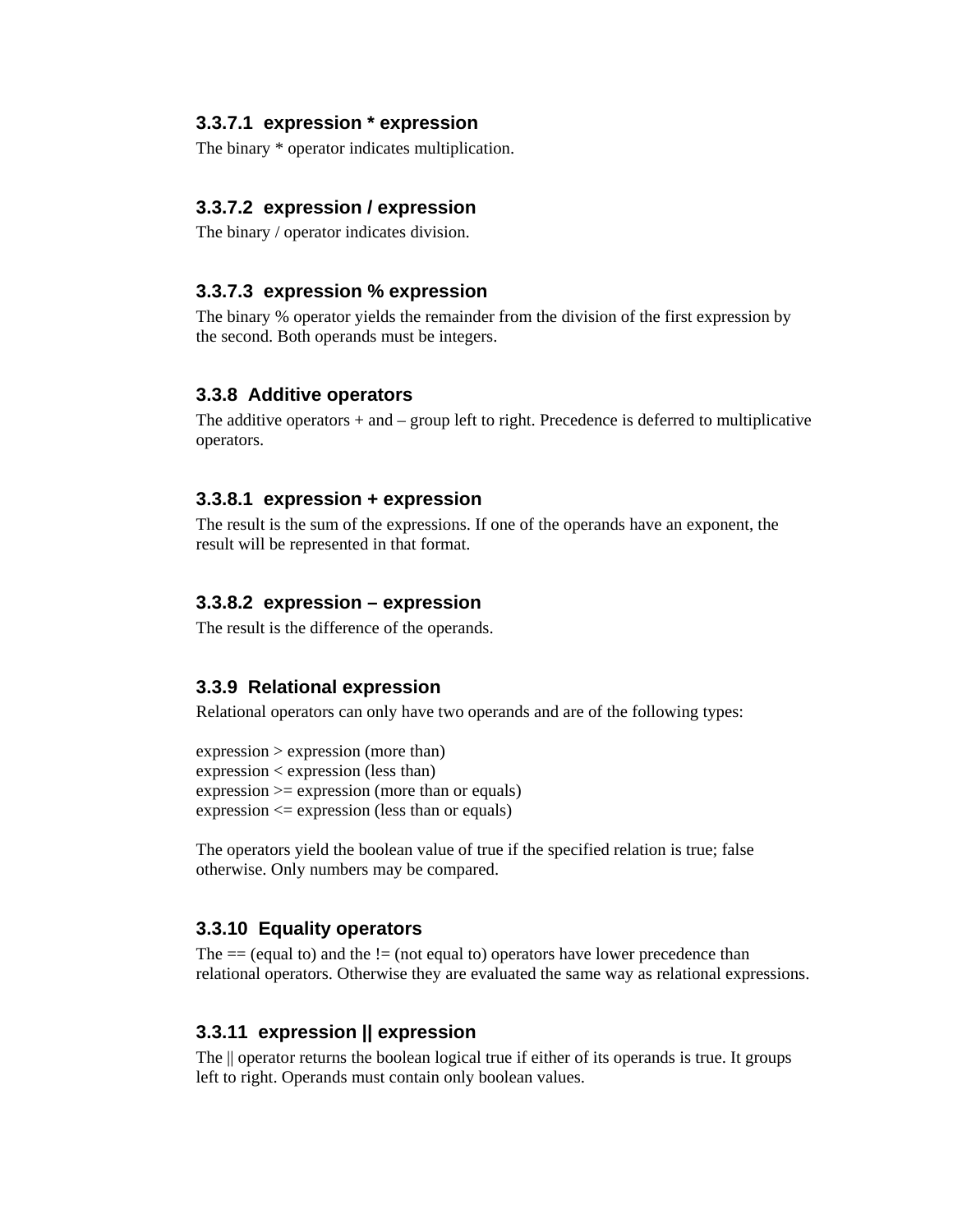#### **3.3.12 expression && expression**

The && operator returns true if both of its operands are true. Like  $\parallel$ , it groups left to right and only accepts operands that contain boolean values.

#### **3.3.13 Assignments**

In the form of expression = expression, it assigns the value of the right operand to the left operand. The left operand has to be an identifier.

#### **3.3.14 Declarators**

A declaration begins with the keyword let followed by a single identifier.

#### **3.3.15 Statements**

Statements are executed in sequence, unless flow control statements indicate otherwise. Syntax notation: syntactic categories are indicated in *italics*, and literal words and characters in gothic.

#### **3.3.15.1 Expression statement**

Most statements are expression statements of the form expression;

#### **3.3.15.2 Compound statement**

Statements can be grouped together by enclosing them with curly bracers "{" and "}".

#### **3.3.15.3 Conditional statement**

A conditional statement can be of the two following forms:

if ( *expression* ) *statement*  if ( *expression* ) *statement* else *statement* 

In both cases, the expression is evaluated first. If the value is a boolean true, the first statement is executed. Otherwise, the second statement is executed. The "else" ambiguity is resolved by connecting an else with the last encountered elseless if.

#### **3.3.15.4 For statement**

The for statement has the form

```
for ( assignment / declarator ; expression2 ; expression3 ) statement
```
The first assignment or declarator specificies the initialization of the loop. The second expression specifies the condition that would terminate the loop. The third expression specifies the incrementation performed at the end of each iteration of the loop. All of the expressions are optional.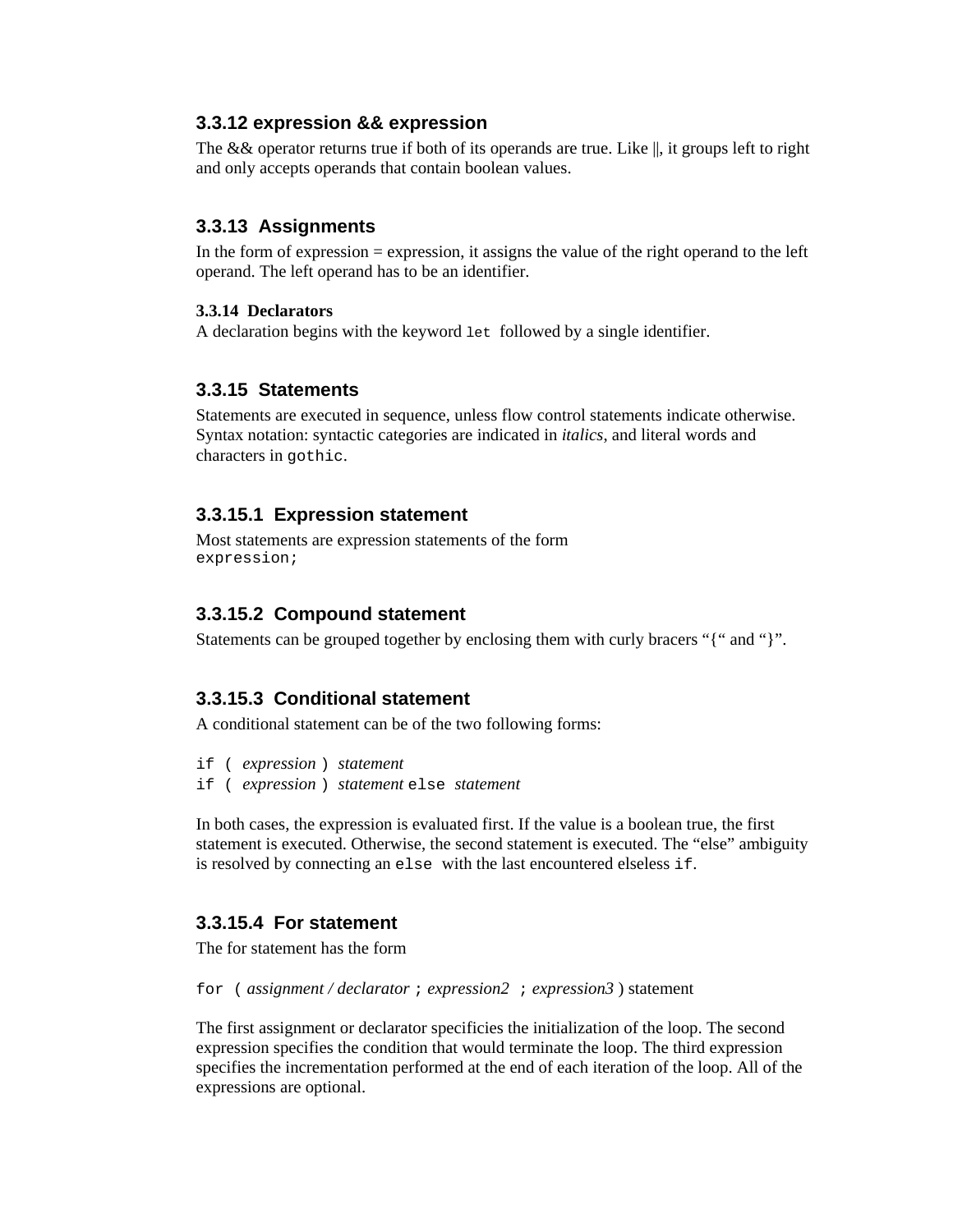#### **3.3.15.5 Break statement**

The statement

break ;

causes an abort of the smallest enclosing for loop statement. Control passes to the statement that is immediately after the loop. This statement is not supported in the Validator and Generator functions.

#### **3.3.15.6 Continue statement**

The statement

continue ;

causes control to pass to the end of the current iteration of the smallest enclosing for loop. This statement is not supported in the Validator and Generator function.

#### **3.3.15.7 Return statement**

A return statement,

return expression ;

is used inside the validator or generator function body. It must return either a boolean value of true or false, or an identifier containing such a value.

# **3.4 Predefined Objects and Functions**

 Like lanugages such as Javascript and VBscript, PCL comes with a set of pre-defined objects and functions used for configuring the chart before it is plotted. These pre-defined objects and functions are listed below and explained in detail in the following sections:

| Object<br>Chart          | <b>Properties</b><br>title<br>datacolumn<br>dataseries | <b>Functions</b><br>plot<br>load<br>addseries |
|--------------------------|--------------------------------------------------------|-----------------------------------------------|
| Dataseries               | id<br>X<br>У<br>type                                   | add                                           |
| DataColumn               | id<br>data                                             |                                               |
| <b>Global functions:</b> |                                                        |                                               |

| <b>Function name</b> | <b>Parameters</b> | <b>Description</b>           |
|----------------------|-------------------|------------------------------|
| print                | string            | Prints the string to console |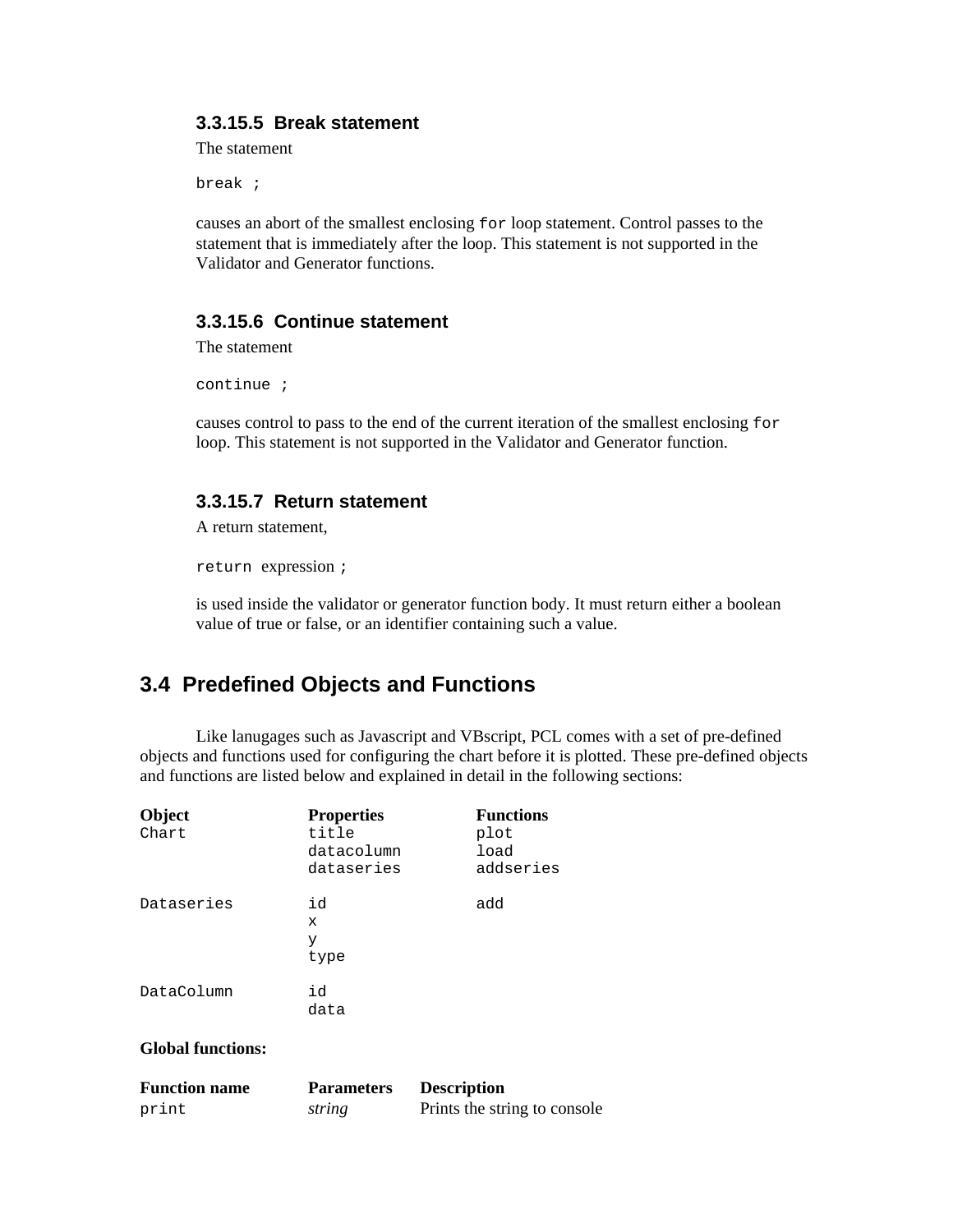#### **3.4.1 Collections**

A Collection represents a container that holds a group of objects. Some of the properties defined above, such as dataseries and datacolumn, are Collections.

Square brackets "[" and "]" will be used to access the individual objects within a Collection. Some Collections can only be accessed by using a string.

Example:

dataseries["series name"]

Others such as arrays can be accessed by an integer index.

Example: dataseries.x[0]

All collections have a length() that that returns the size of the collection

#### **3.4.2 Chart**

There is one and only one Chart object. It is a global variable and is named chart. Data for the chart object is loaded using the load() function which takes in the filename of the charting data file.

Example:

chart.load("c:\mydatafile.csv");

The data file must be in a csv format. Once load() is called, the contents of that CSV file are loaded into the Chart object. The first row of the CSV file must be the column header names. The properties of the Chart object are described below.

| <b>Property</b> | <b>Description</b>                                                                                                                     |
|-----------------|----------------------------------------------------------------------------------------------------------------------------------------|
| <b>Name</b>     |                                                                                                                                        |
| title           | The title of the chart. Name of the csv data file loaded                                                                               |
| datacolumn      | A Collection DataColumn objects that represent contents of the loaded csv<br>charting data file. Access to this collection is by name. |
| dataseries      | A Collection of DataSeries objects. items are accessed by data series<br>name.                                                         |

The following functions can be applied on the Chart object.

| <b>Function</b> | <b>Parameters</b> | <b>Description</b>                                    |
|-----------------|-------------------|-------------------------------------------------------|
| <b>Name</b>     |                   |                                                       |
| addseries       | series name, x,   | Creates a new Dataseries object to be plotted. x and  |
|                 | y, type           | y are the names of the data columns used to be the    |
|                 |                   | x and y values of the dataseries. type represents the |
|                 |                   | type of dataseries that will be plotted. (Scatter,    |
|                 |                   | Line, Bar).                                           |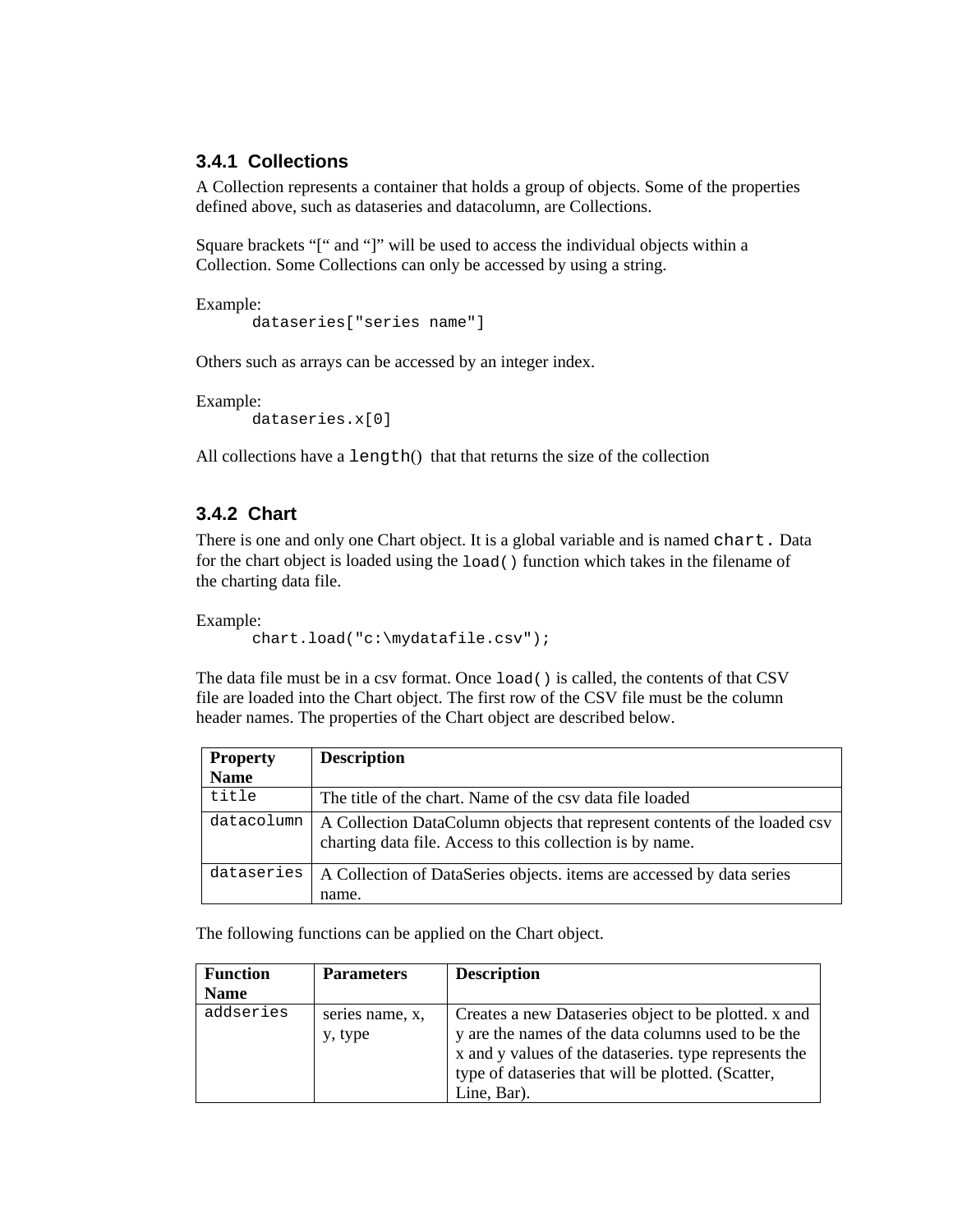| plot |          | Plot all data series objects defined for this chart |
|------|----------|-----------------------------------------------------|
| load | filename | Loads data from a csy file into the chart           |

#### **3.4.3 Dataseries**

A Dataseries object represents a collection of data points that are to be plotted with a unique symbol and color. A user creates and modifies Dataseries objects by using the following properties and functions.

| <b>Property</b> | <b>Description</b>                                                          |
|-----------------|-----------------------------------------------------------------------------|
| <b>Name</b>     |                                                                             |
| id              | A unique identifier                                                         |
| $\mathbf x$     | X values collection                                                         |
|                 | Y values collection                                                         |
| type            | Describes the type of plot this data series will be. The possible types are |
|                 | {Scatter, Line, Bar}                                                        |

| <b>Function</b><br><b>Name</b> | <b>Parameters</b> | <b>Description</b>                   |
|--------------------------------|-------------------|--------------------------------------|
| add                            | y values<br>х.    | Adds a data point to the data series |

#### **3.4.4 DataColumn**

The csv data in the Chart object is stored as a matrix. To access the contents of the matrix, the programmer must use DataColumn object and its properties.

Each DataColumn object in the Chart's DataColumn Collection maps to a column in the matrix and the name is taken from the column names loaded from the csv file.

| <b>Property</b> | <b>Description</b>                          |
|-----------------|---------------------------------------------|
| <b>Name</b>     |                                             |
| ıa              | A unique identifier                         |
| data            | An array of values loaded from the csy file |

The following a sample program that shows how the objects described above are used

```
// Load the csv file and create the Chart object 
chart.load("data.csv") 
// Create a new data series 
chart.addseries("new series", "x", "y", "scatter"); 
// Plot the chart 
chart.plot()
```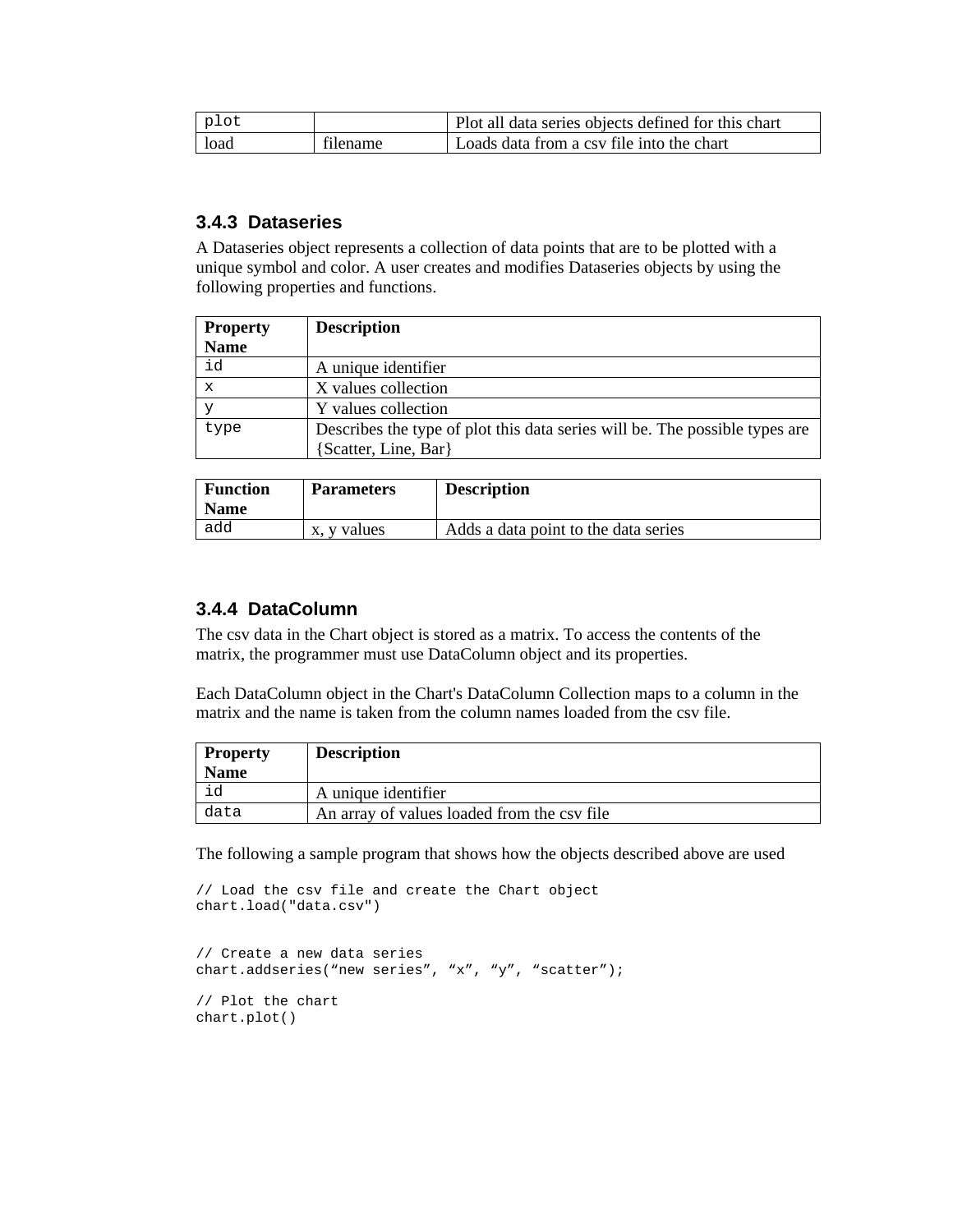## **3.5 Validators and Generators**

#### **3.5.1 Validators**

PCL has built in constructs to help users validate their data before plotting it. These constructs are called Validators and are defined in the following format:

```
[Validator-name] 
{ 
       // Describe Validation rules here 
} 
chart.validate(validator-name, column-name)
```
As shown above, the declaration of a Validator must begin with the name of the validator enclosed in square brackets, "[" and "]", and the body of the Validator must be enclosed within curly braces, "{" and "}". Within the body of a validator users are allowed to use expressions and identifiers to implement their validation rules. The Validator will always return Boolean value. A return value of true will indicate that validation for current cell was successful and false otherwise. If no return statement is supplied then it is assumed that the validation failed. To validate a specific data column, the user would call the validate() function passing in the validator name and name of the column to be validated.

Example:

```
chart.validate(MyValidator, "Y-Values")
```
The rule defined within the body of Validator is applied to all values within the specified data column. A special identifier, value, is used to represent the contents of the current cell in the column being validated. If all values in the column checked return true then the validate() function will return true; otherwise it will return false. User variables declared outside of the Validator are not accessible within body of the Validator. Variables declared within the Validator are not accessible outside the body of the Validator.

Example:

```
[MaxValueCheck] 
{ 
       if(value > 300) return false 
        else 
               return true 
}
```
Validators can also be used to correct mal-formatted or out of range values by changing the value identifier.

Example:

[Normalize]  $\left\{ \right.$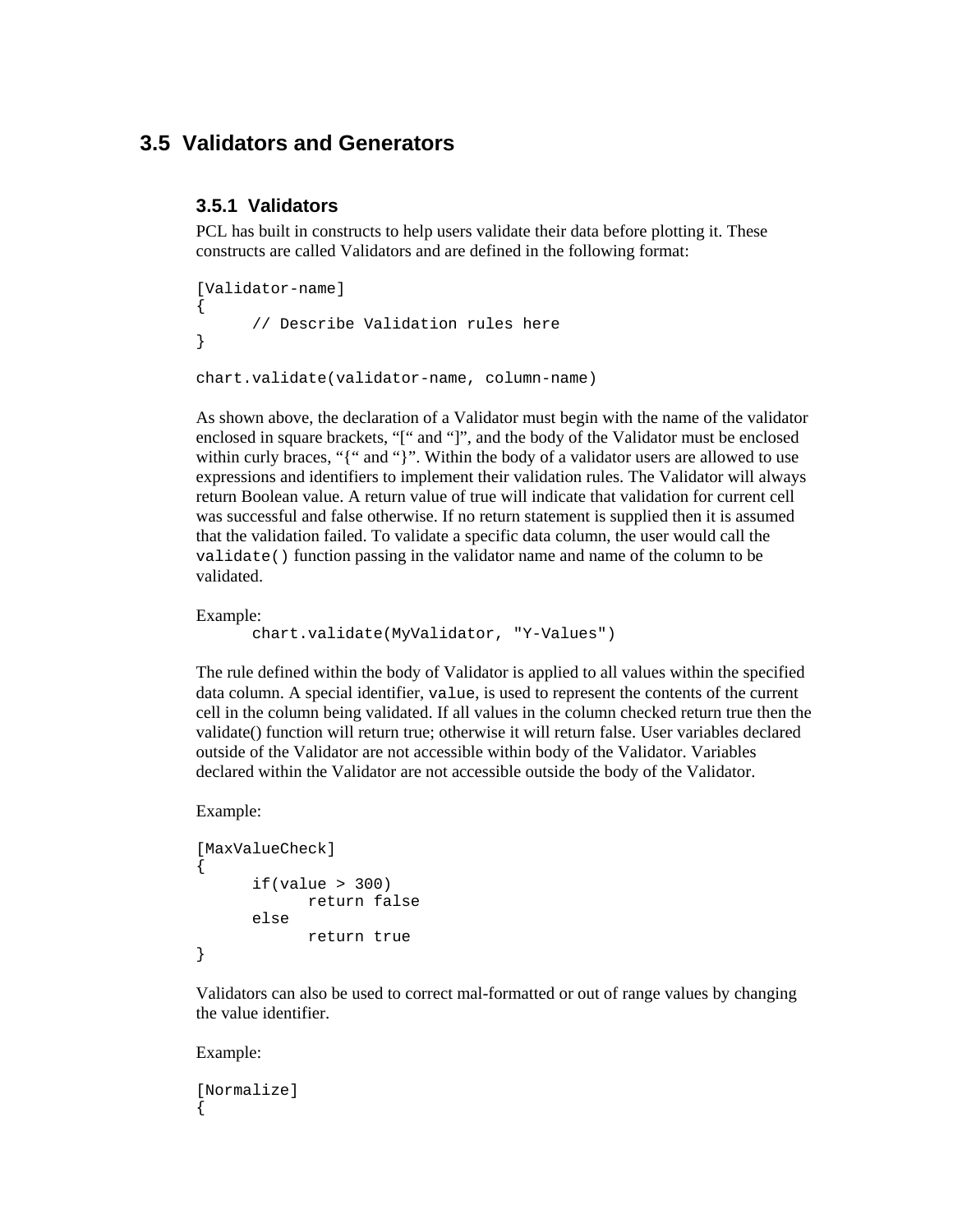```
 // Put the ceiling at 300 
if(value > 300)value = 300 return true
```
#### **3.5.2 Generators**

}

A Generator allows users to create new data points from existing data points. The new data points are then used to produce a new DataSeries object that is added to the Chart. The format of a Generator is shown below.

```
[Generator-Name] 
in(parameter-list) 
\{ // Body of the Generator 
}
```
As shown above, the declaration of a Generator begins with the Generator name enclosed in square brackets. This is then followed by the parameter declaration. The parameter declaration must begin with the in keyword with each parameter declared separated by commas and within the parentheses.

The body of the Generator must be enclosed with curly braces, "{" and "}", and the Generator must be terminated with a return statement.

To execute a generator, the user will call the generate function passing in the Generator name, the new dataseries's name, the plot type, and a list of parameters:

```
chart.generate(generator-name, dataseries-name, plot-type, 
parameter-list)
```
Within the body of the Generator, besides using regular statements and expressions, users are allowed to use the special identifier newseries to produce their new DataSeries. The newseries identifier is a DataSeries object and if the Generator call succeeds without error and returns true, this DataSeries will then be added to the Chart's DataSeries collection. Otherwise, the DataSeries is discarded.

Example:

```
[Average] 
in(high, low) 
{ 
       // Create a new series that represents the running average 
      for(let i=0; i -high.x.length(); i++) { 
              newseries.add(high.x[i], (high.y[i] + low.y[i]) / 2); 
       } 
       return true; 
}
```
Generators have the same scoping rules as Validators.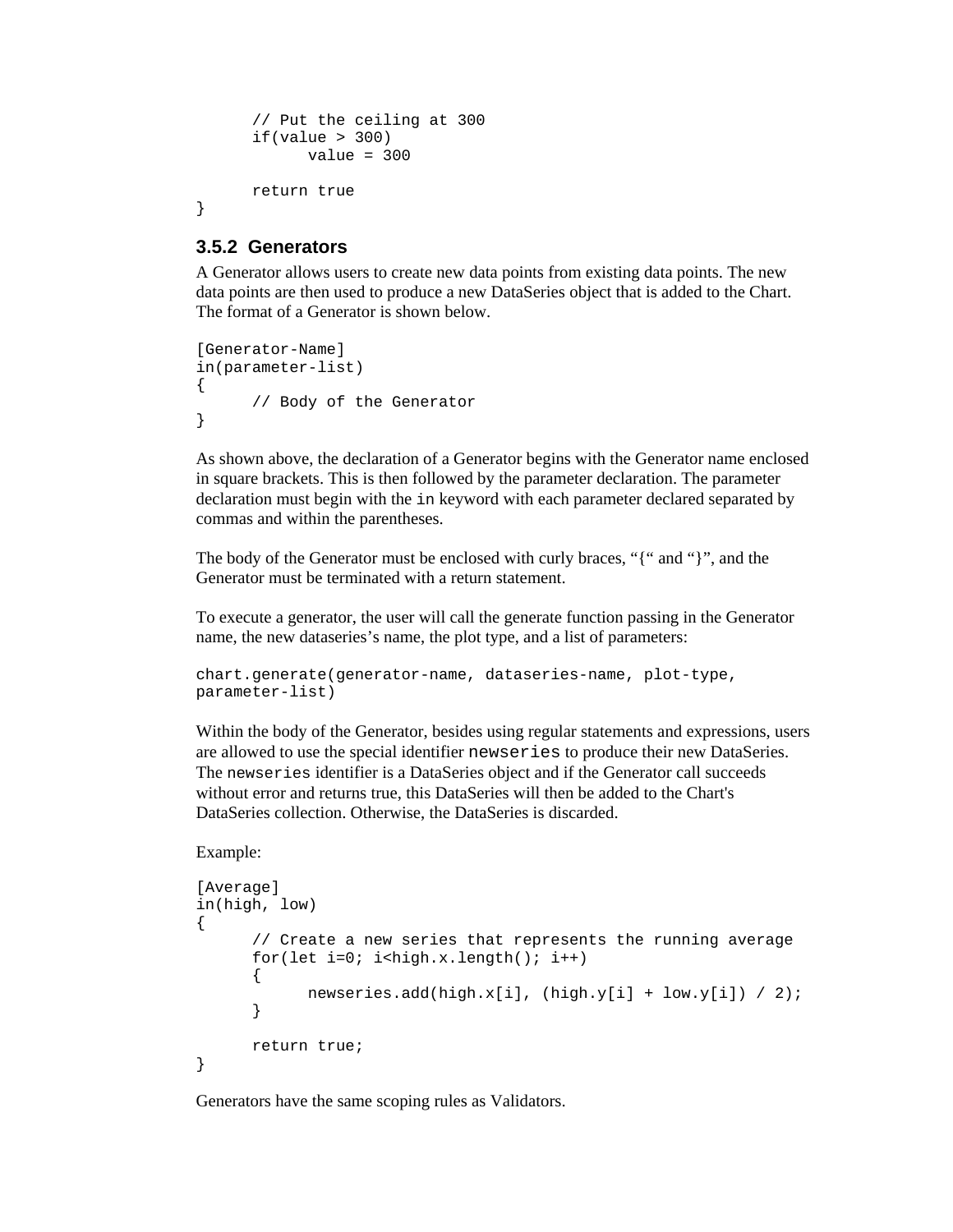# **Chapter 4: Project Plan**

# **4.1 Team Responsibilities**

Chee-Seng Choong – Lexer, Parser, Walker design and implementation. Thomas Chou – Interpreter, Chart control interface design and implementation.

All members of the team participated in testing and preparation of the documentation.

# **4.2 Programming style**

Standard Java coding conventions were used. Since the IDE used are identical, the coding conventions are basically left to the default used by Eclipse.

# **4.3 Project Timeline**

Project Milestones

| 2/7         |                          | Language White Paper                                             |
|-------------|--------------------------|------------------------------------------------------------------|
| 3/2         |                          | LRM and Grammar definition                                       |
| 3/10        |                          | Evaluated and identified suitable $3rd$ party charting component |
| $4/3$ week  | $\overline{\phantom{0}}$ | Lexer and Parser implementation (Chee Seng), Chart Control (Tom) |
| $4/10$ week | $\overline{\phantom{a}}$ | Unit testing and debugging                                       |
| $4/17$ week | $\overline{a}$           | Walker and Interpreter implementation                            |
| $4/24$ week | $\overline{a}$           | Integration                                                      |
| $5/1$ week  | $\overline{\phantom{a}}$ | <b>Testing and Documentation</b>                                 |
|             |                          |                                                                  |

# **4.4 Software Development Environment**

| OS Platform:          | Windows XP                                                      |
|-----------------------|-----------------------------------------------------------------|
| Programming Language: | Java $1.5$                                                      |
| IDE:                  | Eclipse 3.1 (http://www.eclipse.org/)                           |
|                       | ANTLR plugin for Eclipse (http://antlreclipse.sourceforge.net/) |
| Source Control:       | CVS 1.11.17 on Mandrake Linux 10.1                              |

ANTLR 2.7.6 is used for generating Parser, Lexer, and Walker.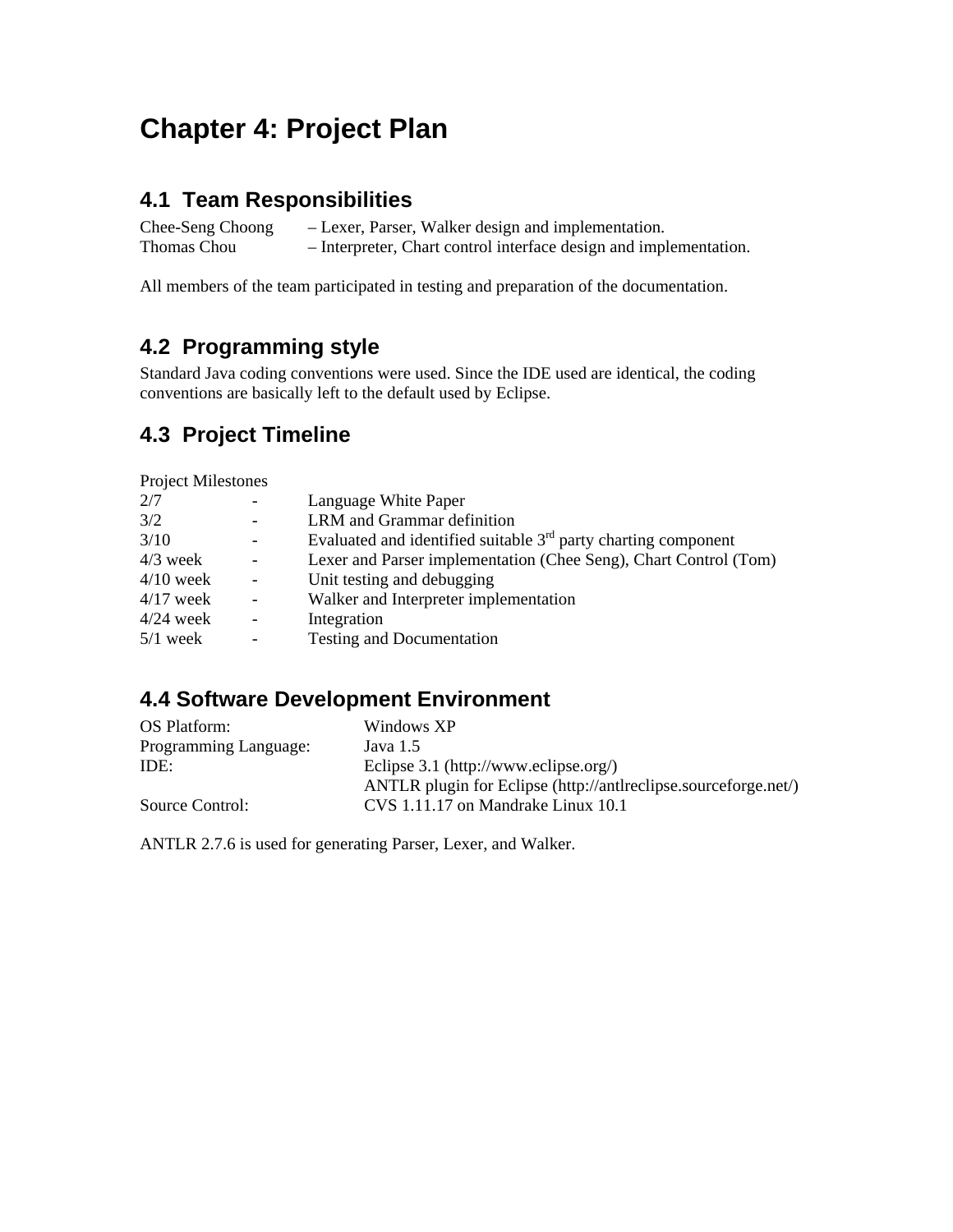# **Chapter 5: Architecture**

# **5. 1 PCL Components**

The diagram below shows the components within the PCL Interpreter.



**PCLMain** – The entry point for the interpreter. It accepts user console inputs or a file containing PCL expressions as an input. Data collected from the console or file are forwarded to the PCLLexer as character stream

**PCLLexer** – Takes the character stream and produces a stream of tokens.

**PCLParser –** Takes token stream and builds an AST tree

**PCLWalker –** Walks the AST tree produced by the PCLParser and executes functions on the PCLInterpreter.

**PCLInterpreter –** Acts as a proxy between the AST Walker and the Charting control. Actions defined in the AST walker are executed within this object. These actions may trigger function calls on the Charting Control.

**PCLChart –** The Charting control class. It handles all the logic for creating and modifying the chart.UI component.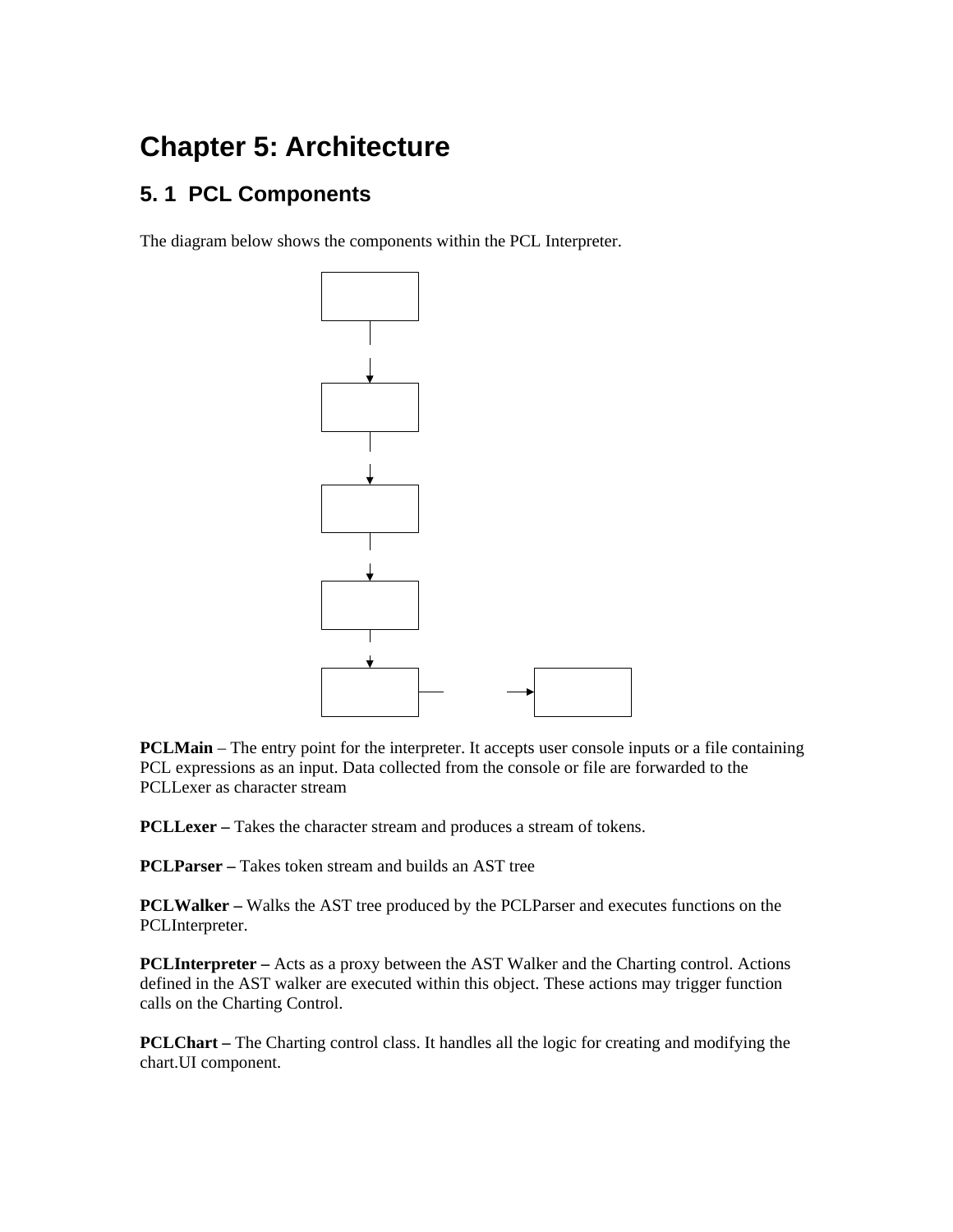# **5.2 Chart Control Interface**

 In a PCL program, there is one and only one chart control. Users can use the chart control to add new data series objects and perform data validation. Access to chart control properties and functions is different from accessing variables and functions defined in a PCL program. Unlike variables defined in a PCL program, Chart control properties and functions are not defined in the program's symbol table.

 Getting chart properties and invoking chart functions are done using Java Reflection methods. Furthermore, chart control properties are read only. Invoking the chart control's validate and generate functions is also very different from invoking a regular function. Below is a event diagram that show what happens when a Validator is called within a PCL program

```
[MyValidator] 
{ 
      if(value > 4) value = 4; 
       return true; 
} 
chart.validate(MyValidator, "ColA");
```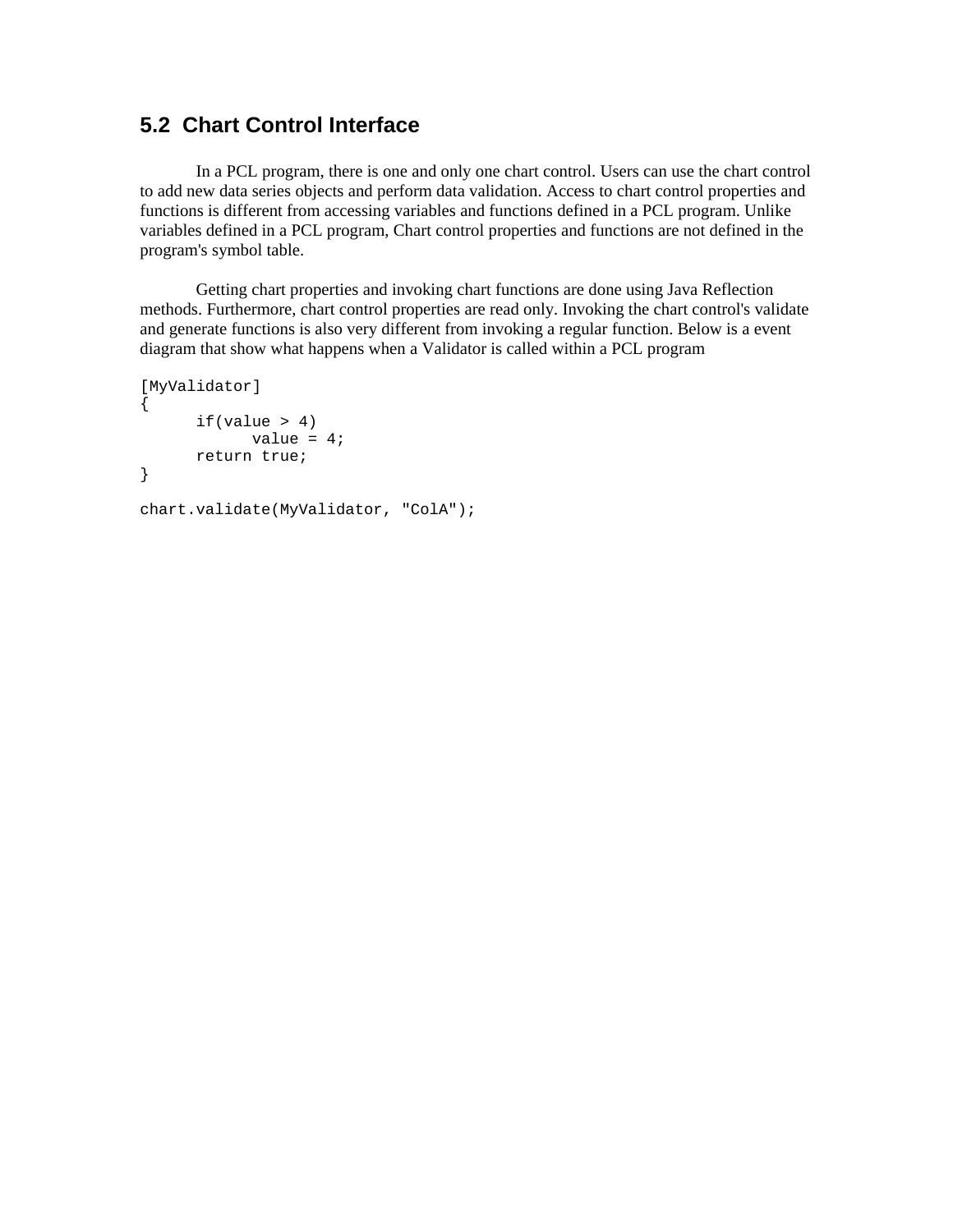

As you can see from the diagram, part of the function evaluation is done at the chart control level and the part of it is executed at the PCL program level. The reasons behind implementing the Charting control interface this way are

- 1. Prevent users from corrupting the integrity of the chart control by controlling access to key components within the chart control.
- 2. Hide implementation details of constructing a chart from the user.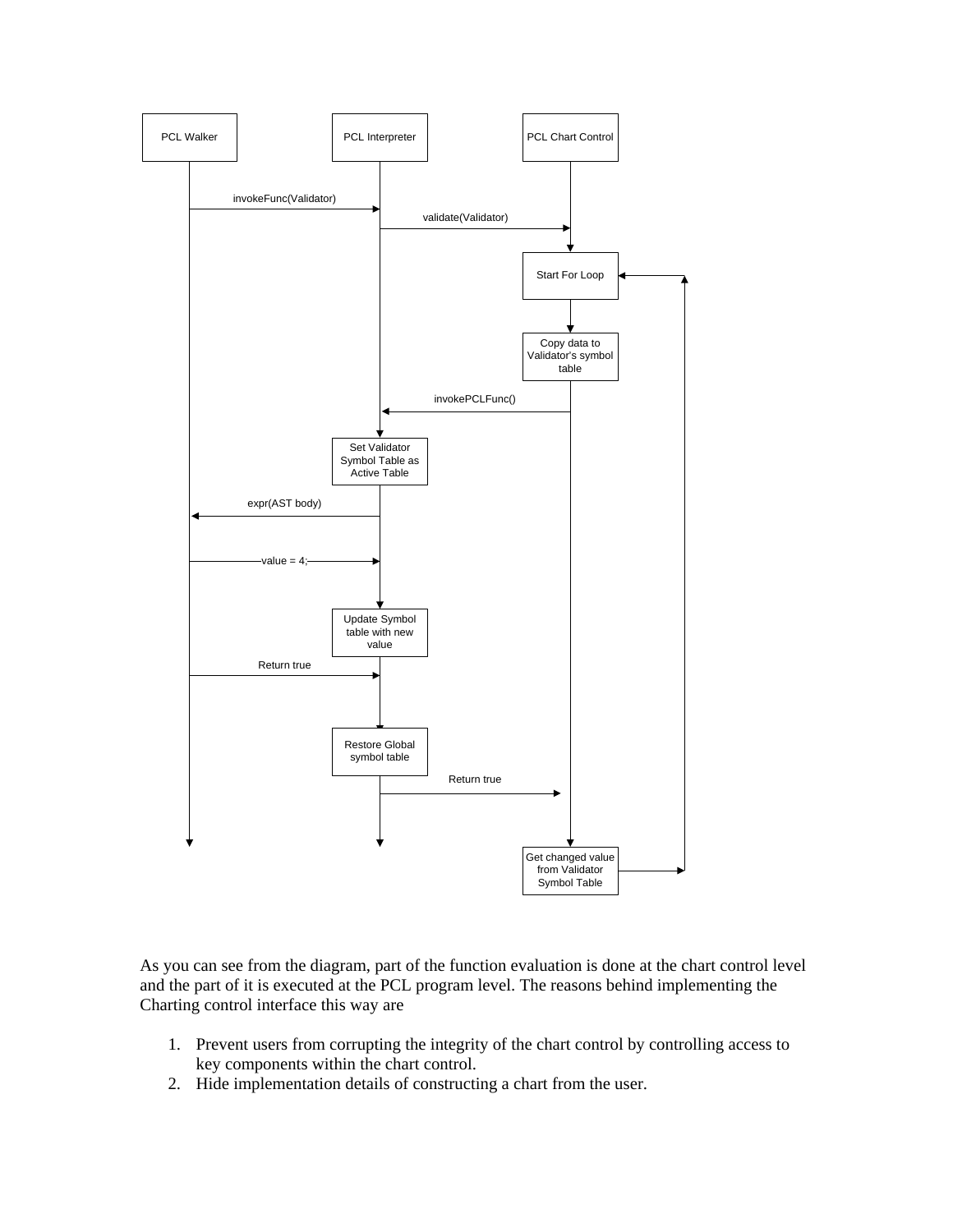# **Chapter 6: Test Plan**

 Test cases were developed as new features are added. These cases are then accumulated and the test results saved. These results are later file compared (using fc) against the one generated by the latest changes to the project. This is automated using batch files.

For example, here are some statements to test the lexer for numbers:

```
// Number tests 
let i = 0;i = 1.0;i = 1.00;
i = 1.e1;i = 1.E1;i = 1.e+1;i = 1.e-1;i = 1.00e+1;i = 1.00E + 1;i = 1e10;i = 1e + 1ii = 1e-1;
```
There would be no output if all of them are recognized. Here's another set for strings. This time, they are printed out and the results saved.

```
// Strings 
print "Strings and chars"; 
let s = "~.044$%^&*()-+_=[]{}|;:'<>,./";
print s; 
s = "0123456789 abcdefghijklmnopqrstuvwxyz"; 
print s; 
S = " "" "" "" "" "" "";
print s; 
print "";
```
The expected results:

```
Strings and chars 
s = ~!@#$%^&*()-+_=[]{}|;:'<>,./ 
s = 0123456789 abcdefghijklmnopgrstuvwxyz
S = " " " " " " " " "
```
As the project moves on and more components have to interact with each other, the test cases become more involved – such as the following example for testing a for loop with flow control involved:

```
print "for loop within a for loop with continue statement"; 
for (i = 0; i < 4; i = i + 1){ 
      for (j = 0; j < 4; j = j + 1) { 
            if (j == 2) continue; 
             print j;
```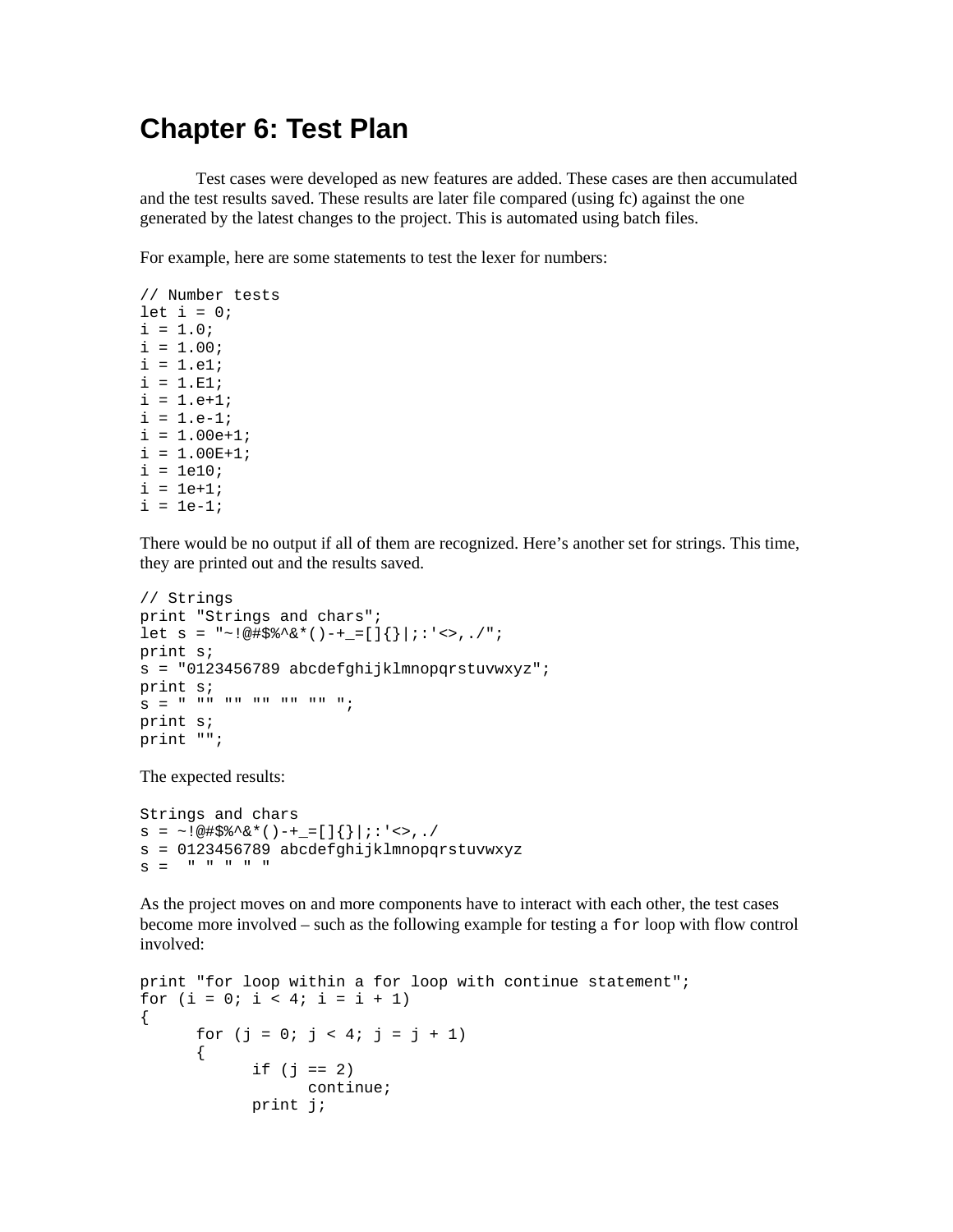```
 } 
       if (i == 2) continue; 
        print i; 
        print "----"; 
}
```
 $---$ 

The output from the above source, which is then used to compare with results generated from the latest version of the project:

for loop within a for loop with continue statement  $j = 0$  $j = 1$  $j = 3$  $i = 0$ ---  $j = 0$  $j = 1$ j = 3 i = 1 ---  $j = 0$  $j = 1$  $j = 3$  $j = 0$  $j = 1$ j = 3 i = 3

Test cases were generally written by the person who created the code. This is then reviewed by the other as a sanity check before adding it to the permanent test suite for regression testing.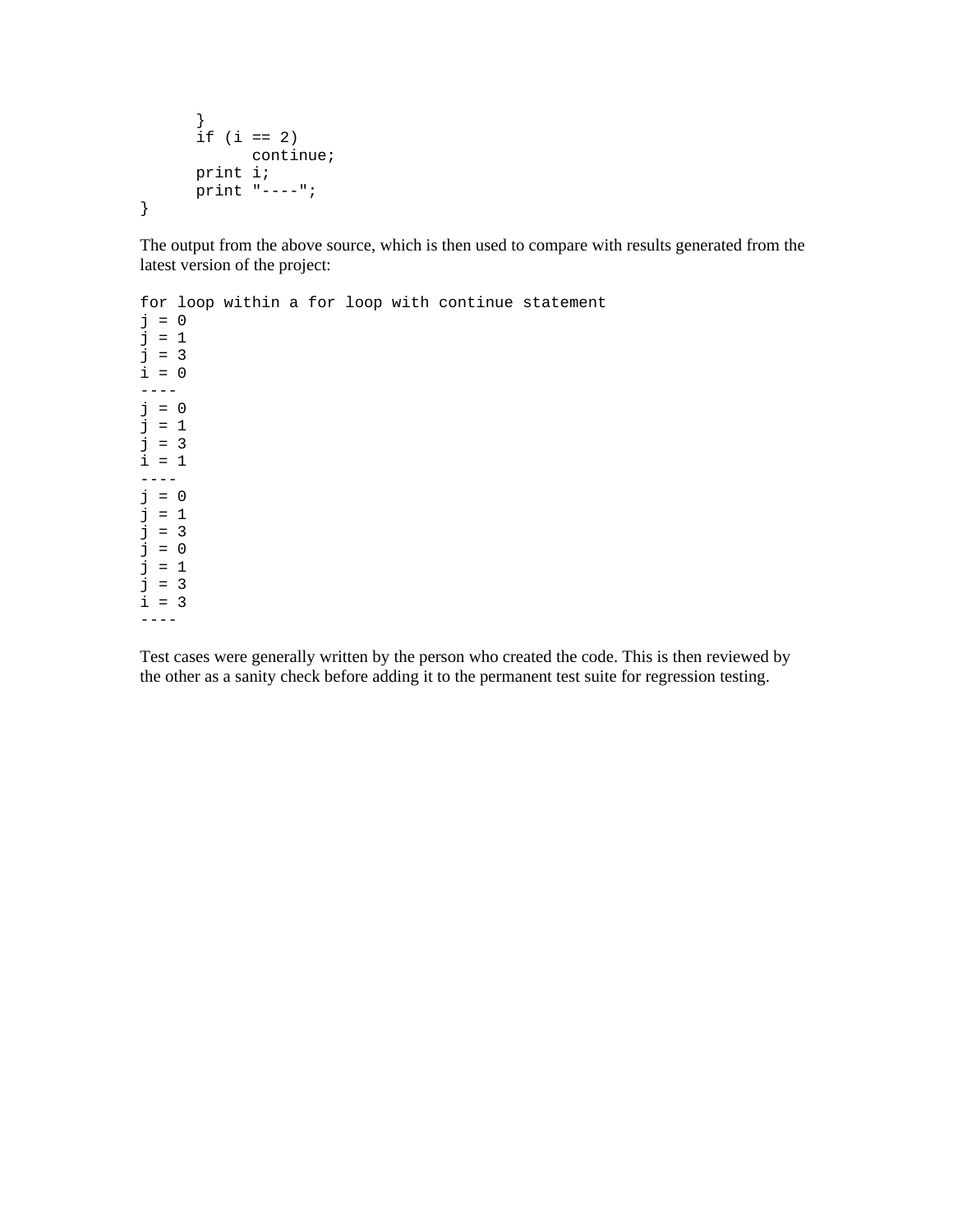# **Chapter 7: Lessons Learned**

# **Chee Seng Choong:**

- Start early and start small. Start small (no matter how small) to get some momentum going so that deadlines can be met. Large projects are always the bane of procrastinators. If you're one, go read the same points littered throughout the same chapters of the other projects to convince yourself.
- Consider using IDEs that integrate with some form of versioning system, such as Eclipse and CVS. It really helps to synchronize our work effortlessly.
- If you're using Eclipse, get the ANTLR plugin for it. It's very nice...

# **Thomas Chou:**

- Displaying the Parse Tree in a UI component is very useful during debugging.
- Evaluate the 3rd party components carefully. Find out exactly what they can and can't do.
- Using a source control is a must even with if you only have a small group.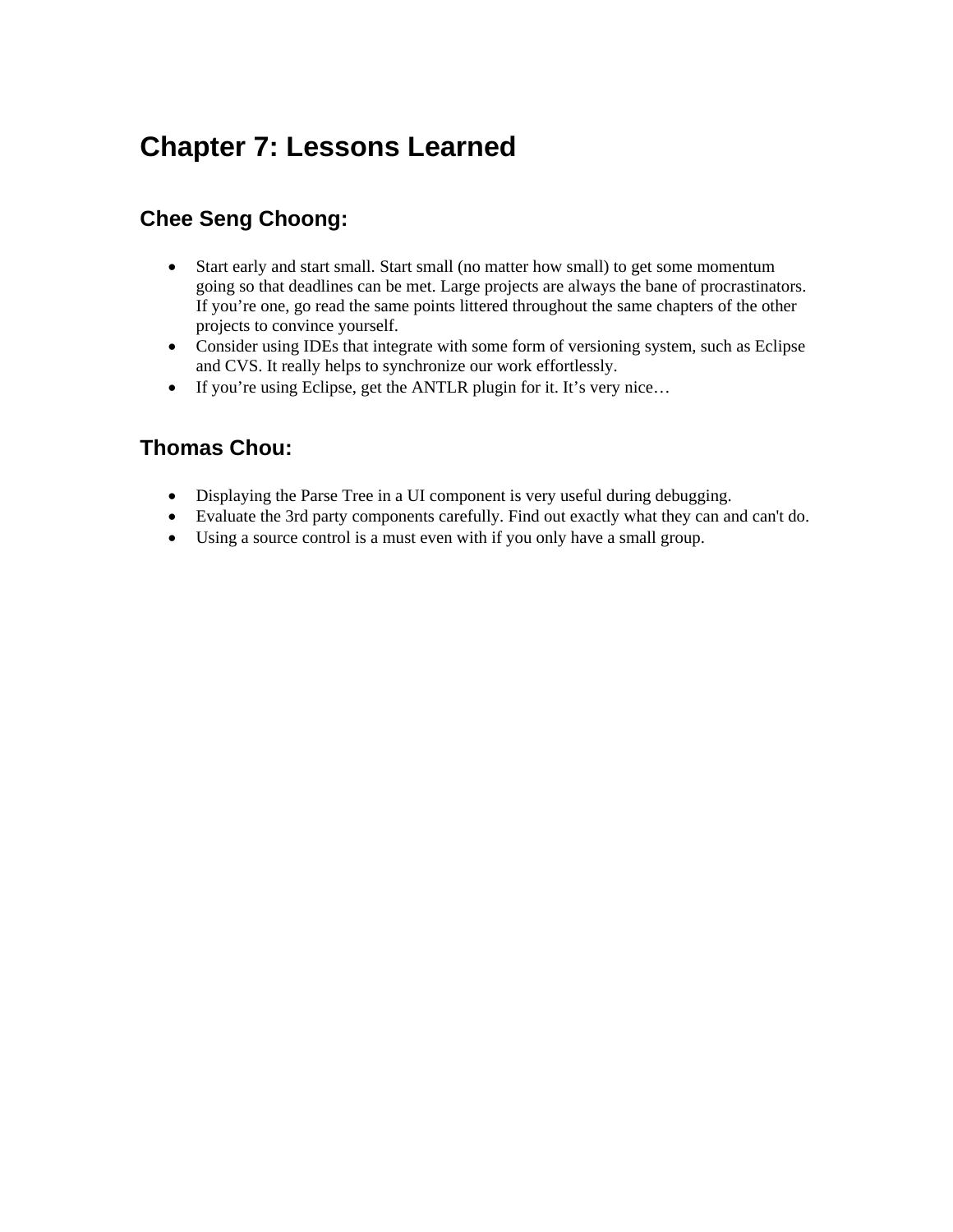# **Appendix: Code Listing**

#### **grammar.g:**

```
/* PCL lexer and parser
  */
class PCLLexer extends Lexer; 
options{ 
       k = 2icharVocabulary = \sqrt{3}..\sqrt{377};
         testLiterals = false; 
} 
protected
ALPHA : 'a'..'z' | 'A'..'Z' | '_'; 
protected
DIGIT : '0'..'9'; 
ID options { testLiterals = true; } 
                 : ALPHA (ALPHA | DIGIT)* ; 
NUMBER : (DIGIT) + ('.' (DIGIT) *)? (('E'|'e') ('+'|'-')? (DIGIT)+)? ;
WS : (''') | ' \tt \t''] \t' \tt''] \t' \tt' { $setType(Token.SKIP); } 
\mathcal{L}^{\text{max}}NL : (\sqrt[n]{r}\sqrt{n}) // DOS/Windows
                                                           // Apple<br>// Unix
                   | '\chir' \vert \quad \vert \quad \chi ) 
                    { newline(); $setType(Token.SKIP); } 
\mathcal{L}^{\text{max}}COMMENT
                 : "//" ({\sim} ( '\n' | '\r' ))* (NL)
\{ $setType(Token.SKIP); \}\mathcal{L}^{\text{max}}STRING : '"'!<br>
(\sim(^{+}"' | \cdot \setminus n')
                                                \frac{1}{2} anything that don't match " or a
newline
            \vert ('"'!'"') \vert // return " if it's preceeded by \
             )* 
             '"'! 
          \mathcal{I}DOT : '.'; 
LBRACE : \{ \cdot \}RBRACE : '}';
LBRK : \left| \begin{array}{ccc} \cdot & \cdot & \cdot \end{array} \right|RBRK : ']';<br>LPAREN : '(';
\begin{array}{lll} \text{LPAREN} & : & ! \; ( \; ' \; ; \; \; \text{RPAREN} & : & ! \; ( \; ' \; ; \; \; \text{RPAREN} & : & ! \; ) \; ' \; ; \end{array}RPAREN
SEMI : \cdot ; \cdot;
COMMA : ',';
```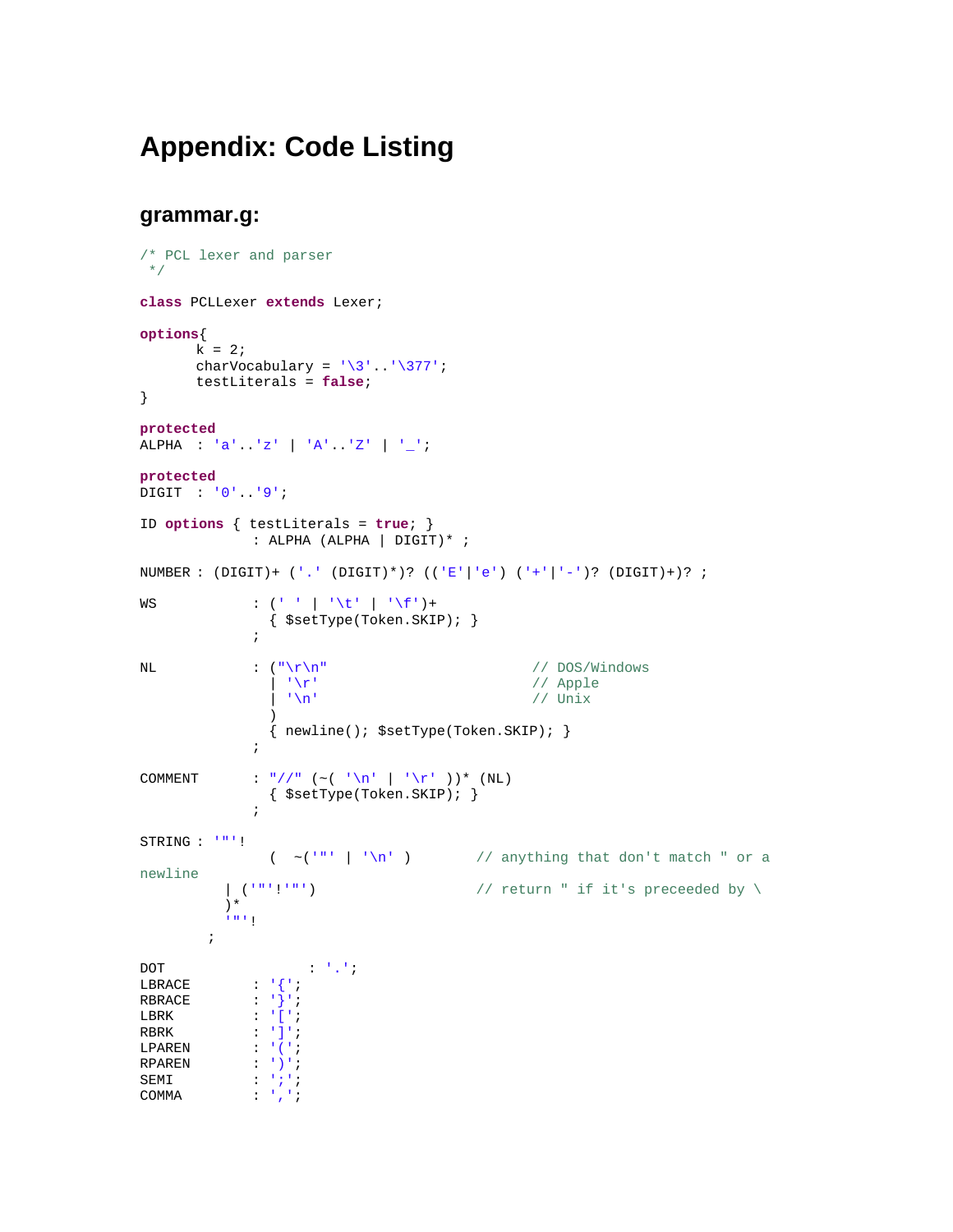```
PLUS : '+'; 
MINUS : '-'; 
MULT : '*'; 
\begin{array}{ccc} \text{DIV} & & \cdot & \cdot / \cdot ; \\ \text{MOD} & & \cdot & \cdot \cdot * \cdot ; \end{array}MOD : '%';<br>ASSIGN : '=';
\begin{array}{ccc} \text{ASSIGN} & & \cdot & \cdot & =': \ \text{GT} & & & \end{array}GT : '>';<br>LT : '<';
                              \mathbb{E} \left[ \begin{array}{c} 1 & 0 \\ 0 & 1 \end{array} \right]GE : ">=";LE C = " \, z = " \, iEQ \qquad \qquad : \qquad \qquad = \qquad \qquad :NEQ : "!=";<br>NOT :
\begin{array}{ccc}\n\text{NOT} & \cdot & \cdot & \cdot & \cdot & \cdot \\
\text{AND} & \cdot & \cdot & \cdot & \cdot & \cdot \delta\mathcal{E}^{\text{}}\n\end{array}AND : "&&v";<br>PARALLEL : "||" ;\mathbb{P}[\mathbb{P}_p^{\mathbb{P}_p} \mid \mathbb{P}_q^{\mathbb{P}_p}]class PCLParser extends Parser; 
options { 
         k = 4; buildAST = true; 
} 
tokens { 
         STMT; 
          NULL; 
          ARRAY; 
          LIST; 
          FUNC_CALL; 
          FUNC_DEF; 
          GEN_DEF; 
          VAL_DEF; 
         STATEMENT;
} 
program 
          : (statement | func_def)* EOF! 
             \{ #program = #([STMT, "program"], program); \} ; 
statement 
         : for_stmt 
        | if_stmt 
        | return_stmt 
       | break_stmt 
        | continue_stmt 
        | obj_ref_stmt 
       | assign_stmt 
       | let_stmt 
         | print_stmt 
       | LBRACE! (statement)* RBRACE! 
        \{ #statement = #([STMT, "statement"], statement); \} ; 
for_stmt 
         : "for"^ for_ctrl statement 
           ; 
for_ctrl 
           : LPAREN! loop_init loop_cond loop_incr RPAREN! 
           ;
```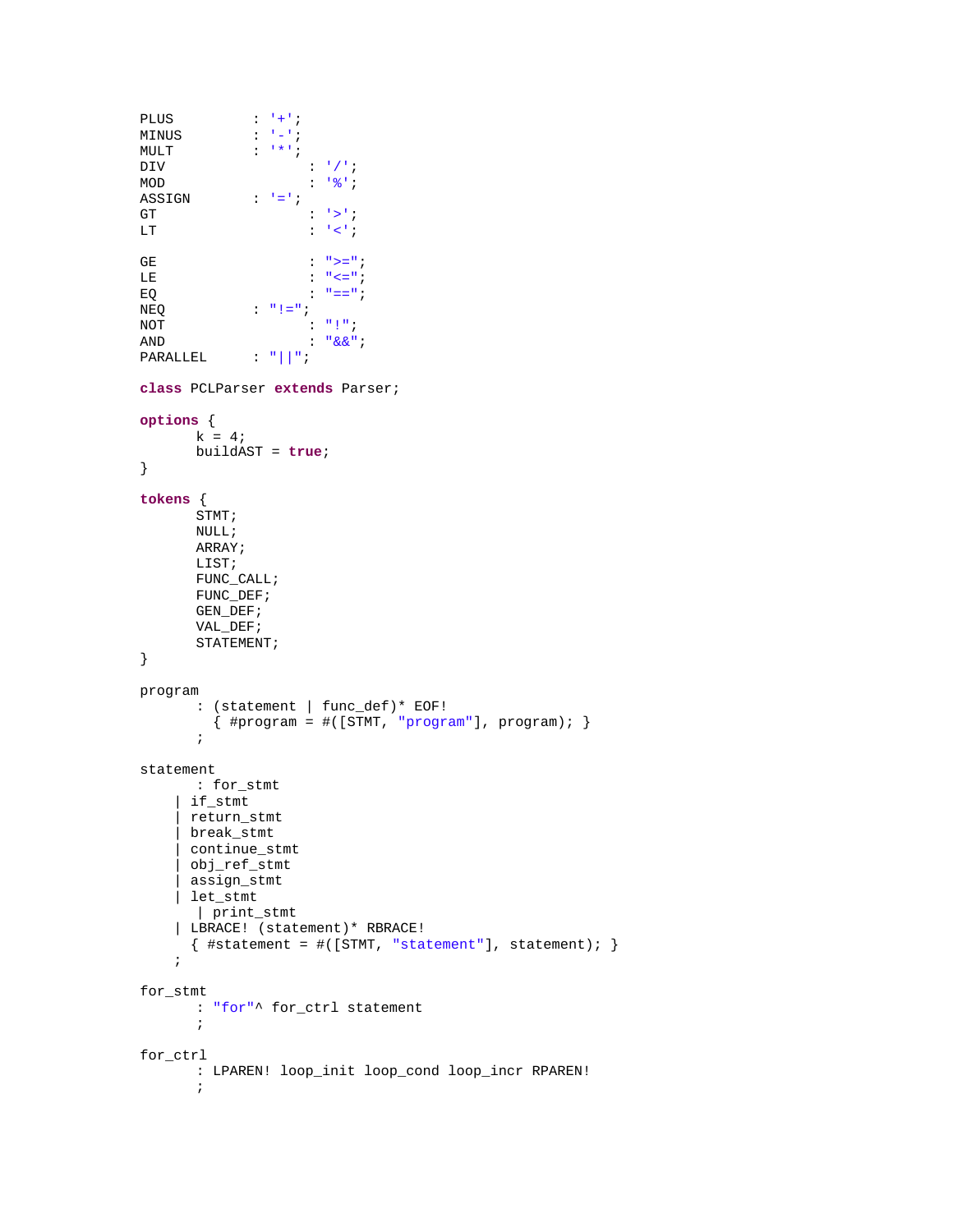```
loop_init 
          : SEMI! { #loop_init = #([NULL, "null_init"]); } 
          | assign_stmt | let_stmt
           ; 
loop_cond 
         : SEMI! \{ #loop\_cond = #([NULL, "null\_cond"]); \} | relational_expr SEMI! 
\mathcal{L}^{\mathcal{L}}loop_incr 
          : // empty
          \{ #loop\_incr = #([NULL, "null\_incr"]); \} | ID ASSIGN^ expression 
\mathcal{L}^{\mathcal{L}}if_stmt 
           : "if"^ LPAREN! expression RPAREN! statement 
                 (options {greedy = true;}: "else"! statement )? 
           ; 
return_stmt 
          : "return"^ (expression)? SEMI! 
           ; 
break_stmt 
          : "break"^ SEMI! 
          ; 
continue_stmt 
          : "continue"^ SEMI! 
           ; 
assign_stmt 
         : (obj_ref | array | ID) ASSIGN^ expression SEMI!
           ; 
let_stmt 
          : "let"^ ID ASSIGN! expression SEMI! 
           ; 
print_stmt 
          : "print"^ (STRING | ID) SEMI! 
\mathcal{L}^{\text{max}}array 
           : ID LBRK! (expression) RBRK! 
           \{ \text{#array} = \#([ \text{ARRAY}, \text{ "array"}], \text{ array}; \} ; 
list 
           : expression (COMMA! expression)* 
            \{ #list = #([LIST, "list"], list); \} | /* empty */
          {\frac{1}{2}} {\frac{1}{2}} {\frac{1}{2}} {\frac{1}{2}} {\frac{1}{2}} {\frac{1}{2}} {\frac{1}{2}} {\frac{1}{2}} {\frac{1}{2}} {\frac{1}{2}} {\frac{1}{2}} {\frac{1}{2}} {\frac{1}{2}} {\frac{1}{2}} {\frac{1}{2}} {\frac{1}{2}} {\frac{1}{2}} {\frac{1}{2}} {\frac{1}{2}} {\frac{1}{2}} {\frac{1}{2}} {\frac{1}{2}} \mathcal{L}^{\mathcal{L}}obj_ref_stmt 
          : ID (DOT^ func_call) SEMI! 
\mathcal{L}^{\mathcal{L}}obj_ref 
        : ID (DOT^ (ID | array | func_call))+
```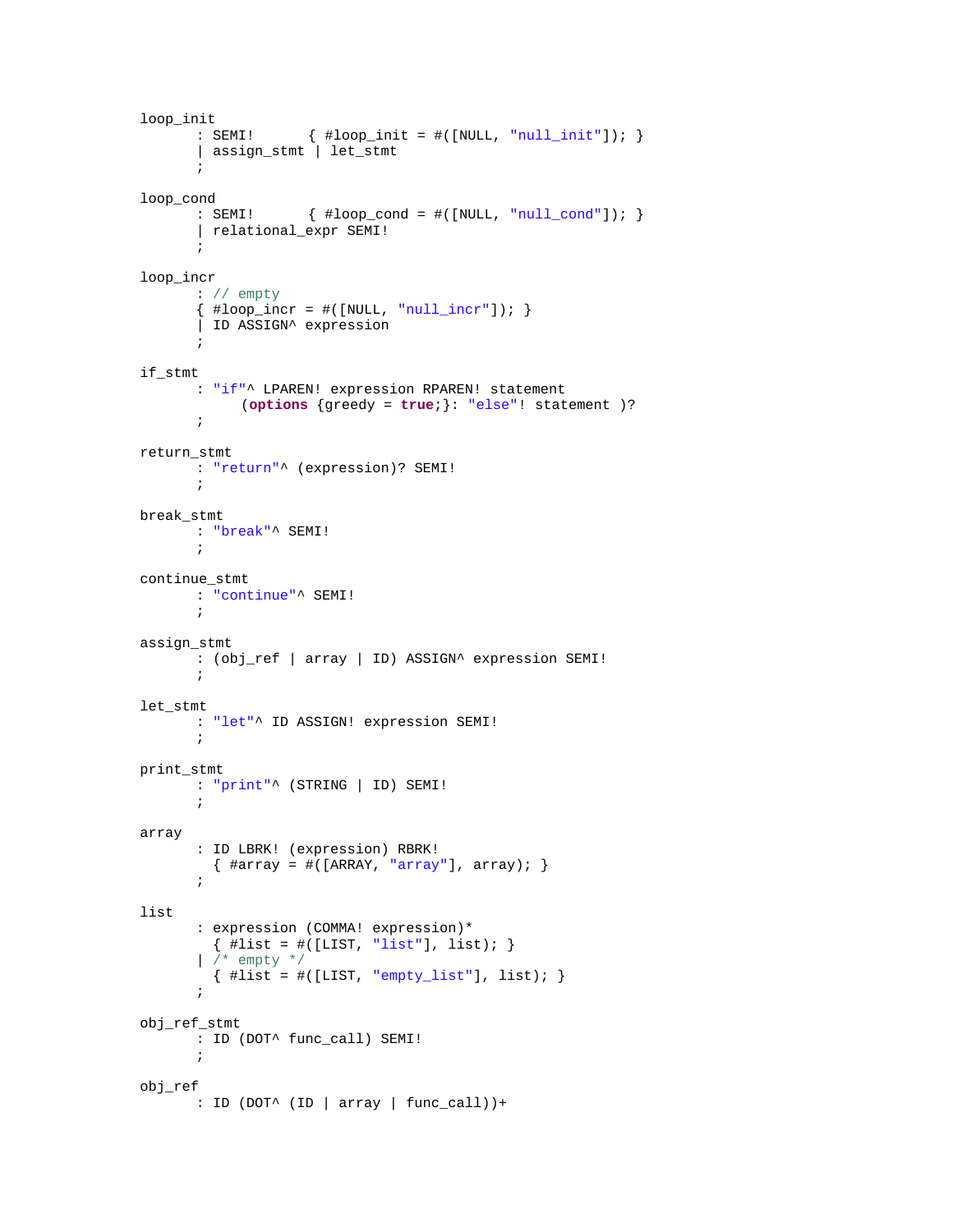```
func_call 
        : ID LPAREN! list RPAREN! 
         \{ #func_call = #([FUNC_CALL, "func_call"], func_call); \} ; 
func_def 
        : LBRK! ID RBRK! 
         ( "in"! LPAREN! list RPAREN! func_body 
          \{ #func_def = #([GEN_DEF, "generate_def"], func_def); \} | func_body 
          {\{\text{#func\_def} = \#([VAL\_DEF, "validate\_def",\text{ func\_def});\} ) 
         ; 
func_body 
         : LBRACE! (statement)+ RBRACE! 
         \{ #func_body = #([STMT, "func_body"], func_body); \}\mathcal{L}^{\mathcal{L}}expression 
     : boolean_term ( "or"^ boolean_term )* 
      ; 
boolean_term 
     : boolean_factor ( "and"^ boolean_factor )* 
      ; 
boolean_factor 
     : ("not"^)? relational_expr 
      ; 
relational_expr 
    : arith\_expr ( GET^{\wedge} | LE^ | GT^ | LT^ | EQ^ | NEQ^) arith_expr )?
      ; 
arith_expr 
    : arith_term ( (PLUS^ | MINUS^) arith_term )*
      ; 
arith_term 
     : r_value ( (MULT^ | DIV^ | MOD^ ) r_value )* 
      ; 
r_value 
        : ID 
         | NUMBER 
         | STRING 
         | array 
          | "true"
          | "false"
          | obj_ref 
         | LPAREN! expression RPAREN! 
\mathcal{L}^{\mathcal{L}}cl_statement 
        : ( statement | func_def ) 
      | "exit"
        \{ System.exit(0); \} | EOF! 
         { System.exit(0); } 
      ;
```
 $\mathbf{i}$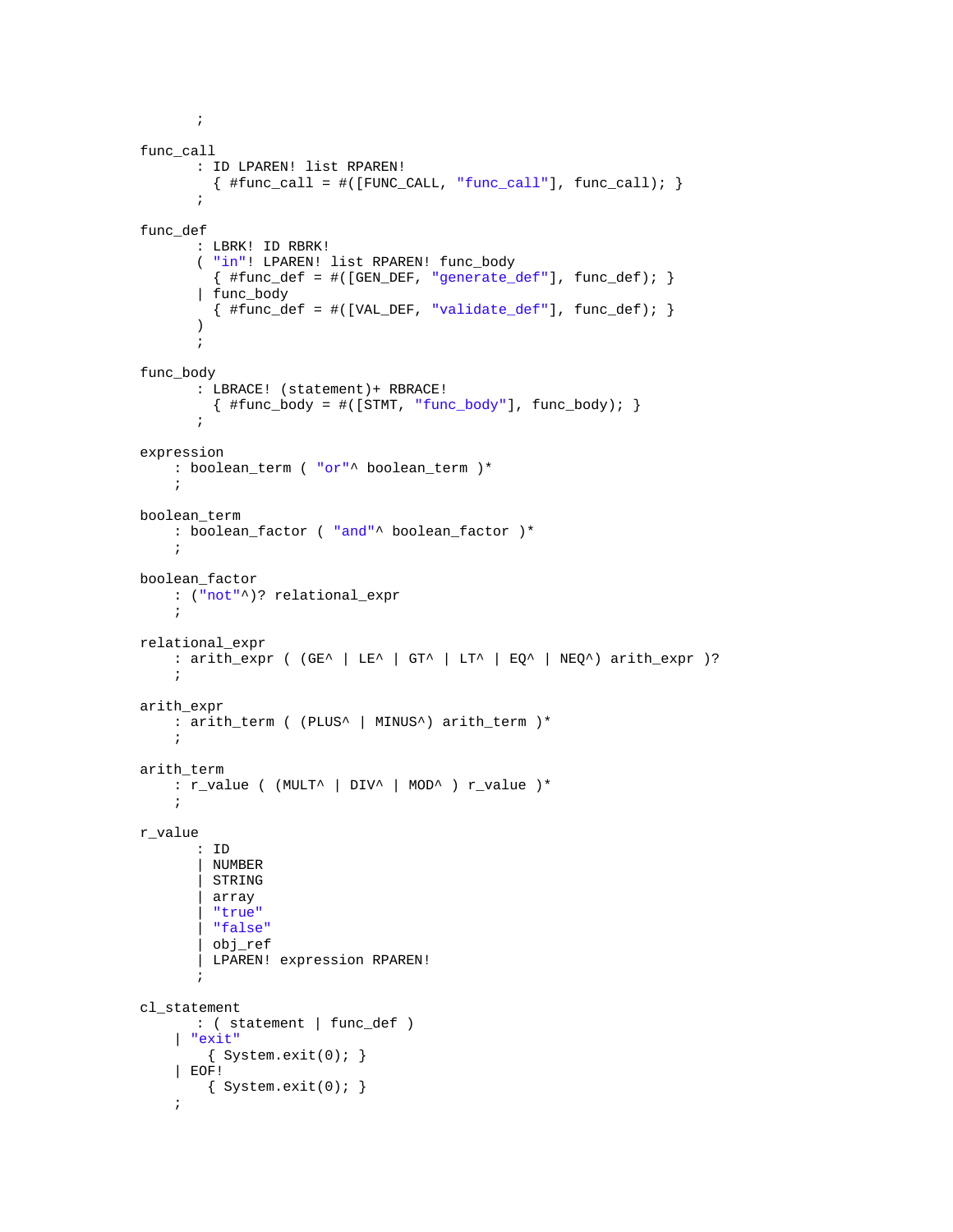# **walker.g**

```
/*
  * walker.g : the AST walker.
 *
  * @author C.Choong
  */
{ 
import java.io.*; 
import java.util.*; 
} 
class PCLAntlrWalker extends TreeParser; 
options{ 
         importVocab = PCLLexer; 
} 
{ 
      static PCLDataType null_data = new PCLDataType( "<NULL>" ); 
      PCLInterpreter ipt = PCL.ipt; 
      PCLUniqueID uid = new PCLUniqueID(); 
} 
expr returns [ PCLDataType r ] 
{ 
      PCLDataType a, b; 
      Vector v; 
      PCLDataType[] x; 
      String s = null; 
      String[] sx; 
     r = null_data;
} 
                  : #(DOT a=expr right_op:.) 
\{ ipt.currentObj = a; 
                                  r = \exp(r(\# \text{right\_op}); } 
           | #("or" a=expr right_or:.) 
                { 
                     if ( a instanceof PCLBool ) 
                         r = ( ( (PCLBool)a).var ? a : expr("tripht_or) );
                     else
                         r = a.or( expr(#right_or) );
 } 
            | #("and" a=expr right_and:.) 
\{ if ( a instanceof PCLBool ) 
                         r = ( ((PCLBool)a).var ? expr(#right_and) : a );
                     else
                         r = a.and( expr(#right_and) );
 } 
          | \#("let" varname: ID b=expr) { r = ipt.setVariable(varname.getText(),b) ; \}| #("print" a=expr) \{ a.print(); \}<br>not" a=expr) \{ r = a.not(); \}| #("not" a=expr)
            #(GE a=expr b=expr)<br>#(LE a=expr b=expr)
            # (GE = expr b = expr)<br>
# (LE = a = expr b = expr)<br>
# (GT = a = expr b = expr)<br>
# (GT = a = expr b) = (r = a, qt(b))\{ r = a.get(b) ; \}<br>\{ r = a.lt(b) ; \}| #(LT a=expr b=expr)
           \left| \begin{array}{cc} \#(EQ \text{ a}=\text{expr} \text{ b}=\text{expr}) \end{array} \right| \left\{ \begin{array}{cc} r = a \text{ .eq} \end{array} \right| b \left| \begin{array}{cc} r \end{array} \right|
```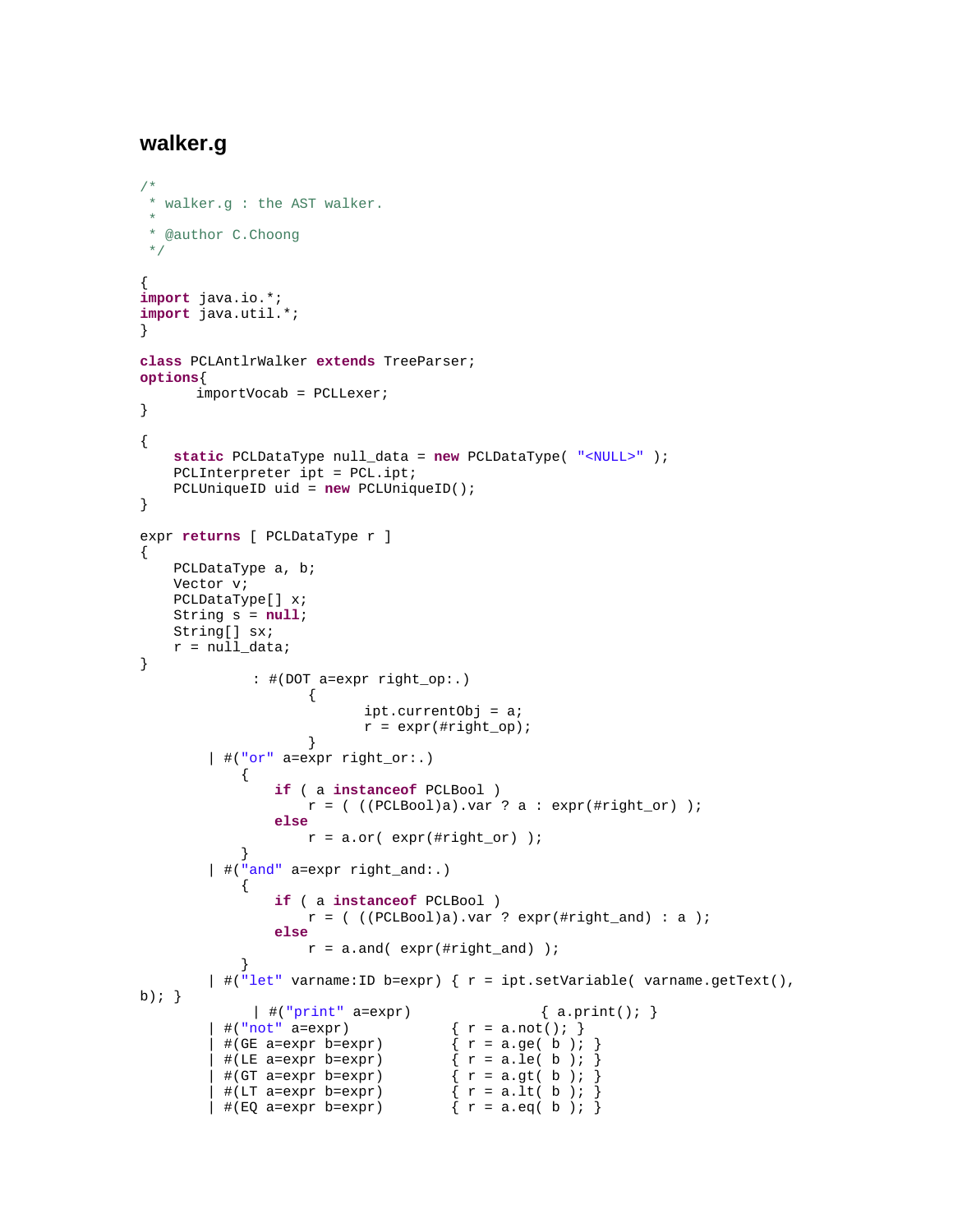```
| #(NEQ a=expr b=expr) \{ r = a.ne(\ b) \}<br>| #(PLUS a=expr b=expr) \{ r = a. \text{plus}(\ b) \}{ r = a.plus( b ); }<br>{ r = a.minus( b ); }#(MINUS a=expr b=expr)
           #(MULT a=expr b=expr) \{ r = a.times(l b) \}\begin{array}{ll}\n\text{#(DIV a=expr b=expr)} & \{ r = a.div(b); \} \\
\text{#(MOD a=expr b=expr)} & \{ r = a.modulus( b) ; \} \n\end{array}#(MOD a=expr b=expr)<br>#(ASSIGN a=expr b=expr)
                                               \{ r = \text{ipt.assign}(\ a, b) \; ; \; \}| #(ARRAY a=expr index:.) { r = \text{ipt}.\text{accessCollection}(a, \text{ expr}(\text{#index}));} 
           | #(FUNC_CALL a=expr x=mexpr) 
              \{ r = \text{ipt.funcInvoke}( \text{ this}, a, x) \}num:NUMBER \{ r = \text{ipt.getNumber}( num.getText()) \}; \text{str:STRING} \{ r = new PCLString(str.getText()) \}; \}str:STRING \{ r = new PCLString( str.getText()) ; \}<br>"true" \{ r = new PCLBool ( true ) ; \} | "true" { r = new PCLBool( true ); } 
           | "false" { r = new PCLBool( false ); } 
                                                     \{ r = \text{ipt.getVariable}( id.getText()) \}} 
             | empty:NULL { r = new PCLBool( true ); } 
             | #("for" a=expr for_cond:. for_incr:. for_body:.) 
               { long i = uid.get(); 
                         b = expr(Hfor\_cond); if ( !(b instanceof PCLBool)) { 
                                   if (b == null) { 
                                           b = new PCLBool( true ); 
 } 
                                   else { 
                                            return b.error("for_cond must return a boolean 
type"); 
 } 
 } 
                       while ( ((PCLBool)b).var && ipt.canProceed()) { 
                                  r = \exp(r \mid \text{ffor\_body});
                                   ipt.loopNext( String.valueOf(i) ); 
                                  r = \exp(r \mid \text{ffor\_incr});
                                  b = expr(Hfor\_cond); } 
                      ipt.loopEnd( String.valueOf(i) ); 
 } 
           | #("if" a=expr thenp:. (elsep:.)?) 
\{ if ( !( a instanceof PCLBool ) ) 
                          return a.error( "if: expression must return a boolean type"
); 
                     if ( ((PCLBool)a).var ) 
                         r = \exp(r + t \cdot \text{thenp});
                     else if ( null != elsep ) 
                         r = exp(r) #elsep );
 } 
          | #(STMT (stmt: { if ( ipt.canProceed() ) r = \exp(r(\# \text{stmt})i) )*)
          | #("break" (breakid:ID \{ s = breakid.getText(); \} )? 
              ) \{ \text{ipt.setBreak( s )}: \}| #("continue" (contid:ID \{ s = \text{contid.getText}(t) \} )? 
          )<br>
\begin{array}{c} \begin{array}{c} \end{array} \begin{array}{c} \end{array}<br>
\begin{array}{c} \end{array} \begin{array}{c} \end{array} \begin{array}{c} \end{array} \begin{array}{c} \end{array} \begin{array}{c} \end{array} \begin{array}{c} \end{array} \begin{array}{c} \end{array} \begin{array}{c} \end{array} \begin{array}{c} \end{array} \begin{array}{c} \end{array} \begin{array}{c} \end{array} \begin{array}{c} \end{array} \begin\{ r = \text{ipt.rvalue}( a) ; \} )? 
               ) { ipt.setReturn( null ); } 
           | #(GEN_DEF gname:ID sx=vlist gbody:.) 
                 { ipt.generatorReqister( qname.getText(), sx, #qbody); }
                  | #(VAL_DEF vname:ID vbody:.) 
                          { ipt.validatorRegister( vname.getText(), #vbody); } 
\mathcal{L}^{\text{max}}_{\text{max}}
```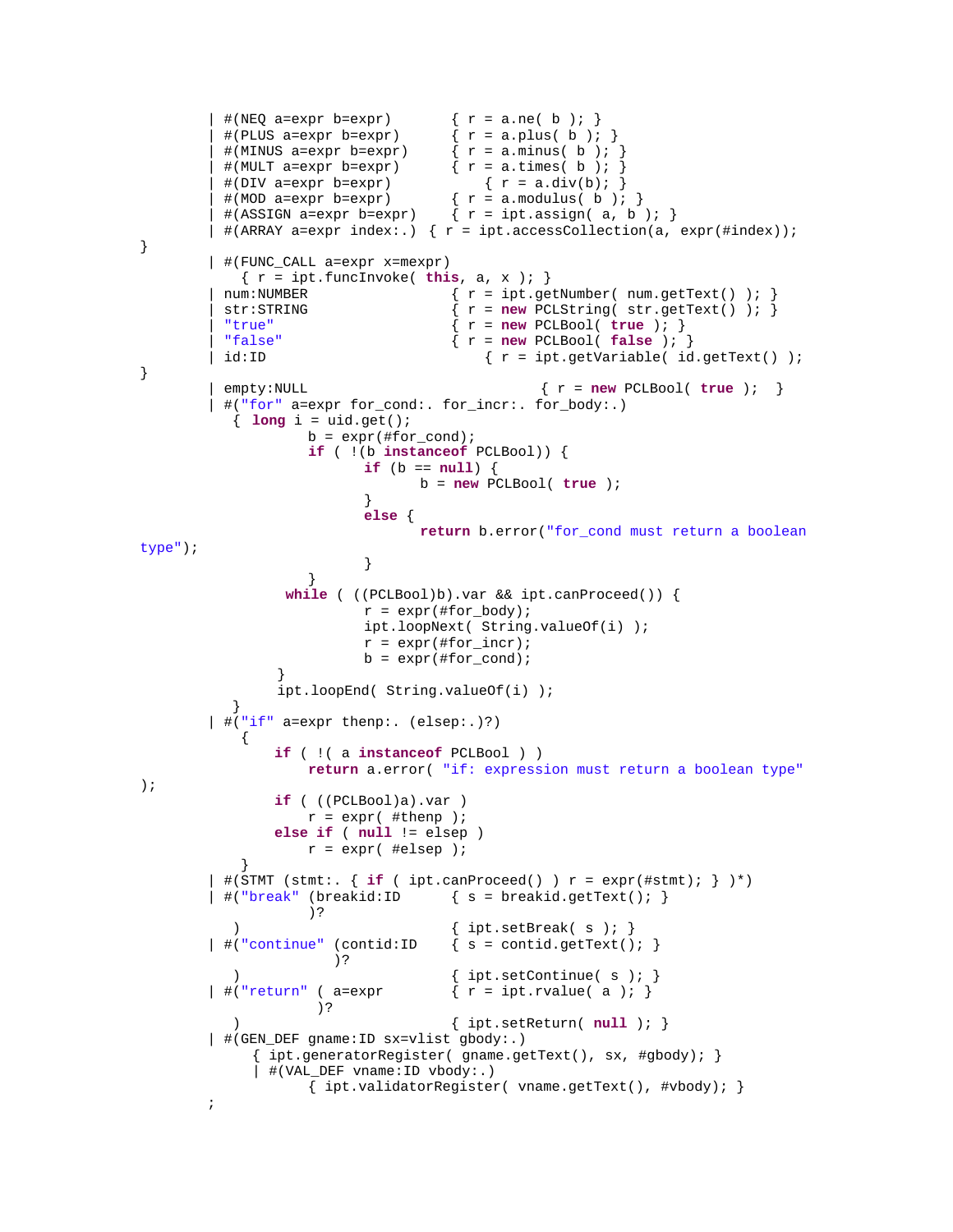```
mexpr returns [ PCLDataType[] rv ] 
{ 
    PCLDataType a; 
   rv = null;
    Vector v; 
} 
 : #(LIST { v = new Vector(); } 
(a=expr \{ v.add(a)) \} )* 
) \{ rv = \text{ipt.convertExprList( } v ) \}\begin{cases} \text{a}=\text{expr} \end{cases} { \text{rv}=\text{new} PCLDataType[1]; \text{rv}[0]=a; }
        ; 
vlist returns [ String[] sv ] 
{ 
    Vector v; 
    sv = null; 
} 
 : #(LIST { v = new Vector(); } 
(s:ID \qquad \{ v.add( s.getText() ) \} )* 
         ) { sv = ipt.convertVarList( v ); } 
        ;
```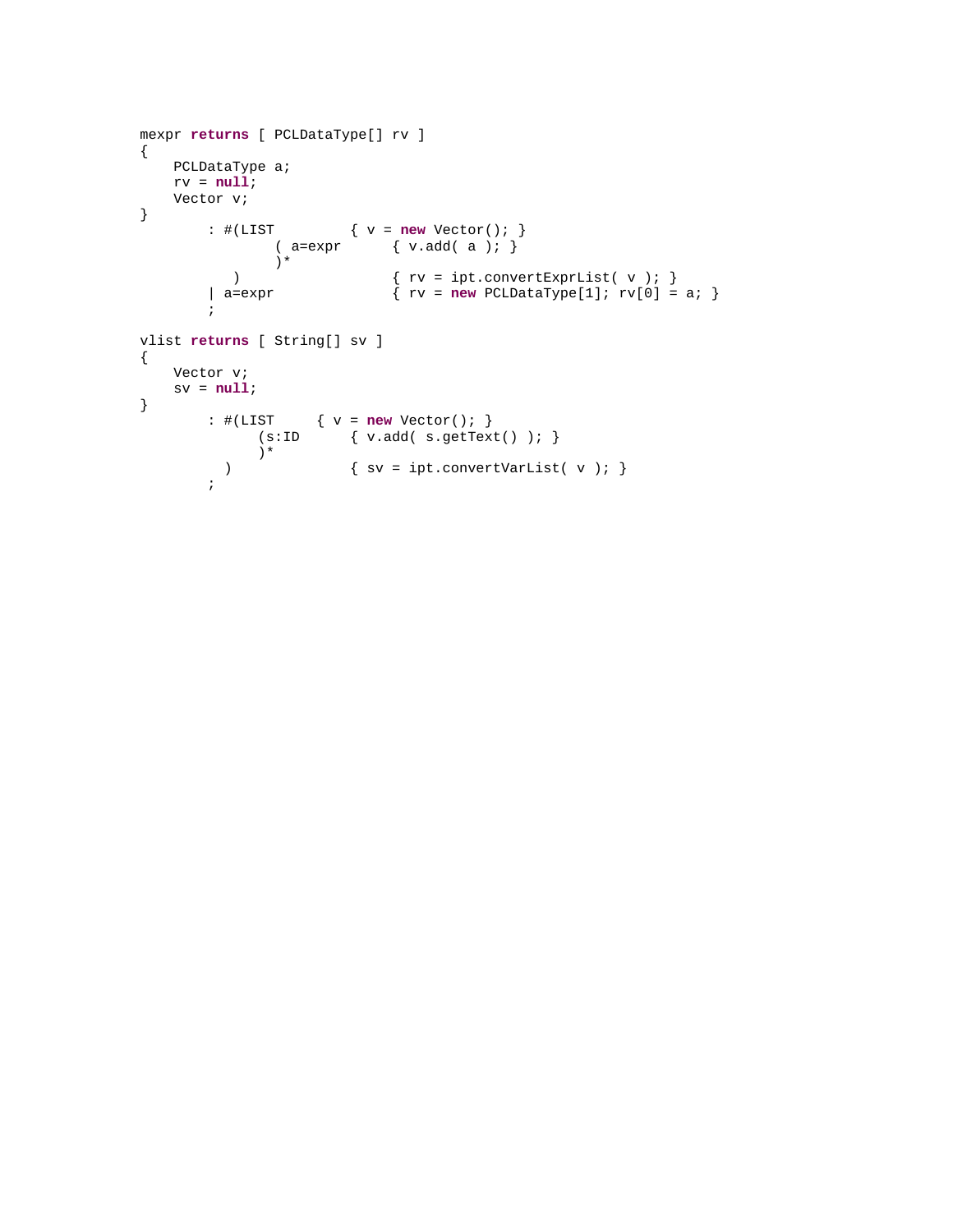## **PCLMain.java**

```
import java.io.*; 
import antlr.CommonAST; 
import antlr.collections.AST; 
import antlr.debug.misc.ASTFrame; 
/* 
  * @author C.Choong 
 */ 
public class PCLMain 
{ 
    static boolean showtree = false;
     public static void main(String[] args) { 
         showtree = args.length >=1 && args[0].equals("-t"); 
        if ( args.length >= 1 && args[args.length-1].charAt(0) != '-')execFile( args[args.length-1] );
         else 
             interpreter(); 
     } 
     public static void execFile( String filename ) { 
         try 
         { 
             InputStream input = ( null != filename ) ? 
                 (InputStream) new FileInputStream( filename ) : 
                 (InputStream) System.in; 
             PCLLexer lexer = new PCLLexer( input ); 
            PCLParser parser = new PCLParser( lexer );
             // Parse the input program 
             parser.program(); 
             // Get AST from the parser 
             CommonAST tree = (CommonAST)parser.getAST(); 
             // Open a window in which the AST is displayed graphically 
             if (showtree) { 
                 ASTFrame frame = new ASTFrame("AST from the Simp parser", 
tree); 
                 frame.setVisible(true); 
 } 
             PCLAntlrWalker walker = new PCLAntlrWalker(); 
             // Traverse the tree created by the parser 
            PCLDataType r = walker.expr( tree );
         } catch( IOException e ) { 
             System.err.println( "Error: I/O: " + e ); 
 } catch( Exception e ) { 
 System.err.println( "Error: " + e ); 
 } 
     } 
     public static void interpreter() { 
         InputStream input = (InputStream) new DataInputStream( System.in );
```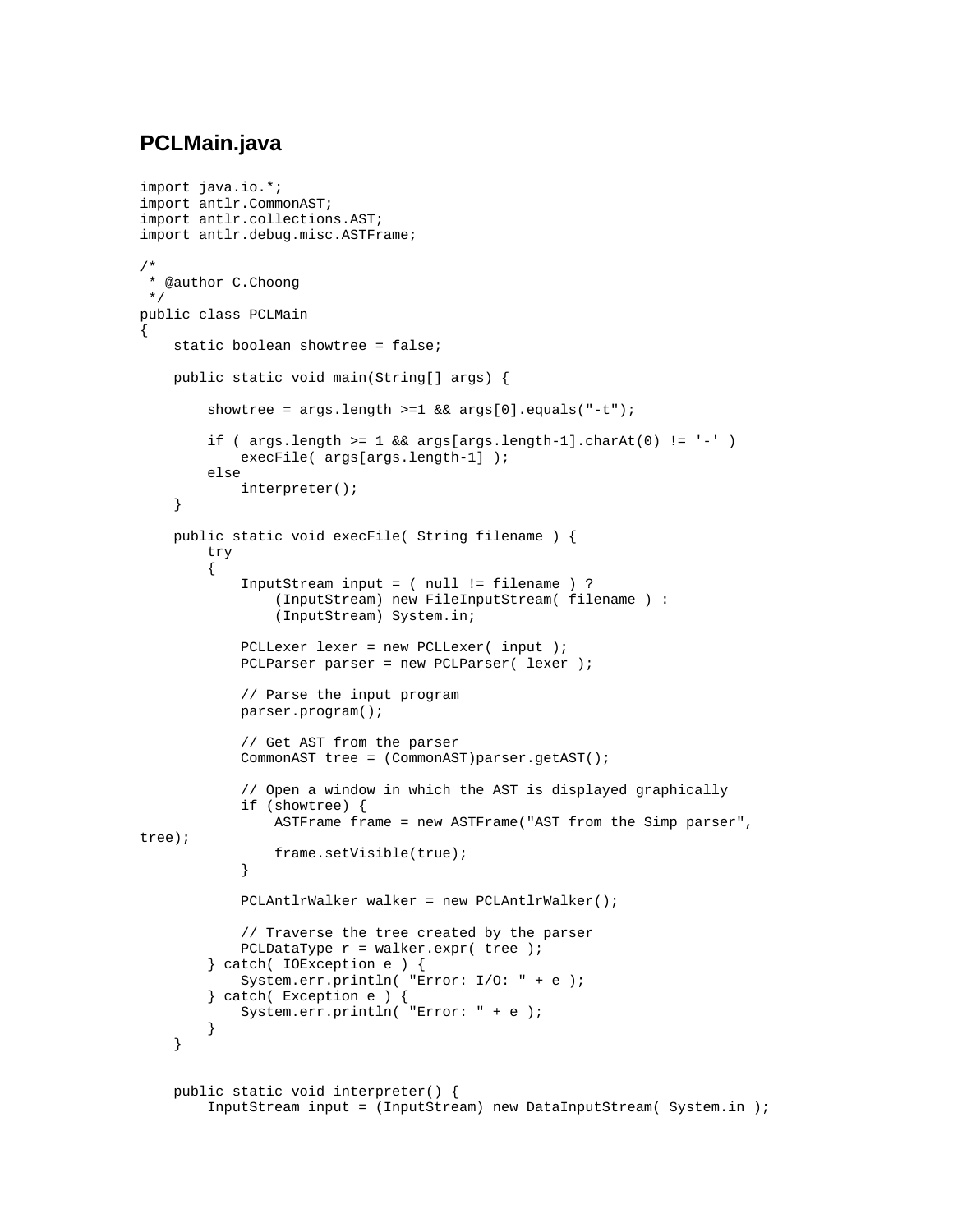```
 PCLAntlrWalker walker = new PCLAntlrWalker(); 
         while(true) 
         { 
             try { 
                 while( input.available() > 0 ) 
            input.read();<br>}
 } 
             catch ( IOException e ) {} 
             System.out.print( "Pcl> " ); 
             System.out.flush(); 
             PCLLexer lexer = new PCLLexer( input ); 
             PCLParser parser = new PCLParser( lexer ); 
             try { 
                 parser.cl_statement(); 
                 CommonAST tree = (CommonAST)parser.getAST(); 
                PCLDataType r = \text{walker}.\text{expr}(\text{tree}):if (r.name != "< NULL>") r.print(); 
             } catch(Exception e) { 
                  System.err.println("Recognition exception " + e); 
             } 
        } 
    }
```
}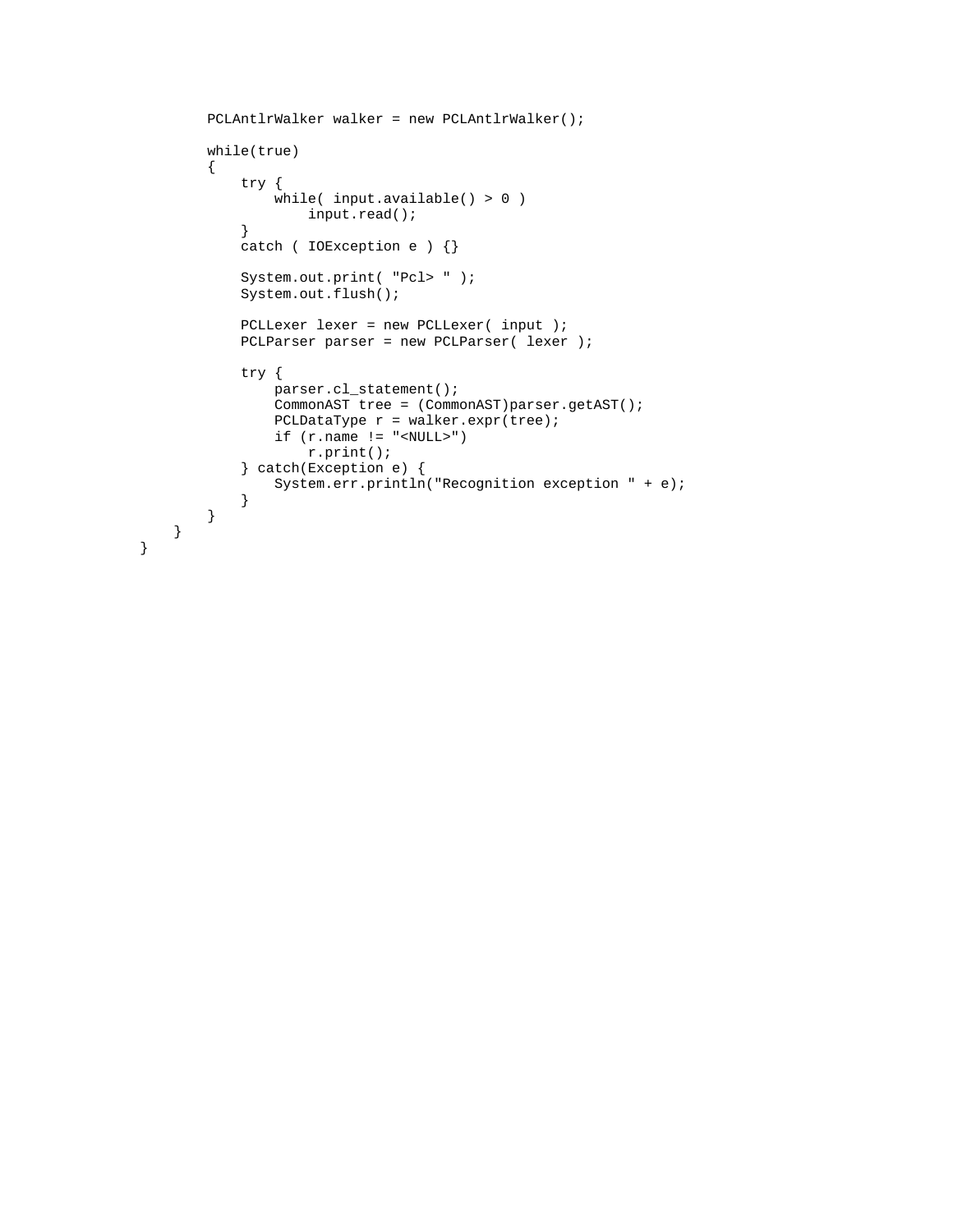# **CSV.java**

/\* \* Copyright (c) Ian F. Darwin, http://www.darwinsys.com/, 1996-2002. \* All rights reserved. Software written by Ian F. Darwin and others. \* \$Id: CSV.java,v 1.2 2006/05/07 19:40:52 cvs Exp \$ \* \* Redistribution and use in source and binary forms, with or without \* modification, are permitted provided that the following conditions \* are met: \* 1. Redistributions of source code must retain the above copyright notice, this list of conditions and the following disclaimer. \* 2. Redistributions in binary form must reproduce the above copyright notice, this list of conditions and the following disclaimer in the \* documentation and/or other materials provided with the distribution. \* \* THIS SOFTWARE IS PROVIDED BY THE AUTHOR AND CONTRIBUTORS ``AS IS'' \* AND ANY EXPRESS OR IMPLIED WARRANTIES, INCLUDING, BUT NOT LIMITED \* TO, THE IMPLIED WARRANTIES OF MERCHANTABILITY AND FITNESS FOR A PARTICULAR \* PURPOSE ARE DISCLAIMED. IN NO EVENT SHALL THE AUTHOR OR CONTRIBUTORS \* BE LIABLE FOR ANY DIRECT, INDIRECT, INCIDENTAL, SPECIAL, EXEMPLARY, OR \* CONSEQUENTIAL DAMAGES (INCLUDING, BUT NOT LIMITED TO, PROCUREMENT OF \* SUBSTITUTE GOODS OR SERVICES; LOSS OF USE, DATA, OR PROFITS; OR BUSINESS \* INTERRUPTION) HOWEVER CAUSED AND ON ANY THEORY OF LIABILITY, WHETHER IN \* CONTRACT, STRICT LIABILITY, OR TORT (INCLUDING NEGLIGENCE OR OTHERWISE) \* ARISING IN ANY WAY OUT OF THE USE OF THIS SOFTWARE, EVEN IF ADVISED OF THE \* POSSIBILITY OF SUCH DAMAGE. \* \* Java, the Duke mascot, and all variants of Sun's Java "steaming coffee \* cup" logo are trademarks of Sun Microsystems. Sun's, and James Gosling's, \* pioneering role in inventing and promulgating (and standardizing) the Java \* language and environment is gratefully acknowledged. \* \* The pioneering role of Dennis Ritchie and Bjarne Stroustrup, of AT&T, for \* inventing predecessor languages C and C++ is also gratefully acknowledged. \*/ import java.util.\*; /\*\* Parse comma-separated values (CSV), a common Windows file format. \* Sample input: "LU",86.25,"11/4/1998","2:19PM",+4.0625 \* <p> \* Inner logic adapted from a C++ original that was \* Copyright (C) 1999 Lucent Technologies \* Excerpted from 'The Practice of Programming' \* by Brian W. Kernighan and Rob Pike.  $*$   $< p >$  \* Included by permission of the http://tpop.awl.com/ web site, \* which says: \* "You may use this code for any purpose, as long as you leave \* the copyright notice and book citation attached." I have done so. \* @author Brian W. Kernighan and Rob Pike (C++ original) \* @author Ian F. Darwin (translation into Java and removal of I/O) \* @author Ben Ballard (rewrote advQuoted to handle '""' and for readability) \*/ public class CSV { public static final char DEFAULT\_SEP = ',';  $/**$  Construct a CSV parser, with the default separator  $( \cdot, \cdot ). *$  public CSV() { this(DEFAULT\_SEP);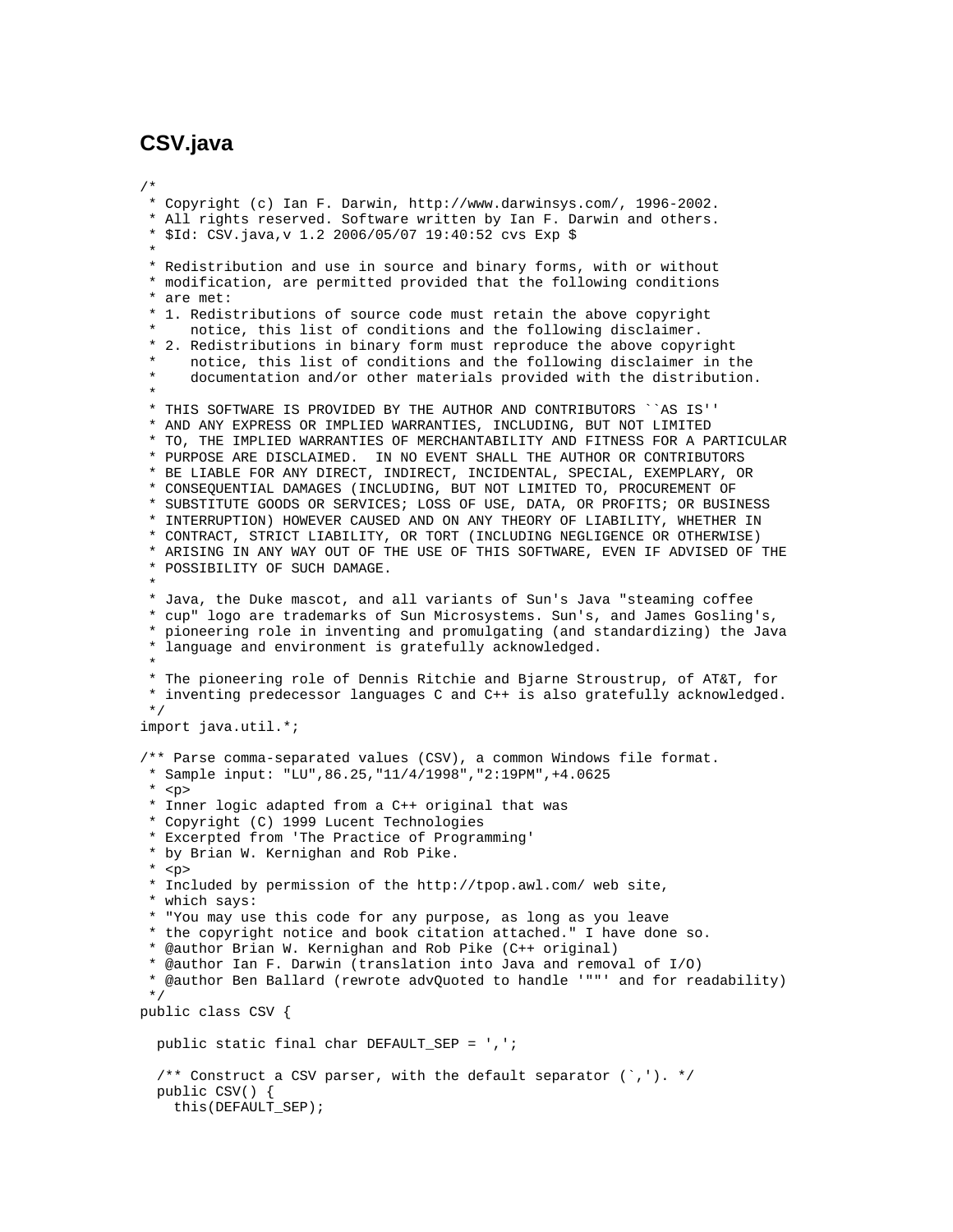```
 } 
   /** Construct a CSV parser with a given separator. 
    * @param sep The single char for the separator (not a list of 
    * separator characters) 
    */ 
   public CSV(char sep) { 
    fieldSep = sep; 
   } 
   /** The fields in the current String */ 
   protected List list = new ArrayList(); 
   /** the separator char for this parser */ 
  protected char fieldSep; 
   /** parse: break the input String into fields 
    * @return java.util.Iterator containing each field 
    * from the original as a String, in order. 
    */ 
   @SuppressWarnings("unchecked") 
public List parse(String line) 
  { 
     StringBuffer sb = new StringBuffer(); 
    list.clear(); // recycle to initial state
    int i = 0;
    if (line.length() == 0) {
       list.add(line); 
       return list; 
     } 
     do { 
             sb.setLength(0); 
             if (i < line.length() && line.charAt(i) == '"') 
                i = advQuoted(line, sb, ++i); // skip quote
             else 
                 i = advPlain(line, sb, i); list.add(sb.toString()); 
      i++;
     } while (i < line.length()); 
    return list; 
   } 
   /** advQuoted: quoted field; return index of next separator */ 
  protected int advQuoted(String s, StringBuffer sb, int i) 
\{ int j; 
     int len= s.length(); 
        for (j=i; j<1en; j++) {
             if (s.charAt(j) == '"' && j+1 < len) { 
                 if (s.\text{char}At(i+1) == '") {
                      j++; // skip escape char 
                 \} else if (s.charAt(j+1) == fieldSep) { //next delimeter
                      j++; // skip end quotes 
                      break; 
 } 
             } else if (s.charAt(j) == "" & & j+1 == len) { // end quotes at end
of line 
                 break; //done 
 } 
       sb.append(s.charAt(j)); // regular character.
```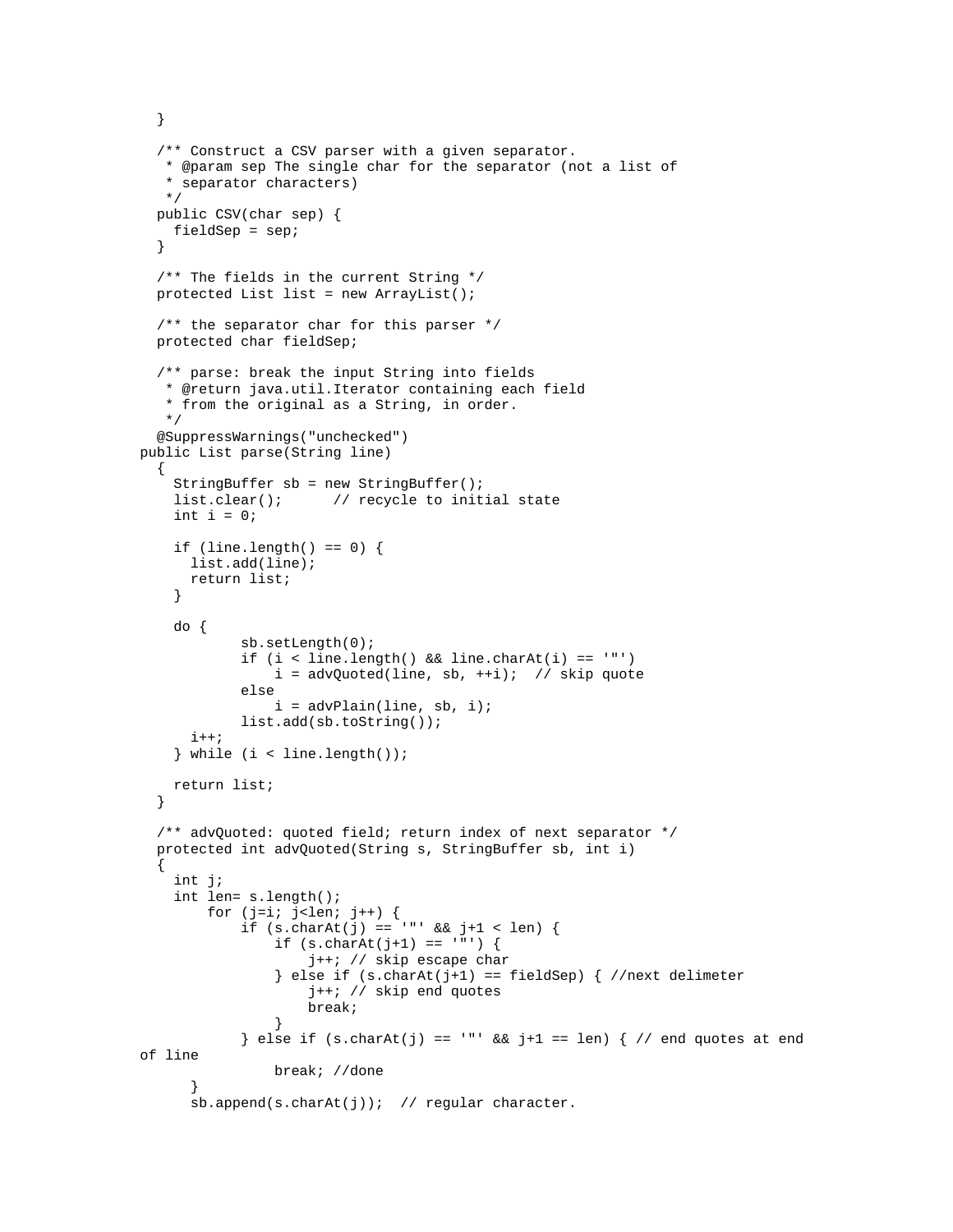```
 } 
    return j; 
   } 
   /** advPlain: unquoted field; return index of next separator */ 
  protected int advPlain(String s, StringBuffer sb, int i) 
   { 
     int j; 
     j = s.indexOf(fieldSep, i); // look for separator 
        if (j == -1) { // none found
             sb.append(s.substring(i)); 
             return s.length(); 
         } else { 
             sb.append(s.substring(i, j)); 
             return j; 
         } 
     } 
}
```
# **PCL.java**

```
/* 
 * @author: T. Chou 
  */ 
public class PCL 
{ 
        public static PCLChart chart = new PCLChart(); 
        public static PCLInterpreter ipt = new PCLInterpreter(); 
        public static PCLAntlrWalker walker = new PCLAntlrWalker(); 
}
```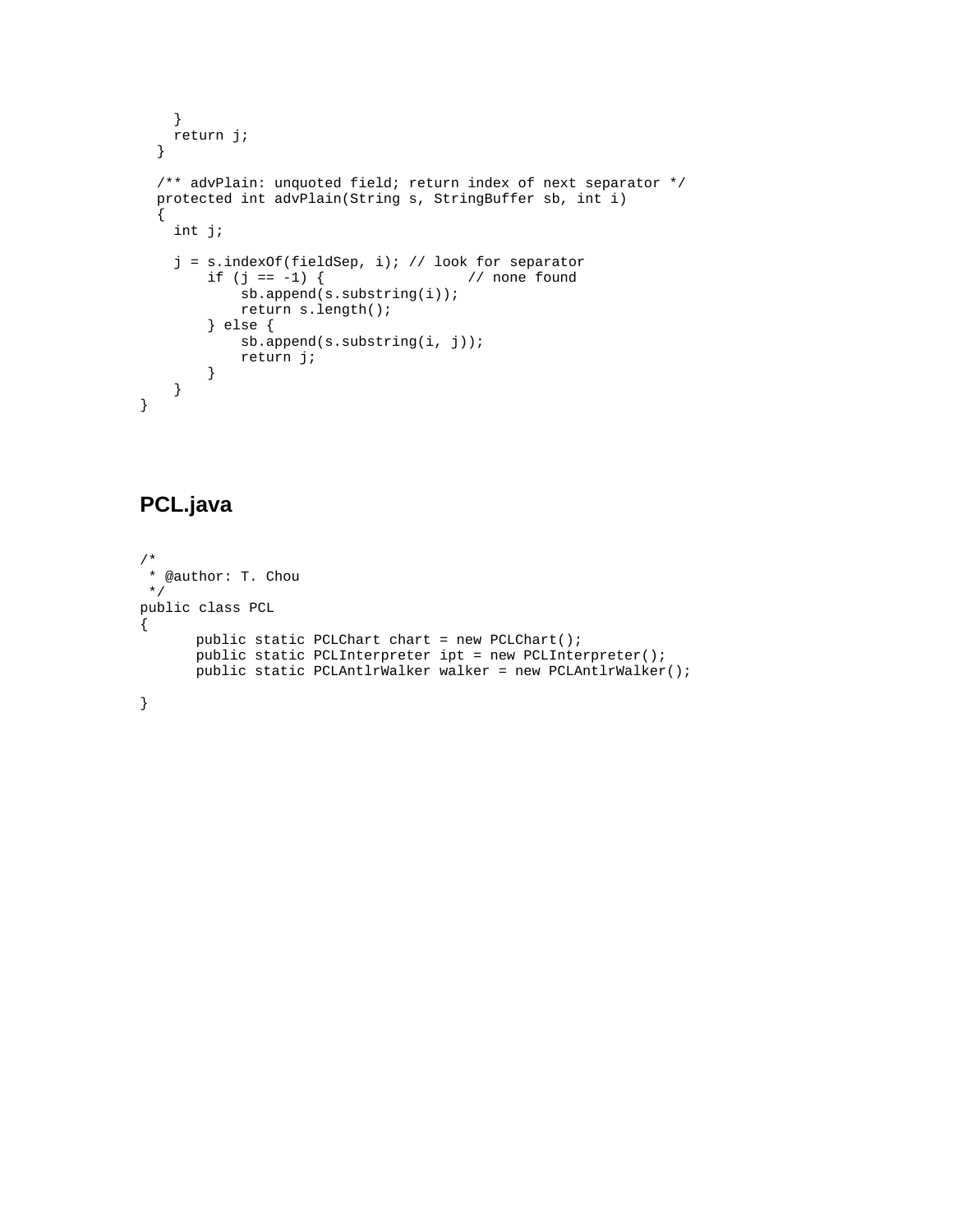# **PCLBool.java**

```
import java.io.PrintWriter; 
/** 
 * the wrapper class for boolean 
  * @author Hanhua 
 * 
  * Modified by T. Chou 
  */ 
class PCLBool extends PCLDataType { 
    boolean var; 
     PCLBool( boolean var ) { 
         this.var = var; 
     } 
     public String typename() { 
        return "bool"; 
     } 
     public PCLDataType copy() { 
         return new PCLBool( var ); 
     } 
     public void print( PrintWriter w ) { 
         if ( name != null ) 
             w.print( name + " = " );
         w.println( var ? "true" : "false" ); 
     } 
     public PCLDataType and( PCLDataType b ) { 
         if ( b instanceof PCLBool ) 
             return new PCLBool( var && ((PCLBool)b).var ); 
         return error( b, "and" ); 
     } 
     public PCLDataType or( PCLDataType b ) { 
         if ( b instanceof PCLBool ) 
             return new PCLBool( var || ((PCLBool)b).var ); 
         return error( b, "or" ); 
     } 
     public PCLDataType not() { 
         return new PCLBool( !var ); 
     } 
     public PCLDataType eq( PCLDataType b ) { 
         // not exclusive or 
         if ( b instanceof PCLBool ) 
              return new PCLBool( ( var && ((PCLBool)b).var ) 
                                  || ( !var && !((PCLBool)b).var ) ); 
         return error( b, "==" ); 
     } 
     public PCLDataType ne( PCLDataType b ) { 
         // exclusive or 
         if ( b instanceof PCLBool ) 
              return new PCLBool( ( var && !((PCLBool)b).var ) 
                                   || ( !var && ((PCLBool)b).var ) );
```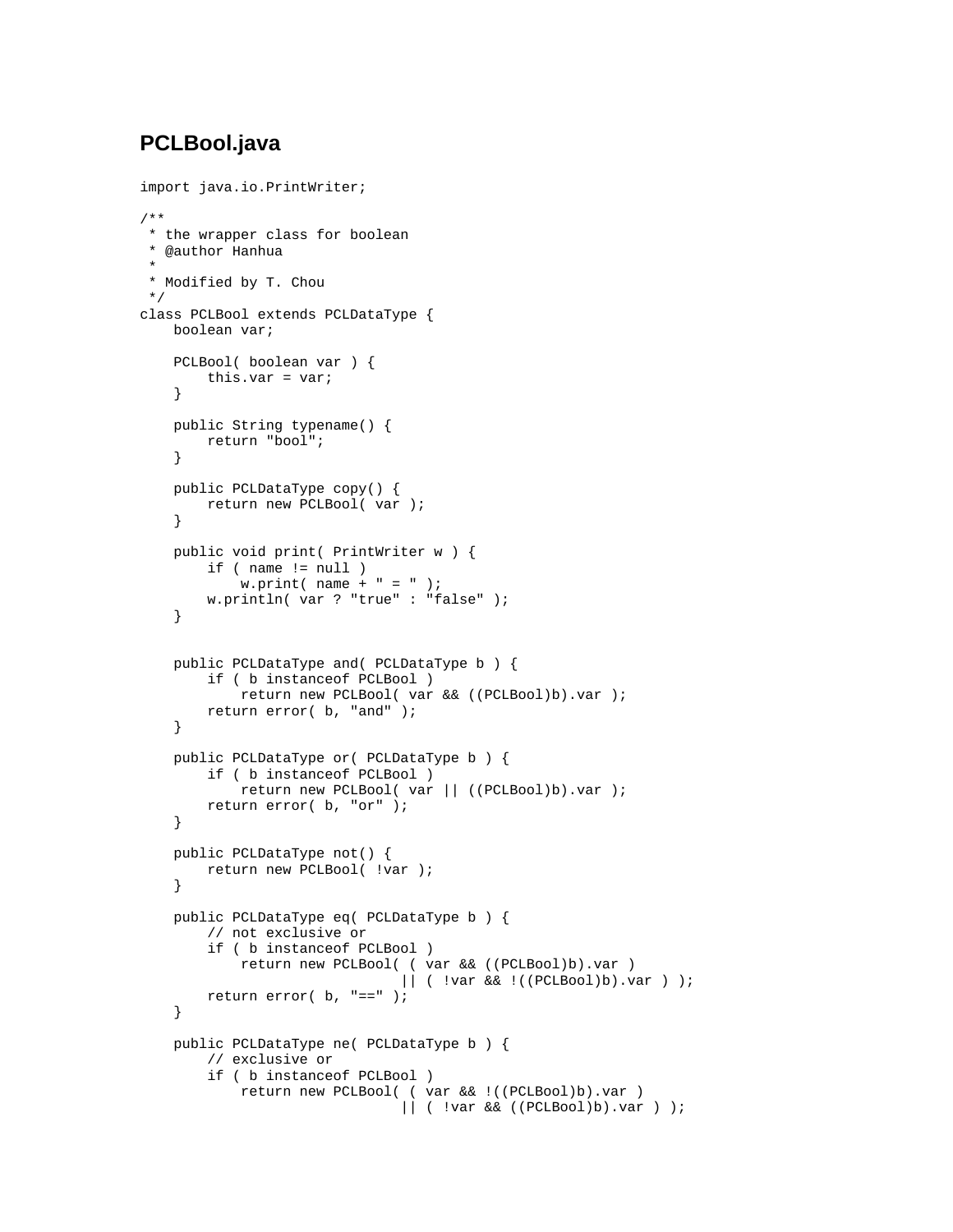```
 return error( b, "!=" ); 
 } 
}
```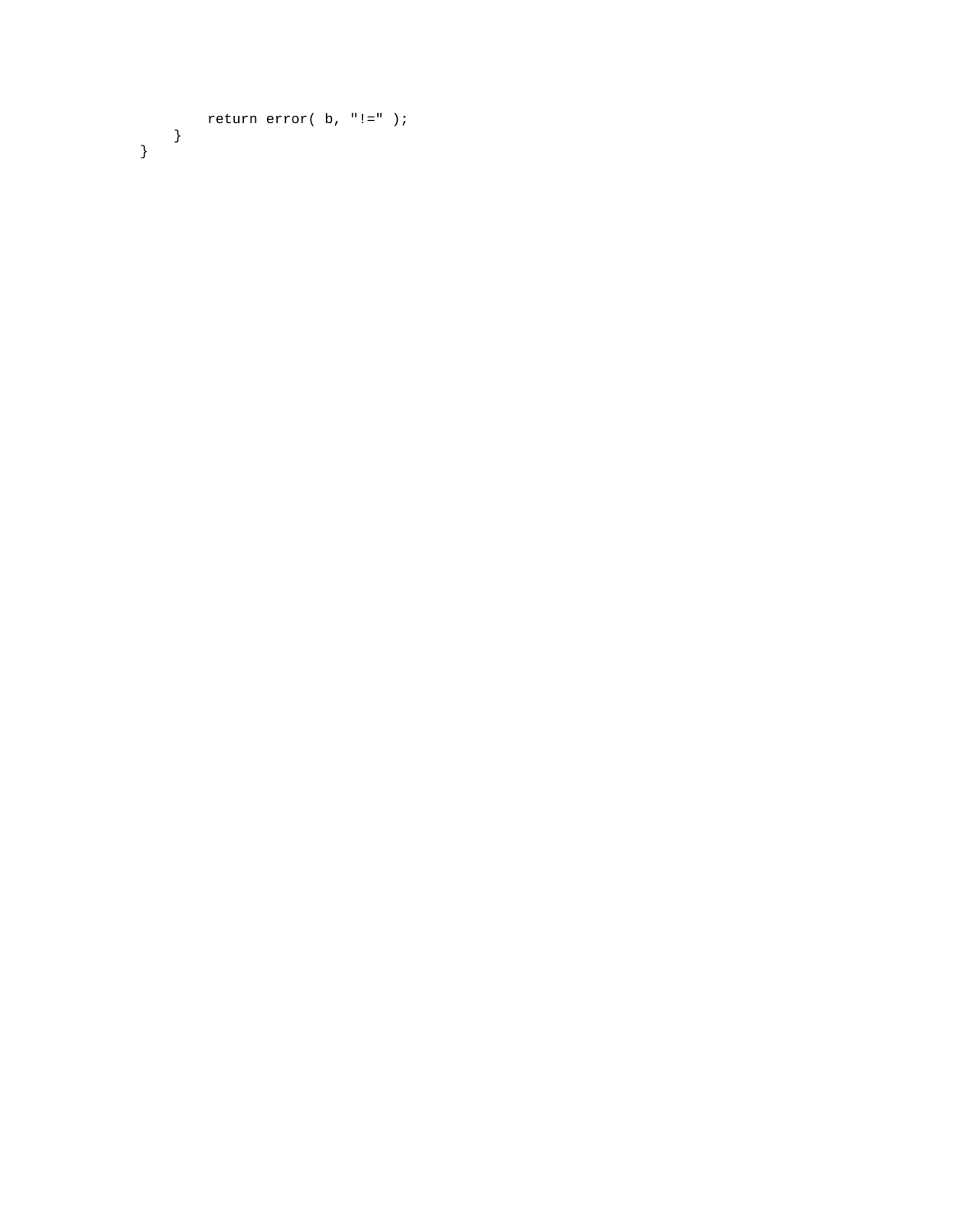## **PCLChart.java**

```
import javax.swing.JPanel; 
import java.io.*; 
import java.util.*; 
import org.jfree.chart.ChartFactory;
import org.jfree.chart.ChartPanel; 
import org.jfree.chart.ChartFrame; 
import org.jfree.chart.JFreeChart; 
import org.jfree.chart.axis.NumberAxis; 
import org.jfree.chart.plot.PlotOrientation; 
import org.jfree.chart.plot.XYPlot; 
import org.jfree.chart.renderer.xy.*; 
import org.jfree.data.xy.XYDataset; 
import org.jfree.data.xy.XYSeries; 
import org.jfree.data.xy.XYSeriesCollection; 
import org.jfree.ui.ApplicationFrame; 
import org.jfree.ui.RectangleInsets; 
import org.jfree.ui.RefineryUtilities;
import antlr.RecognitionException; 
/* 
  * @author T. Chou 
 */ 
public class PCLChart extends PCLDataType 
{ 
        // The chart title - name of the CSV file 
       public PCLString title = new PCLString(""); 
       // A Hashtable of DataColumns 
       // key: name of the data column 
       // value: DataColumn object 
       public HashMap<String, PCLDataColumn> _datacolumns = new HashMap<String, 
PCLDataColumn>(); 
        // A wrapper around the datacolumns collection 
       public PCLCollectionContainer datacolumns = new 
PCLCollectionContainer(_datacolumns); 
        // A Hashtable of DataSeries objects 
        // key: name of DataSeries 
        // value: DataSeries object 
       public HashMap<String, PCLDataSeries> _dataseries = new HashMap<String, 
PCLDataSeries>(); 
        // A wrapper around the dataseries collection 
       public PCLCollectionContainer dataseries = new 
PCLCollectionContainer(_dataseries); 
        // The one and only chart control 
       protected JFreeChart chart; 
        // Window 
       protected ChartFrame frame; 
       public PCLChart() 
        { 
               this.name = "PCLChart";
```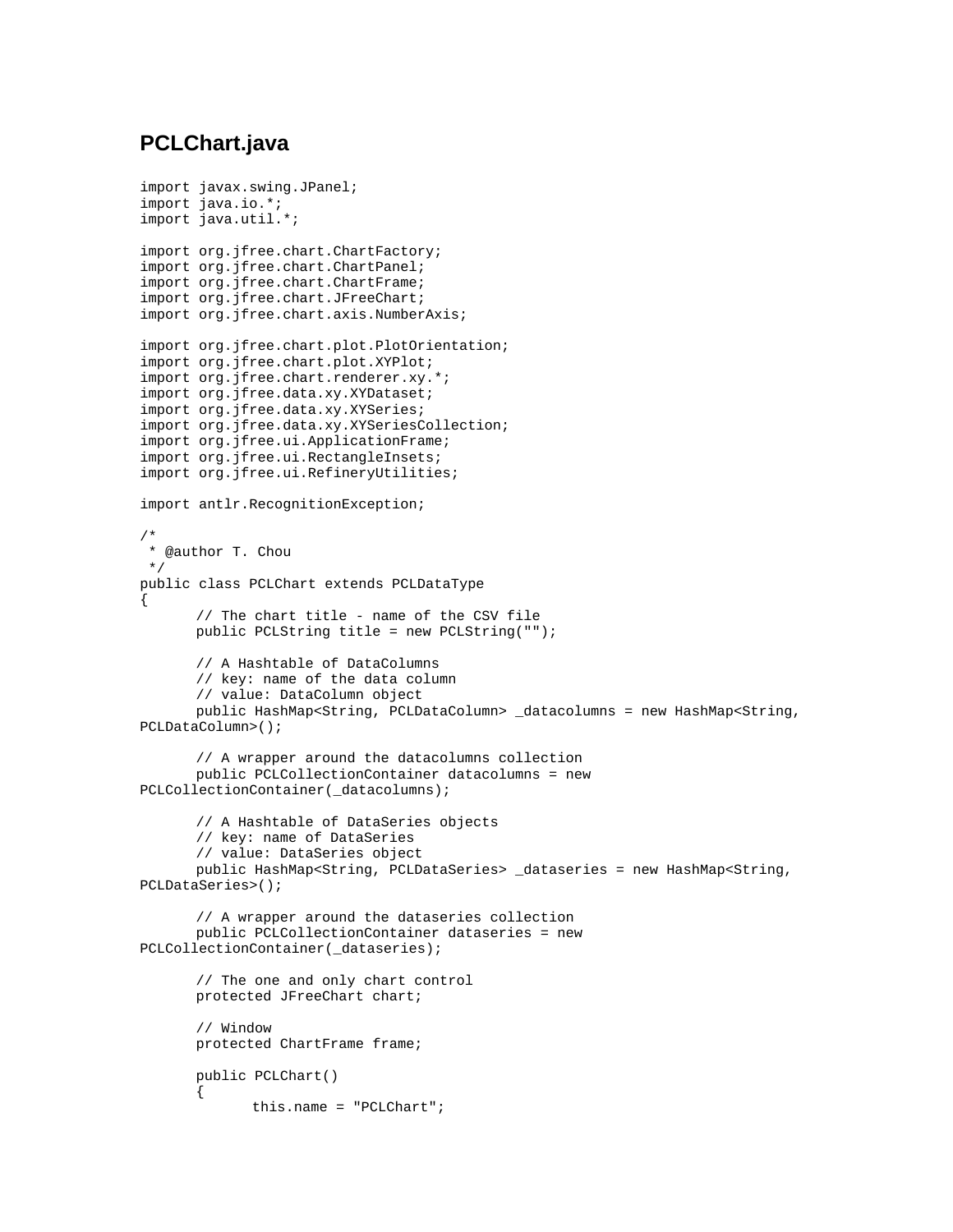```
 this.title = new PCLString(""); 
       } 
       // Called by Interpreter to validate the data for a specific column in 
the CSV file 
    public PCLBool validate(PCLValidator validator, PCLString colName) throws 
RecognitionException 
     { 
       PCLDataColumn col = _datacolumns.get(colName.var); 
      if(col == null) { 
              throw new PCLException("Column "+ colName.var + " does not 
exist"); 
       } 
       boolean success = true; 
       // Loop through all the elements of the column collection and call 
       // the validation code defined by the user 
      for(int i=0; i<col._data.size(); i++)
       { 
              PCLDouble value = col._data.get(i); 
              validator.setValue(value); 
              PCLDataType result = PCL.ipt.invokePCLFunc(validator, new 
PCLDataType[0]); 
              if(result instanceof PCLBool && ((PCLBool)result).var) 
\{col._data.set(i, new PCLDouble(validator.getValue().var));
 } 
              else 
\{ System.out.println("Validation failed at location: "+ i + " 
with data value: "+value.var); 
             success = false;
 } 
              validator.resetSymbolTable(); 
       } 
       if(success) 
              System.out.println("Valdation: " + validator.name + " succeeded"); 
       return new PCLBool(success); 
     } 
    // Generate a new data series 
    public PCLBool generate(PCLGenerator generator, PCLString seriesname, 
PCLString type, PCLDataType args[]) throws RecognitionException 
     { 
              if(_dataseries.containsKey(seriesname.var)) 
              { 
                     throw new PCLException("Unable to add new series: "+name+" 
\r\n DataSeries name already used"); 
 } 
              PCLDataSeries newseries = new PCLDataSeries(); 
              newseries.id.var = seriesname.var; 
              newseries.type = type.var; 
              generator.setDataSeries(newseries); 
              PCLDataType result = PCL.ipt.invokePCLFunc(generator, args); 
              if(result instanceof PCLBool && ((PCLBool)result).var)
```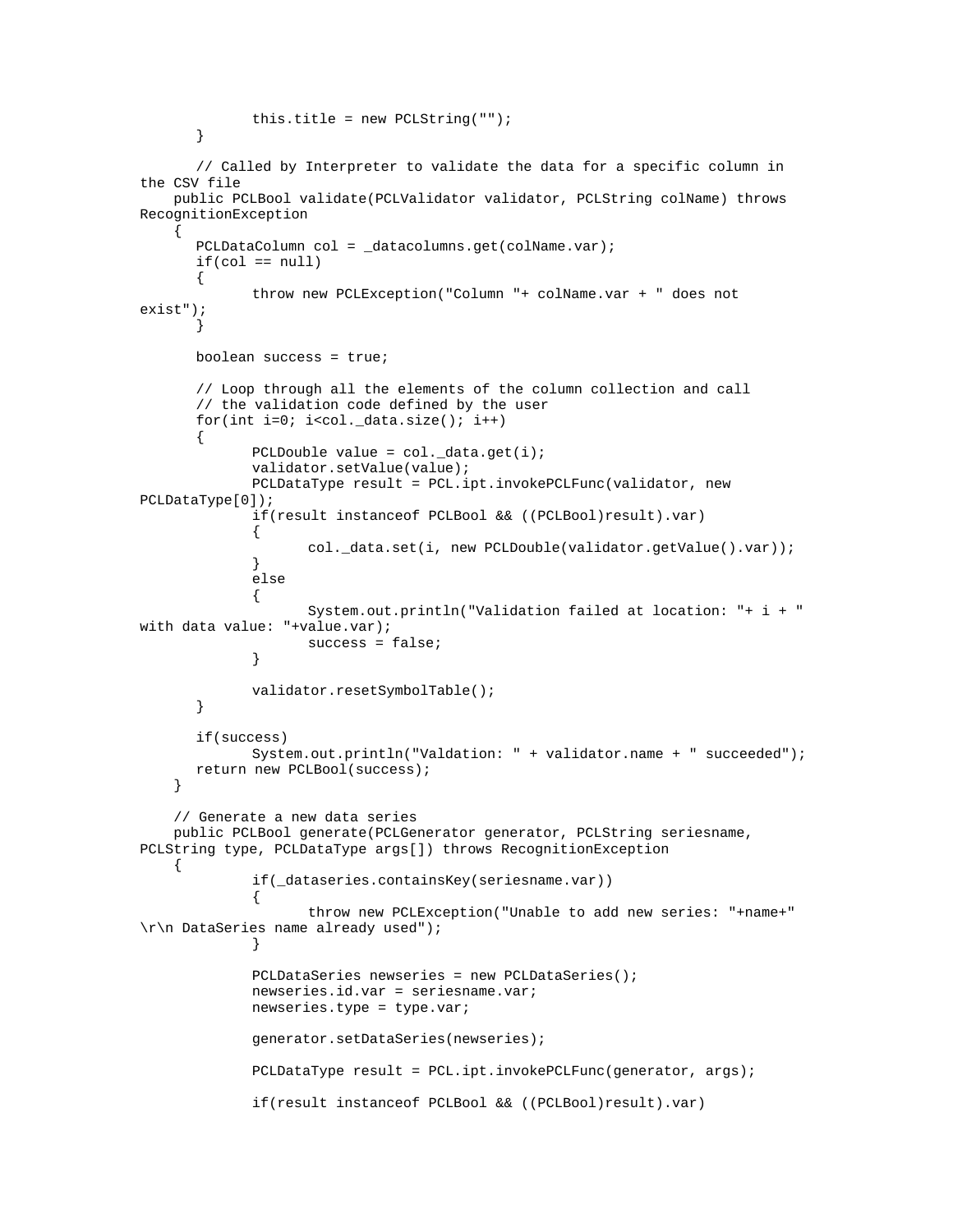```
\{ newseries = generator.getDataSeries(); 
                  _dataseries.put(newseries.id.var, newseries); 
                  generator.resetSymbolTable(); 
            return new PCLBool(true); 
 } 
            return new PCLBool(false); 
    } 
    // Initialize the chart with data from a CSV file 
      public PCLBool load(PCLString file) 
\{ // Clear data 
             _datacolumns.clear(); 
             _dataseries.clear(); 
           CSV \text{csv} = \text{new } \text{CSV}();
            BufferedReader is = null; 
             int rowCount = 0; 
             try 
\{ // open file for reading 
                   is = new BufferedReader(new FileReader(file.var)); 
                String line; 
                boolean firstLine = false; 
                ArrayList<String> colNames = new ArrayList<String>(); 
               while ( (line = is. readLine()) != null)
{
                  rowCount++; 
                      Iterator e = csv.parse(line).iterator(); 
                      // First line is always the column names 
                   if(firstLine == false) 
\{ // Get the column names and create a DataColumn 
object for each entry 
                        while (e.hasNext()) 
\{ PCLDataColumn dataColumn = new 
PCLDataColumn(); 
                              dataColumn.id.var = (String)e.next();
       if(_datacolumns.containsKey(dataColumn.id.var)) 
\{ throw new PCLException("Duplicate 
Column name found: "+dataColumn.name+" \r\n Aborting initialization"); 
 } 
                               _datacolumns.put(dataColumn.id.var, 
dataColumn); 
                               colNames.add(dataColumn.id.var); 
 } 
                  firstLine = true;<br>}
 } 
                  else 
\{ // Now populate the DataColumn objects with data 
                       int i = 0;
                        while (e.hasNext()) 
\{
```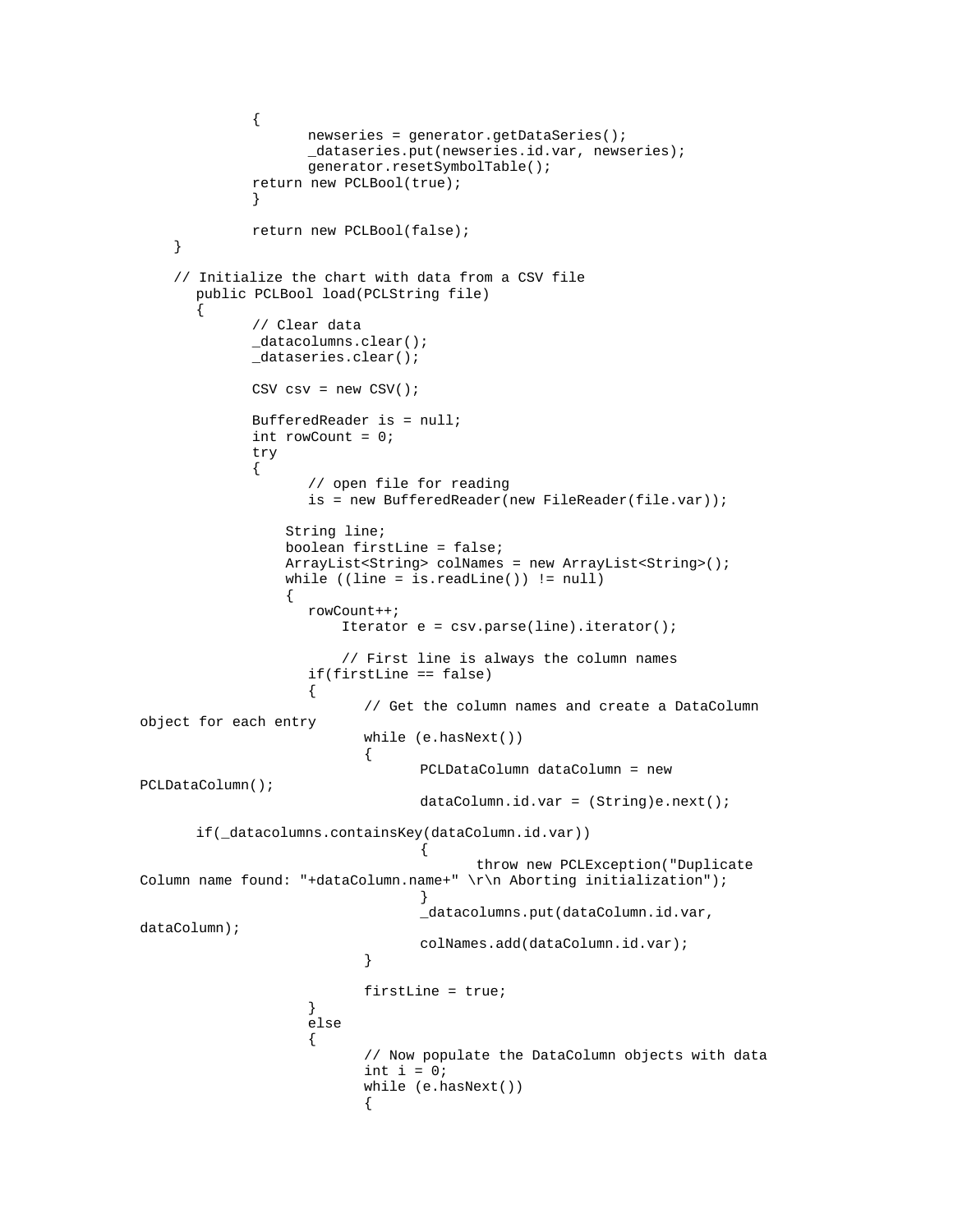```
 PCLDataColumn col = 
_datacolumns.get(colNames.get(i)); 
 try 
\{ col._data.add(new 
PCLDouble(Double.parseDouble((String)e.next()))); 
 } 
                            catch(NumberFormatException ne) 
\{ throw new PCLException("Non-numeric 
encountered in CSV file. Aborting"); 
 } 
i++; } 
                      if(i != _datacolums.size())\{ throw new PCLException("Bad CSV file. Not all 
columns have the same number of data points. Aborting"); 
 } 
 } 
 } 
 } 
            catch(IOException e) 
\{ throw new PCLException(e.toString()); 
 } 
            this.title = new PCLString(file.var); 
            return new PCLBool(true); 
      } 
      // Adds a new data series to the chart object 
      public PCLBool addseries(PCLString name, PCLString xCol, PCLString yCol, 
PCLString type) 
      { 
            if(_dataseries.containsKey(name.var)) 
\{ throw new PCLException("Unable to add new series: "+name+" 
\r\n DataSeries name already used"); 
 } 
            PCLDataSeries d = new PCLDataSeries(); 
           d.id.var = name.var;d. x.addAll( datacolumns.get(xCol.var). data);
            d._y.addAll(_datacolumns.get(yCol.var)._data); 
            String plotType = type.var; 
            if(plotType.compareToIgnoreCase("scatter")==0 || 
                       plotType.compareToIgnoreCase("line") == 0 || 
                       plotType.compareToIgnoreCase("bar") == 0) 
                 d.type = type.var; 
            else 
\{ throw new PCLException("Invalid DataSeries type 
specified"); 
 } 
            _dataseries.put(name.var, d); 
            return new PCLBool(true); 
      } 
      protected XYSeriesCollection scatterDS = new XYSeriesCollection(); 
      protected XYSeriesCollection lineDS = new XYSeriesCollection(); 
      protected XYSeriesCollection barDS = new XYSeriesCollection();
```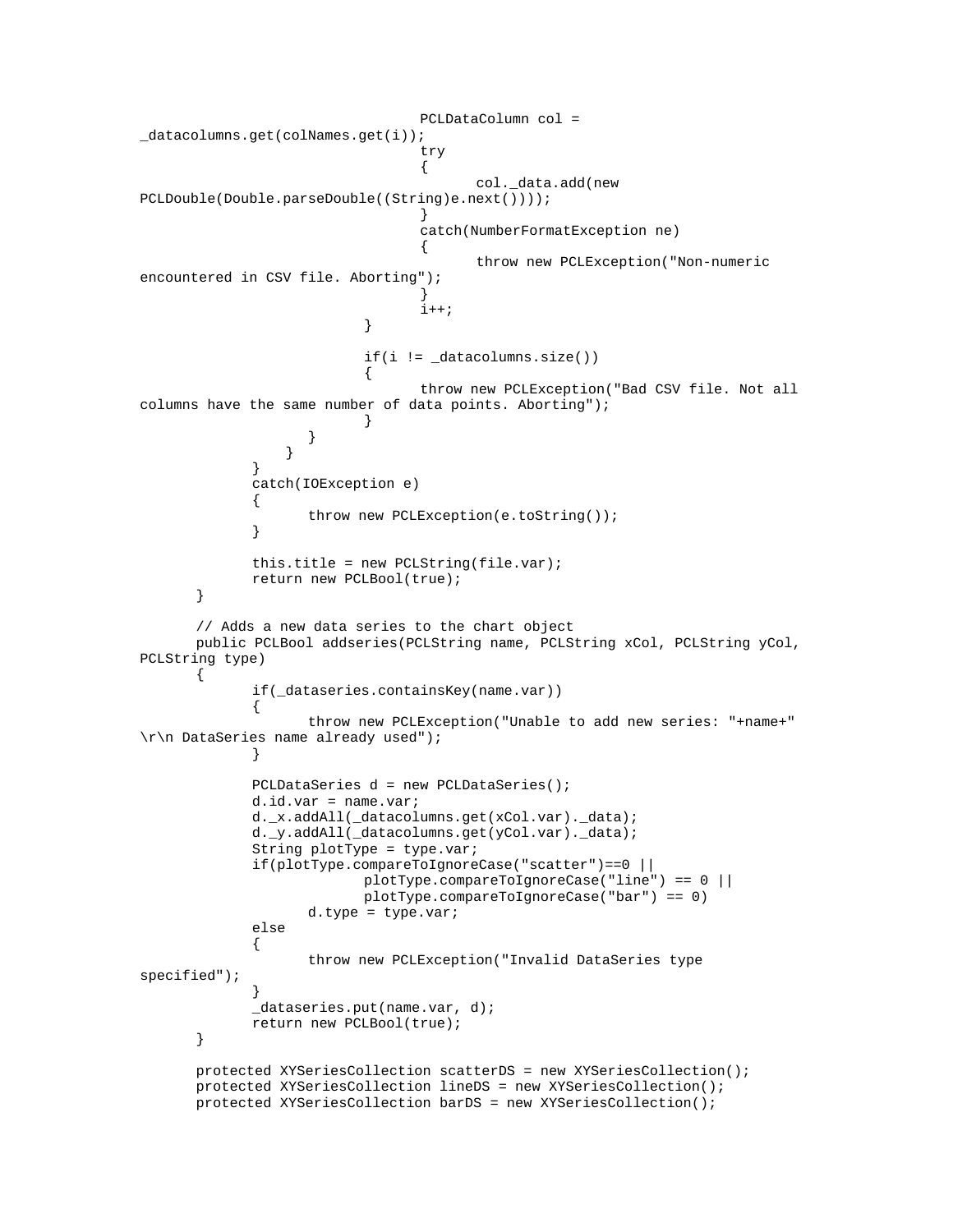```
 // Generates a DataSet to be used by JFreeChart for plotting 
       // This is where all the DataSeries objects are created and populated 
       protected void generateDataSet() 
\{ scatterDS = new XYSeriesCollection(); 
              lineDS = new XYSeriesCollection(); 
              barDS = new XYSeriesCollection(); 
              Set<String> names = _dataseries.keySet(); 
             for (Iterator it = names.iterator(); it.hasNext(); )
\{ // Name the series 
                     String name = (String)it.next(); 
                     XYSeries series = new XYSeries(name); 
                     series.setDescription(name); 
                     // Populate the data 
                     PCLDataSeries data = _dataseries.get(name); 
                    for(int i=0; i <data._x.size(); i++)
\{ series.add(data._x.get(i).var, data._y.get(i).var); 
 } 
                     // Add the series to the chart's DataSet 
                     if(data.type.compareToIgnoreCase("Scatter")==0) 
                            scatterDS.addSeries(series); 
                     else if(data.type.compareToIgnoreCase("Line")==0) 
                            lineDS.addSeries(series); 
                     else if(data.type.compareToIgnoreCase("Bar")==0) 
                            barDS.addSeries(series); 
 } 
       } 
       // Plot the chart 
       public PCLBool plot() 
       { 
              if(frame != null) 
                     frame.setVisible(false); 
              // Generate chart data set 
              generateDataSet(); 
              // create the chart... 
              chart = ChartFactory.createXYLineChart( 
                            title.var, // chart title 
                            "", // x axis label 
                            "", // y axis label 
                            new XYSeriesCollection(), // data 
                            PlotOrientation.VERTICAL, 
                            true, // include legend 
                            true, // tooltips 
                            false // urls 
              ); 
              XYPlot plot = chart.getXYPlot(); 
              // Scatter Plot Renderer 
              plot.setDataset(1, scatterDS); 
              StandardXYItemRenderer renderer = new 
StandardXYItemRenderer(StandardXYItemRenderer.SHAPES); 
              renderer.setPlotLines(false); 
              plot.setRenderer(1, renderer);
```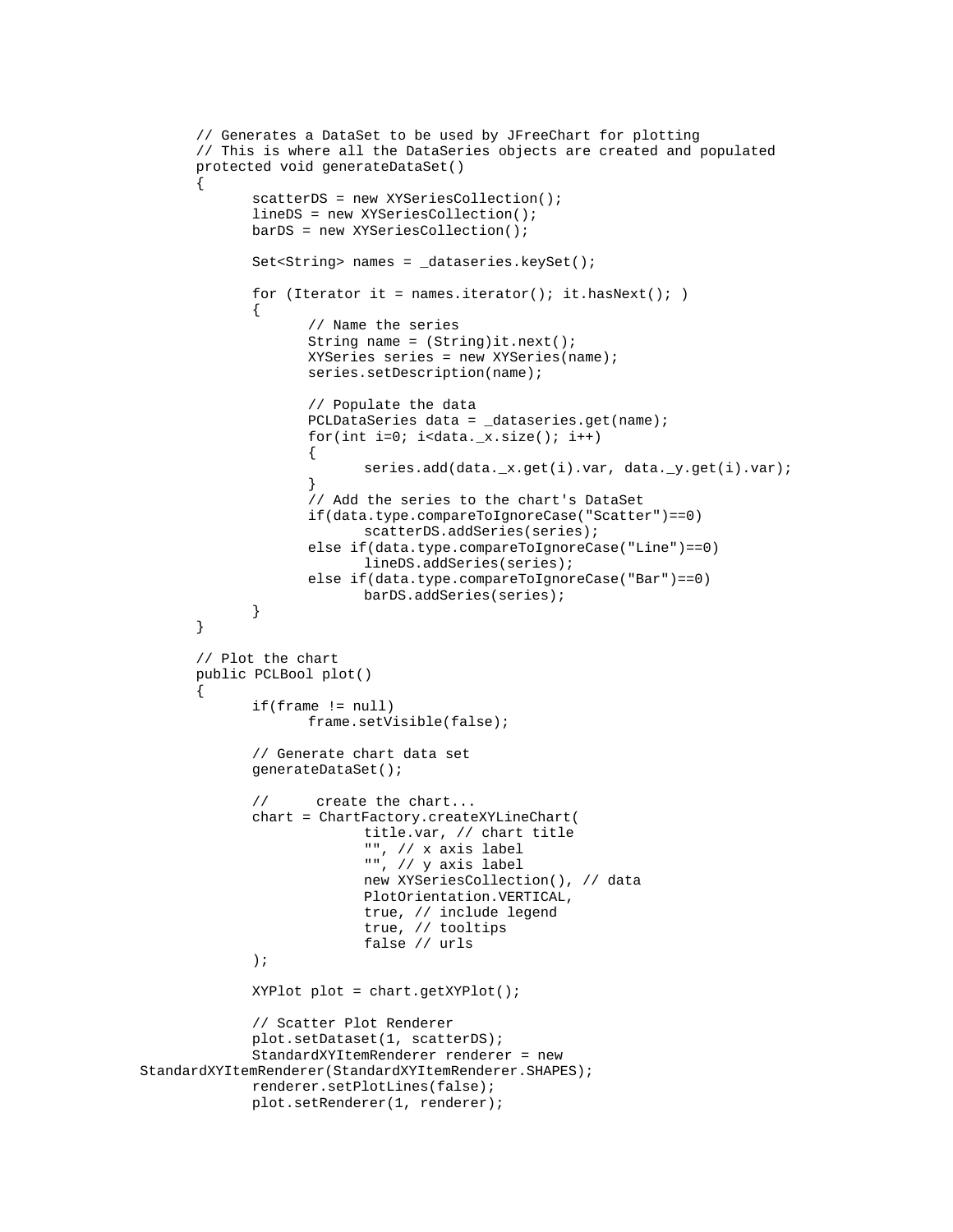```
 // Line Plot renderer 
               plot.setDataset(2, lineDS); 
               renderer = new 
StandardXYItemRenderer(StandardXYItemRenderer.LINES); 
               renderer.setPlotLines(true); 
               plot.setRenderer(2, renderer); 
               // Bar Plot renderer 
               plot.setDataset(3, barDS); 
               XYBarRenderer barRenderer = new XYBarRenderer(); 
               plot.setRenderer(3, barRenderer); 
               frame = new ChartFrame("PCL Chart", chart); 
               frame.pack(); 
               frame.setLocation(100, 100); 
               frame.setVisible(true); 
               return new PCLBool(true); 
        } 
     public void print( PrintWriter w ) 
     { 
        if ( name := null )
            w.println( name + " = "+ "PCLChart");
     } 
     public PCLDataType copy() { 
         return this; 
     } 
} 
// The DataSeries object 
class PCLDataSeries extends PCLDataType 
{ 
        // Name of the DataSeries 
        public PCLString id = new PCLString(""); 
        // X-values 
        public ArrayList<PCLDouble> _x = new ArrayList<PCLDouble>(); 
       public PCLCollectionContainer x = new PCLCollectionContainer(\_ x); // Y-values 
        public ArrayList<PCLDouble> _y = new ArrayList<PCLDouble>(); 
       public PCLCollectionContainer y = new PCLCollectionContainer(y); public String type = "Scatter"; 
        public PCLBool add(PCLDouble xNum, PCLDouble yNum) 
        { 
        _x.add(new PCLDouble(xNum.var)); 
        _y.add(new PCLDouble(yNum.var)); 
        return new PCLBool(true); 
 } 
        public PCLBool add(PCLInt xNum, PCLDouble yNum) 
\{ _x.add(new PCLDouble(xNum.var)); 
        _y.add(new PCLDouble(yNum.var));
```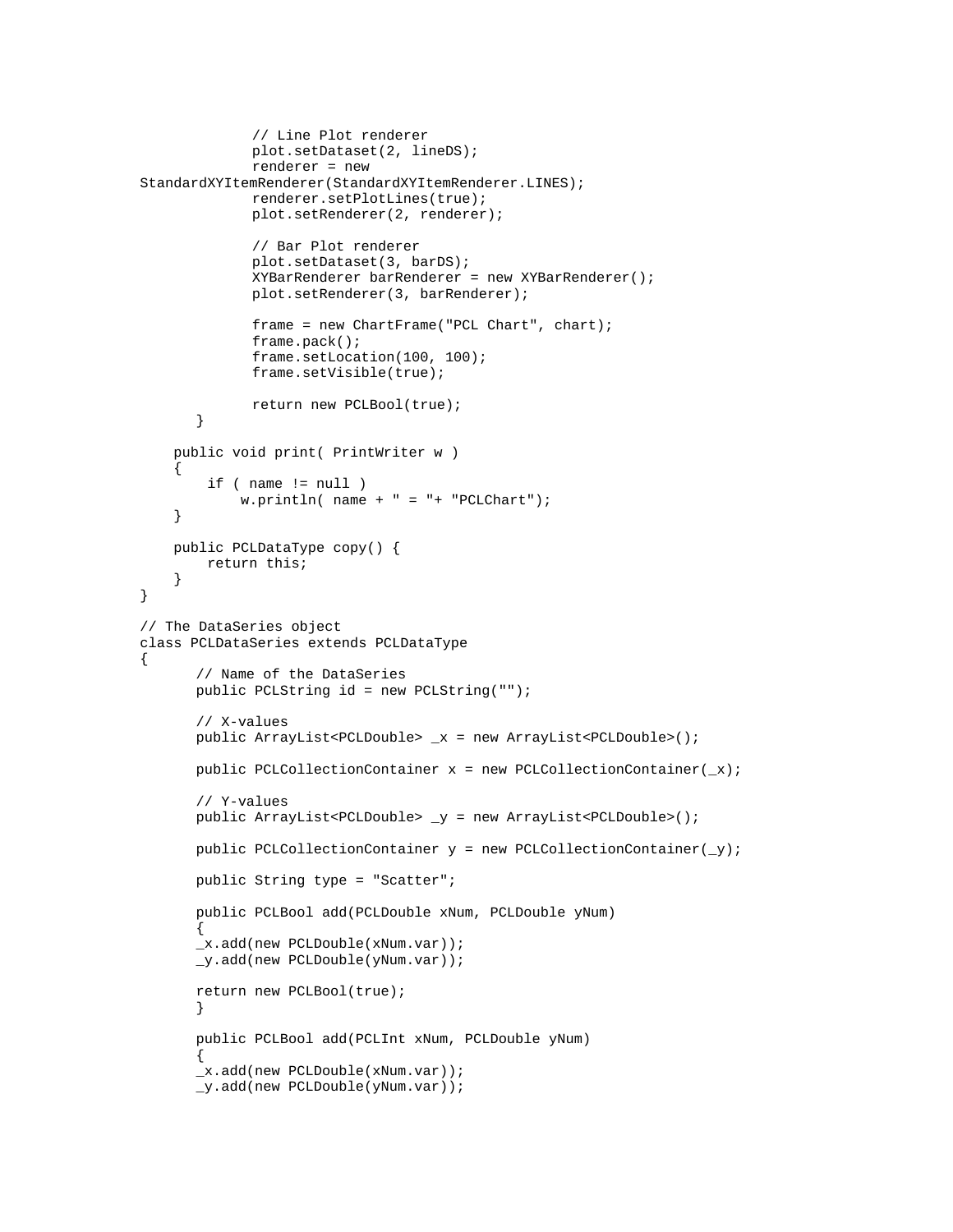```
 return new PCLBool(true); 
       } 
       public PCLBool add(PCLDouble xNum, PCLInt yNum) 
\{ _x.add(new PCLDouble(xNum.var)); 
       _y.add(new PCLDouble(yNum.var)); 
       return new PCLBool(true); 
       } 
       public PCLBool add(PCLInt xNum, PCLInt yNum) 
\{ _x.add(new PCLDouble(xNum.var)); 
       _y.add(new PCLDouble(yNum.var)); 
       return new PCLBool(true); 
 } 
    public void print( PrintWriter w ) 
\{ if ( name != null ) 
           w.println( name + " = "+ "PCLDataSeries contents: ");String val = "x = ";
             for(int i=0; i < x.size(); i++)\{val += x.get(i).var+" ";}
 } 
        w.println( val ); 
       val = "y = ";
             for(int i=0; i<_y.size(); i++)
\{val += y.get(i).var + " "; } 
        w.println( val ); 
    } 
    public PCLDataType copy() { 
        return this; 
     } 
// The DataColumn object 
class PCLDataColumn extends PCLDataType 
       public PCLDataColumn() 
       { 
              this.name = "PCLDataColumn"; 
       } 
       // Name of the DataColumn 
       public PCLString id = new PCLString(""); 
       // Data for this column 
       public ArrayList<PCLDouble> _data = new ArrayList<PCLDouble>(); 
       public PCLCollectionContainer data = new PCLCollectionContainer(_data); 
    public void print( PrintWriter w ) 
     { 
       if ( name != null )
           w.print( name + " = " + "PCLDataColumn contents: " );
```
}

{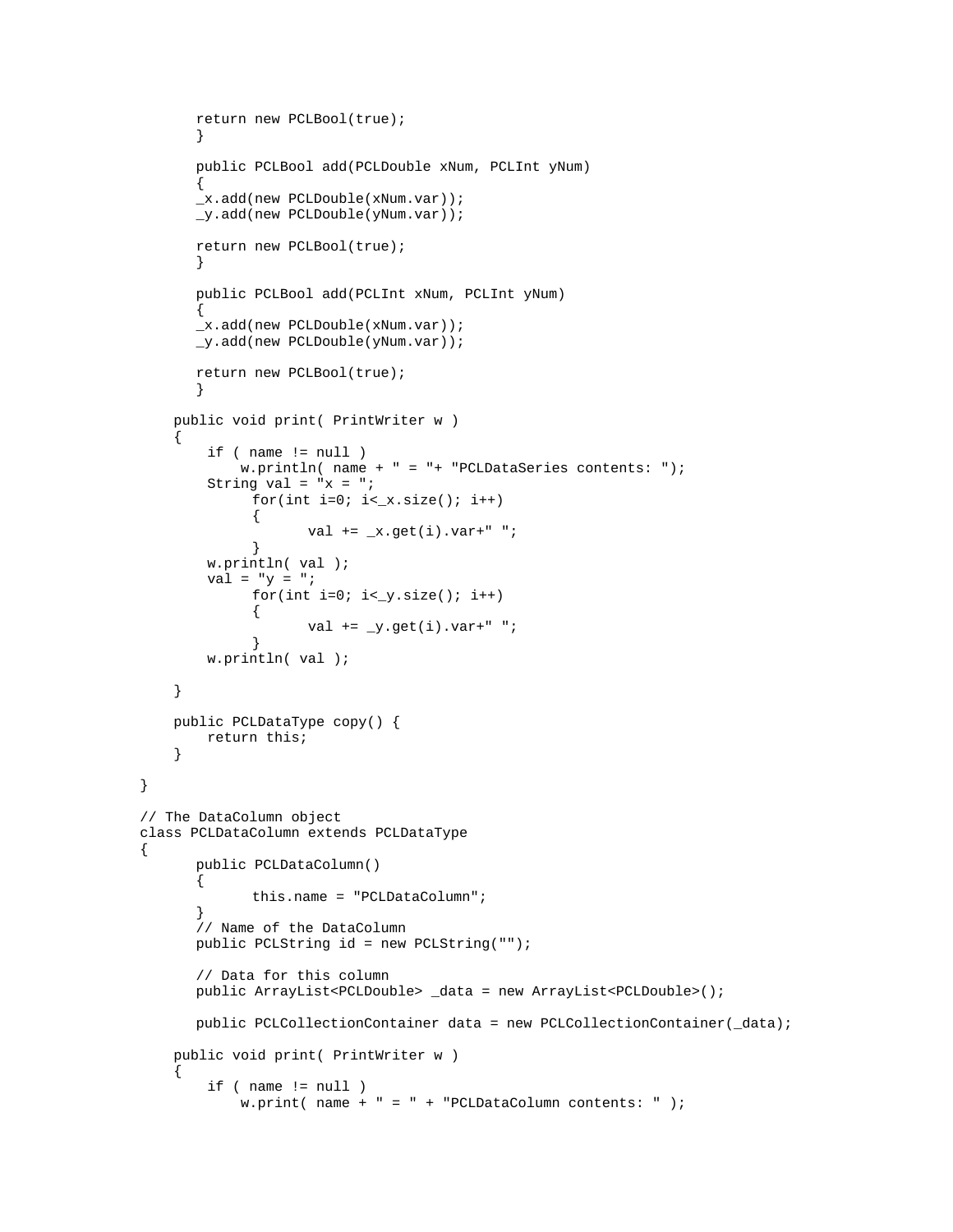```
 String val = ""; 
            for(int i=0; i<_{data.size(); i++) { 
                   val += _data.get(i).var+" "; 
 } 
 w.println( val ); 
    } 
    public PCLDataType copy() { 
       return this; 
    } 
}
```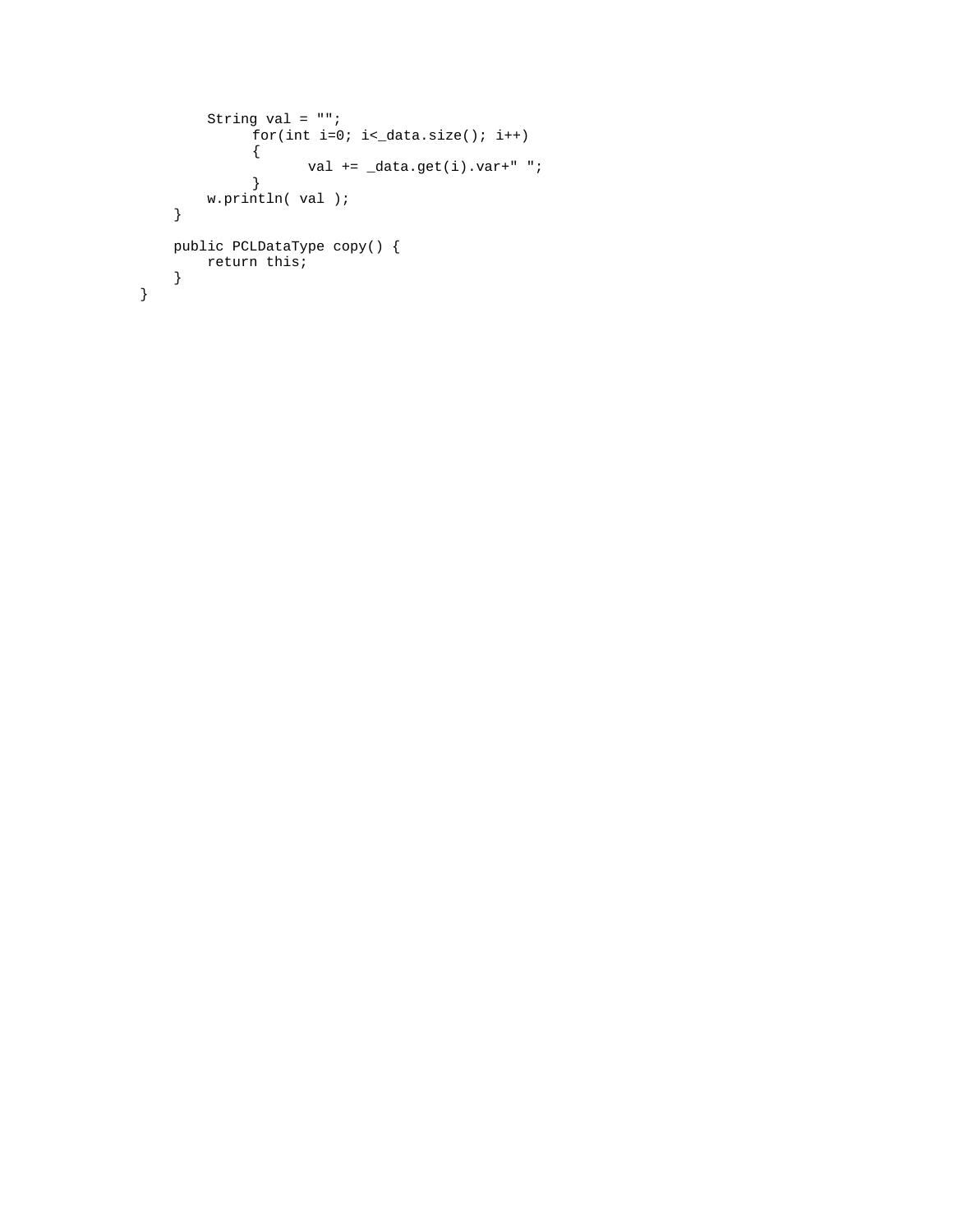# **PCLCollection.java**

```
import java.io.PrintWriter; 
import java.util.ArrayList; 
import java.util.HashMap; 
/* 
  * @author T.Chou 
  */ 
public interface PCLCollection 
{ 
       PCLDataType get(PCLDataType key); 
       PCLInt length(); 
} 
// Used by Interpreter to retrieve items from chart collections 
class PCLCollectionContainer extends PCLDataType 
       implements PCLCollection 
{ 
       protected Object collection; 
       public PCLCollectionContainer(Object collection) 
       { 
              this.name = "PCLCollectionContainer"; 
              this.collection = collection; 
       } 
       public PCLDataType get(PCLDataType key) 
\{ if(collection instanceof HashMap) 
\{ HashMap map = (HashMap)collection; 
                    if(key instanceof PCLString) 
\{ PCLString keyStr = (PCLString)key; 
                           if(map.containsKey(keyStr.var)) 
                                 return (PCLDataType)map.get(keyStr.var); 
                           else 
                                 throw new PCLException("Unable to locate item 
in collection"); 
 } 
                    else 
                           throw new PCLException("Access to this collection is 
by String only"); 
 } 
              else if(collection instanceof ArrayList) 
\{ ArrayList list = (ArrayList)collection; 
                    if(key instanceof PCLInt) 
\{ PCLInt keyInt = (PCLInt)key; 
                           return (PCLDataType)list.get(keyInt.var); 
 } 
                    else 
                           throw new PCLException("Access to this collection is 
by integer only"); 
 } 
              throw new PCLException("Unable to access collection. Unknown 
collection type"); 
       }
```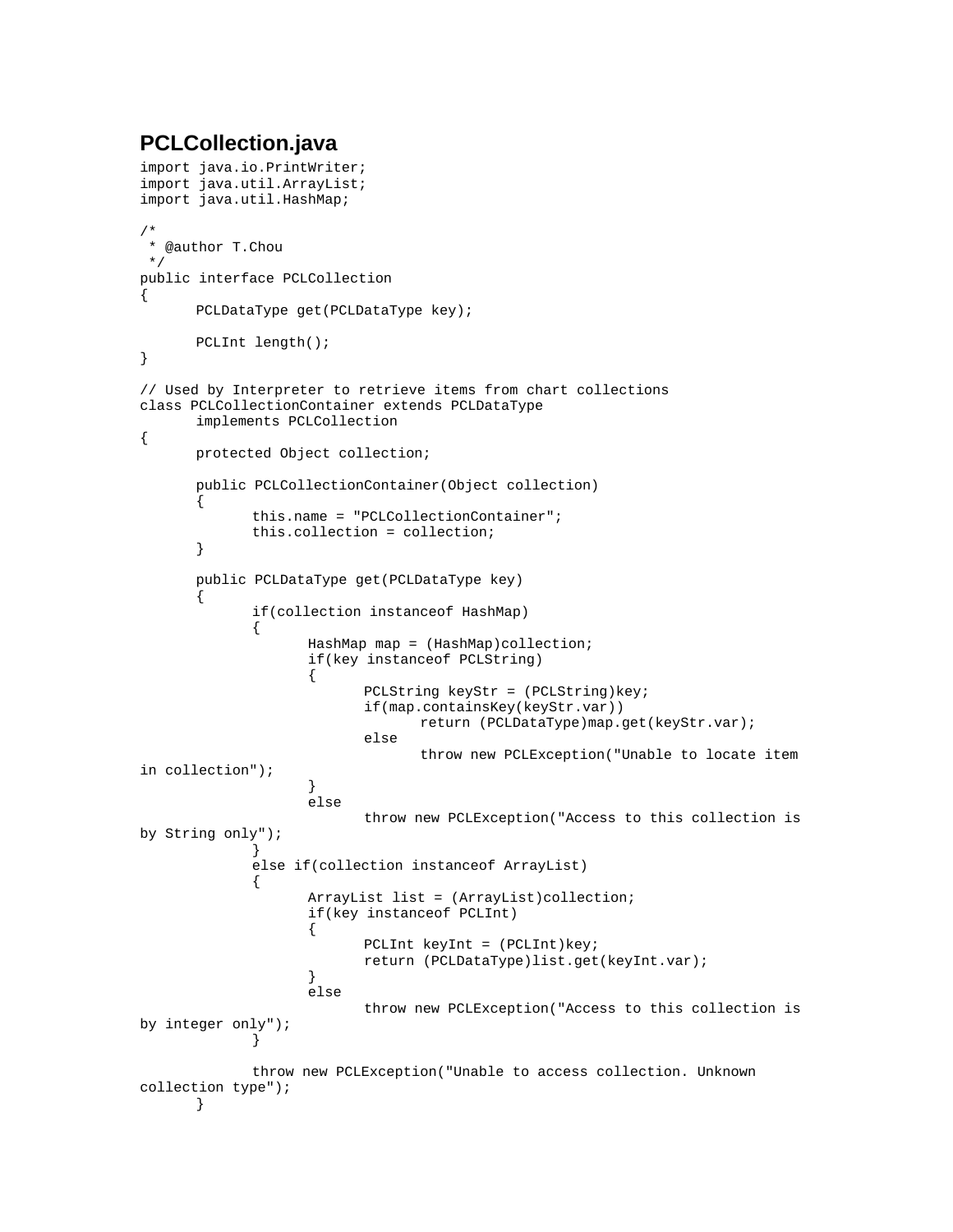```
 public PCLInt length() 
\{ if(collection instanceof HashMap) 
              { 
                     HashMap map = (HashMap)collection; 
             return new PCLInt(map.size());
 } 
              else if(collection instanceof ArrayList) 
              { 
                     ArrayList list = (ArrayList)collection; 
                     return new PCLInt(list.size()); 
              } 
              throw new PCLException("Unable to access collection length info. 
Unknown collection type"); 
      } 
    public PCLDataType copy() { 
       return this; 
     } 
    public void print( PrintWriter w ) 
     { 
       if ( name != null )
            w.println( name + " = " + "PCLCollection " + "- size:
"+length().var); 
    } 
}
```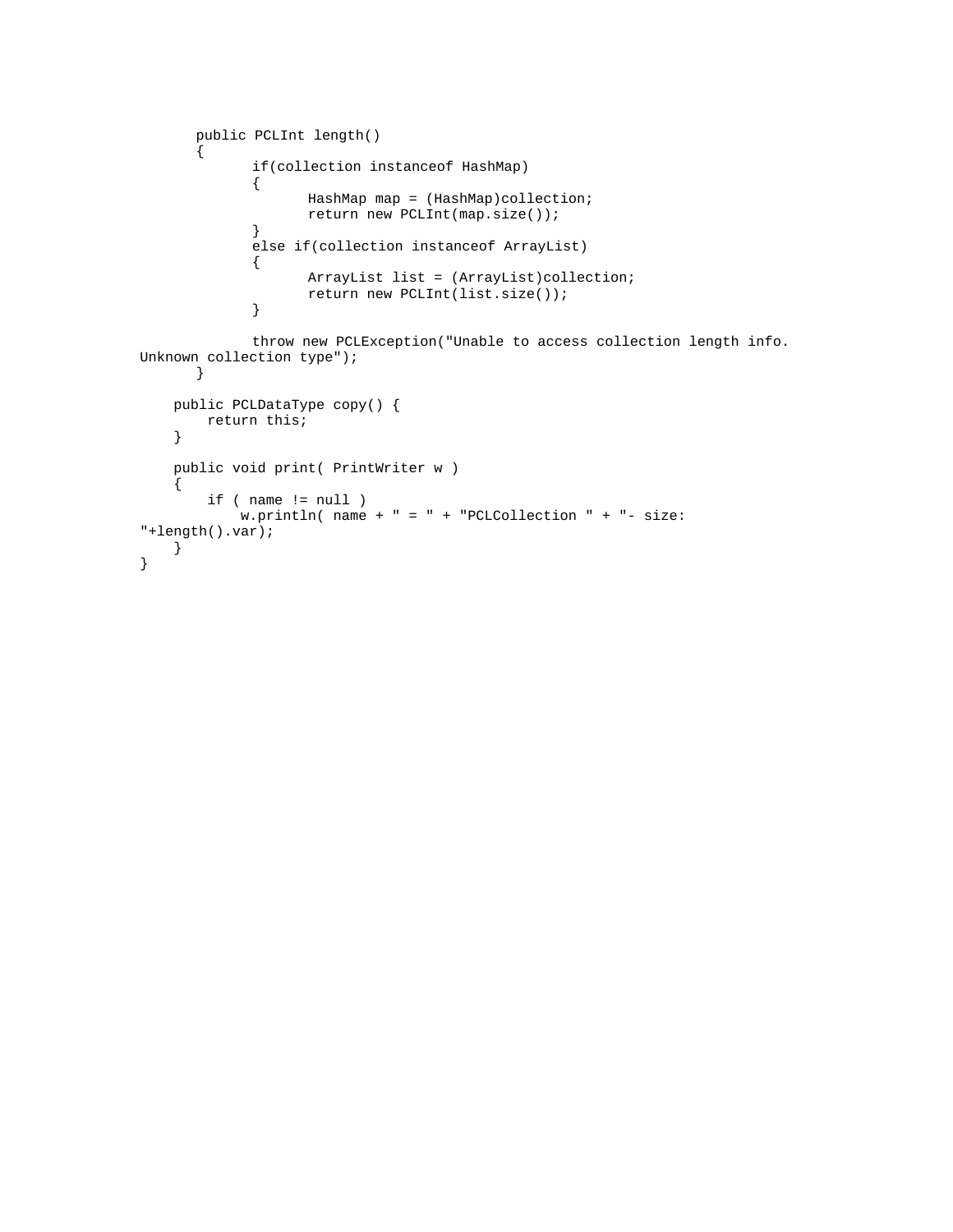# **PCLDataType.java**

```
import java.io.PrintWriter; 
/** 
 * The base data type class (also a meta class) 
 * 
  * Error messages are generated here. 
  * @author Hanhua 
 * 
  * modified by T.Chou 
  */ 
public class PCLDataType 
{ 
     public String name; // used in hash table 
     public PCLDataType() { 
         name = null; 
 } 
     public PCLDataType( String name ) { 
        this.name = name;
     } 
     public PCLDataType isTypeOf(PCLString regex) 
\{ return error( "isTypeOf not supported for this data type" ); 
     } 
     public String typename() { 
         return "unknown"; 
     } 
     public PCLDataType copy() { 
         return new PCLDataType(); 
     } 
     public void setName( String name ) { 
         this.name = name; 
     } 
     public PCLDataType error( String msg ) { 
         throw new PCLException( "illegal operation: " + msg 
                                  + "( <" + typename() + "> " 
                                   + ( name != null ? name : "<?>" ) 
                                  + " ) " );
     } 
     public PCLDataType error( PCLDataType b, String msg ) { 
        if ( null == b )
             return error( msg ); 
         throw new PCLException( 
              "illegal operation: " + msg 
              + "( <" + typename() + "> " 
              + ( name != null ? name : "<?>" ) 
             ^{\circ} " \, and ^{\circ} + "<" + typename() + "> " 
             + ( name != null ? name : "<?>" ) 
             + " ) " );
     } 
     public void print( PrintWriter w ) {
```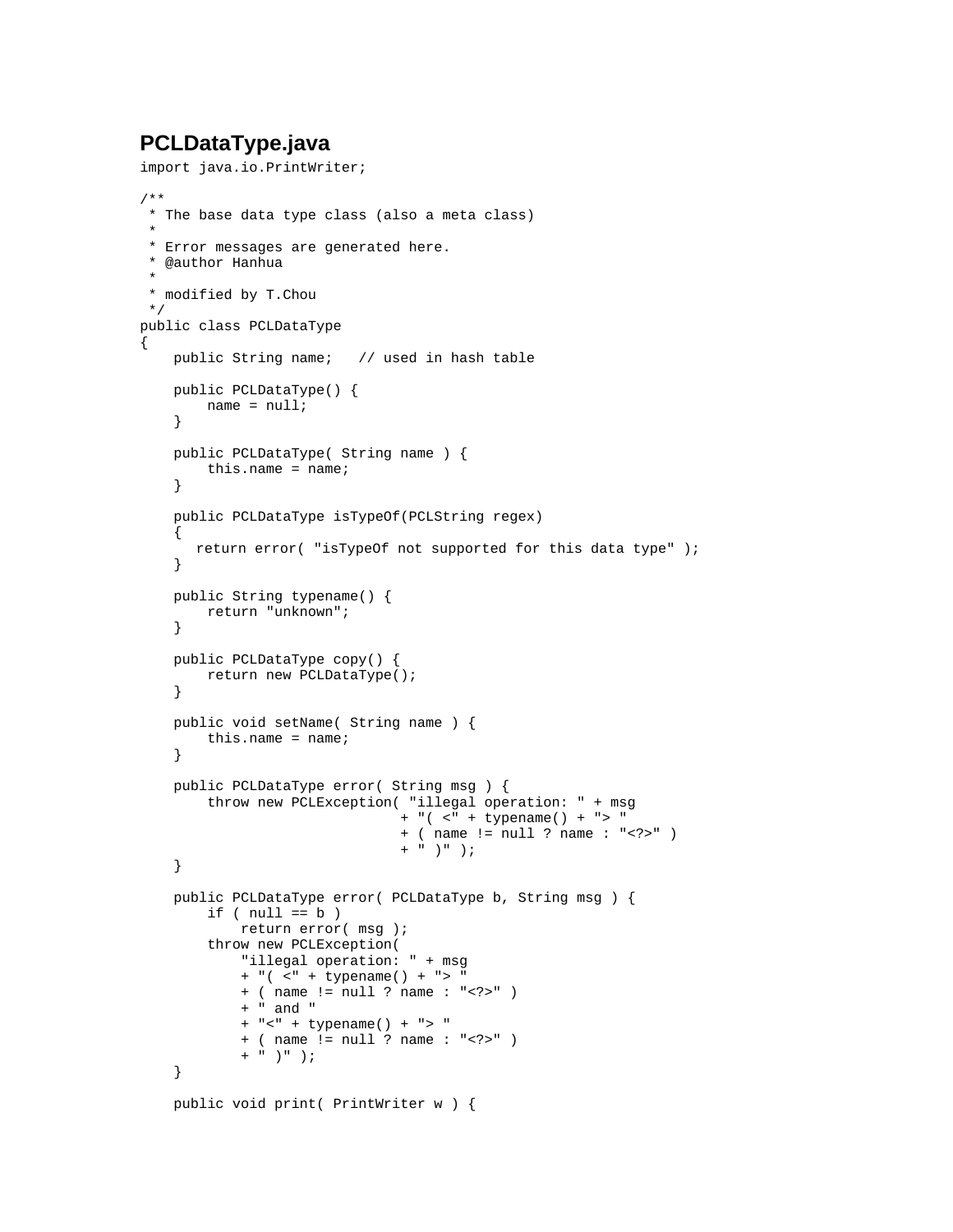```
if ( name != null )
        w.print( name + " = " );
     w.println( "<undefined>" ); 
 } 
 public void print() { 
     print( new PrintWriter( System.out, true ) ); 
 } 
 public PCLDataType assign( PCLDataType b ) { 
    return error( b, "=" ); 
 } 
 public PCLDataType uminus() { 
    return error( "-" ); 
 } 
 public PCLDataType plus( PCLDataType b ) { 
   return error( b, "+" ); 
 } 
 public PCLDataType add( PCLDataType b ) { 
    return error( b, "+=" ); 
 } 
 public PCLDataType minus( PCLDataType b ) { 
    return error( b, "-" ); 
 } 
 public PCLDataType sub( PCLDataType b ) { 
     return error( b, "-=" ); 
 } 
 public PCLDataType times( PCLDataType b ) { 
    return error( b, "*" ); 
 } 
 public PCLDataType mul( PCLDataType b ) { 
     return error( b, "*=" ); 
 } 
 public PCLDataType lfracts( PCLDataType b ) { 
    return error( b, "/" ); 
 } 
 public PCLDataType rfracts( PCLDataType b ) { 
   return error( b, "/\n\langle " \rangle;
 } 
 public PCLDataType div( PCLDataType b) { 
     return error ( b, "/" ); 
 } 
 public PCLDataType modulus( PCLDataType b ) { 
     return error( b, "%" ); 
 } 
 public PCLDataType rem( PCLDataType b ) { 
     return error( b, "%=" ); 
 } 
 public PCLDataType gt( PCLDataType b ) { 
     return error( b, ">" );
```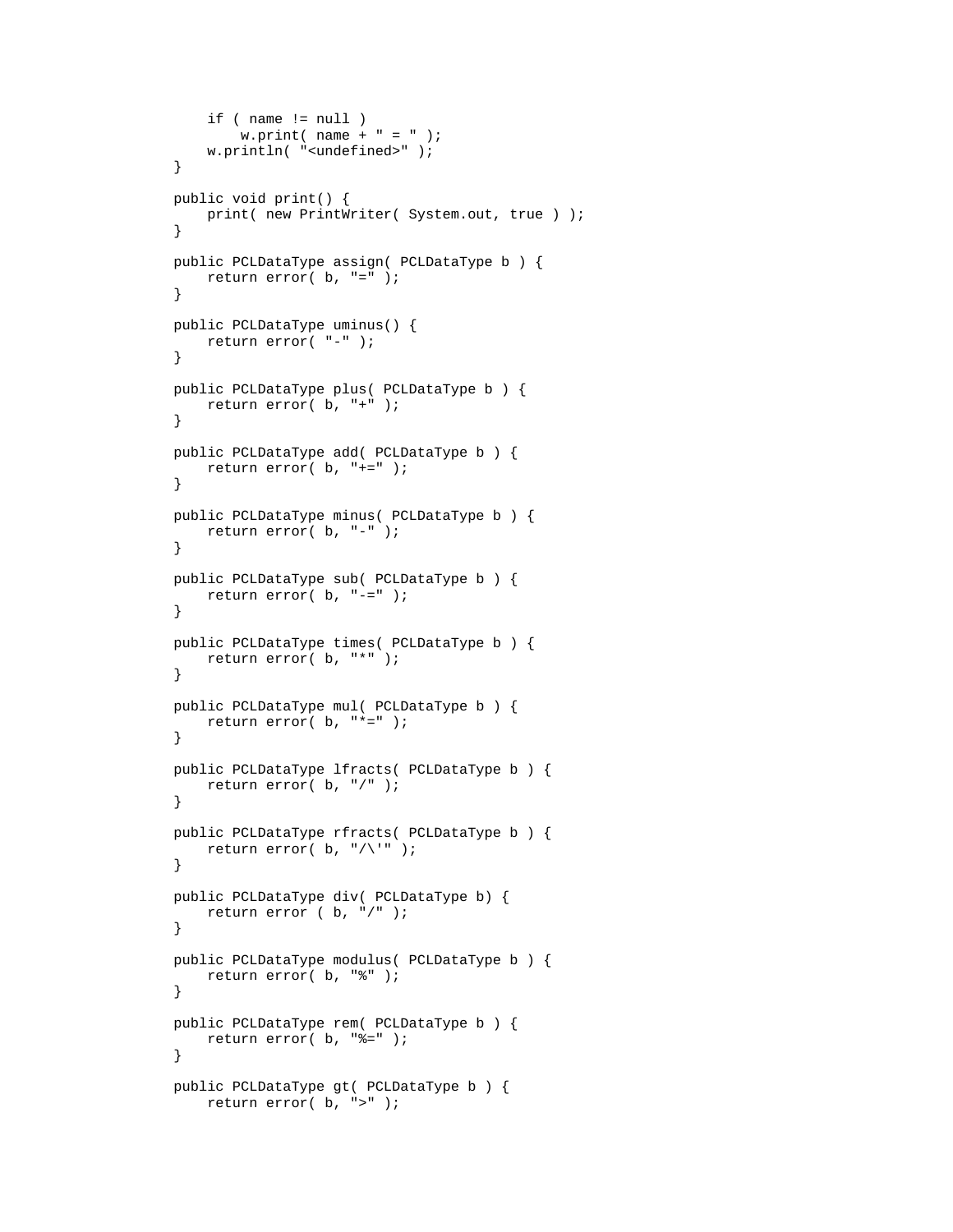```
 } 
 public PCLDataType ge( PCLDataType b ) { 
    return error( b, ">=" ); 
 } 
 public PCLDataType lt( PCLDataType b ) { 
    return error( b, "<" ); 
 } 
 public PCLDataType le( PCLDataType b ) { 
    return error( b, "<=" ); 
 } 
 public PCLDataType eq( PCLDataType b ) { 
    return error( b, "==" ); 
 } 
 public PCLDataType ne( PCLDataType b ) { 
   return error( b, "!=" ); 
 } 
 public PCLDataType and( PCLDataType b ) { 
    return error( b, "and" ); 
 } 
 public PCLDataType or( PCLDataType b ) { 
    return error( b, "or" ); 
 } 
 public PCLDataType not() { 
    return error( "not" ); 
 }
```
}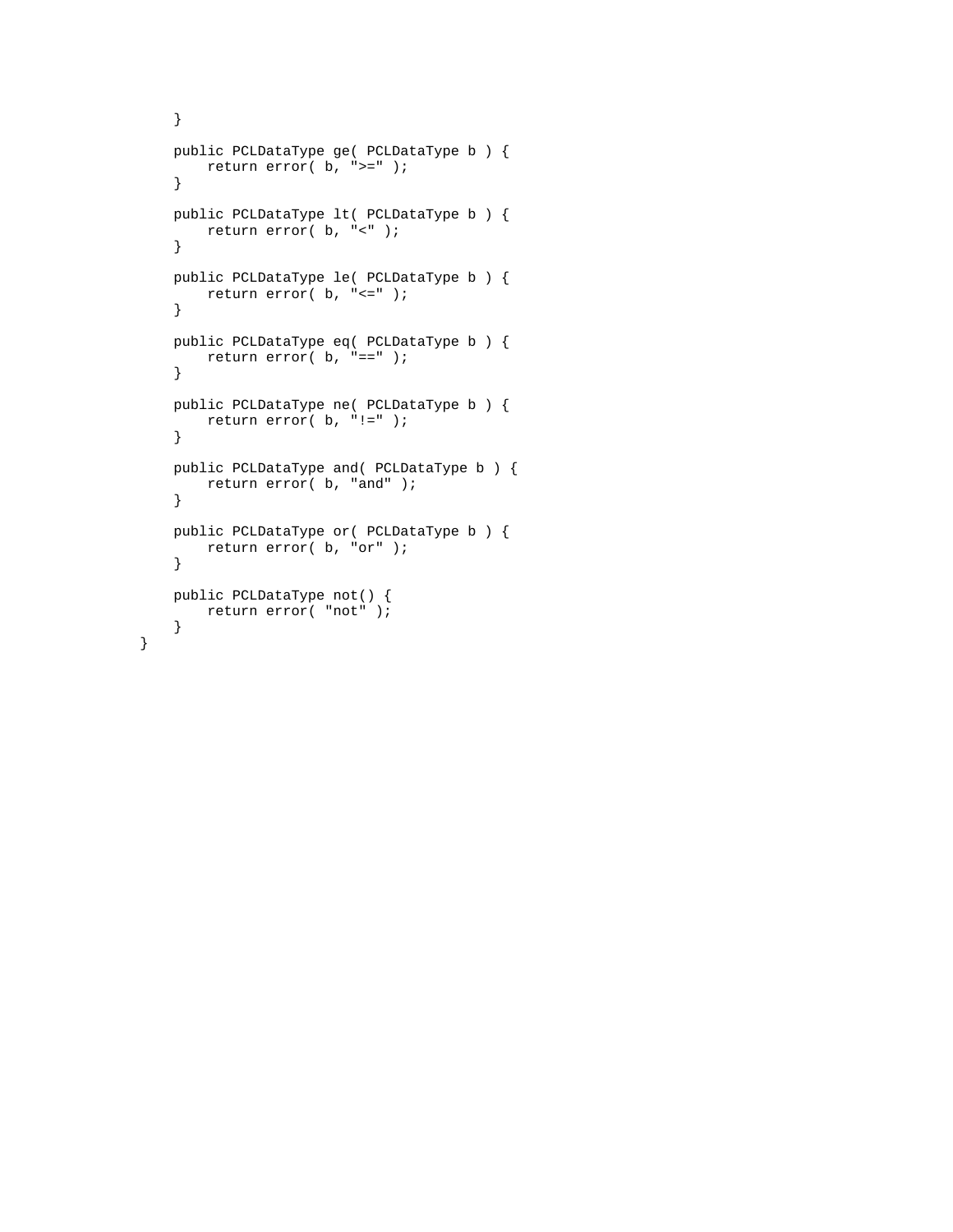# **PCLDouble.java**

```
import java.io.PrintWriter; 
import java.util.regex.Matcher; 
import java.util.regex.Pattern; 
/** 
 * The wrapper class for double 
 * 
  * @author Hanhua 
 * 
 * Modified by T.Chou 
 */ 
class PCLDouble extends PCLDataType 
       implements Comparable 
{ 
     double var; 
     public PCLDouble( double x ) { 
         var = x; 
     } 
     public String typename() { 
         return "double"; 
     } 
     public PCLDataType copy() { 
         return new PCLDouble( var ); 
     } 
     public static double doubleValue( PCLDataType b ) { 
         if ( b instanceof PCLDouble ) 
             return ((PCLDouble)b).var; 
         if ( b instanceof PCLInt ) 
             return (double) ((PCLInt)b).var; 
         b.error( "cast to double" ); 
         return 0; 
     } 
     public void print( PrintWriter w ) { 
         if ( name != null ) 
            w.print( name + " = " );
         w.println( Double.toString( var ) ); 
     } 
     public PCLDataType uminus() { 
        return new PCLDouble( -var );
     } 
     public PCLDataType plus( PCLDataType b ) { 
         return new PCLDouble( var + doubleValue(b) ); 
     } 
     public PCLDataType add( PCLDataType b ) { 
         var += doubleValue( b ); 
         return this; 
     } 
     public PCLDataType minus( PCLDataType b ) { 
        return new PCLDouble( var - doubleValue(b) );
     }
```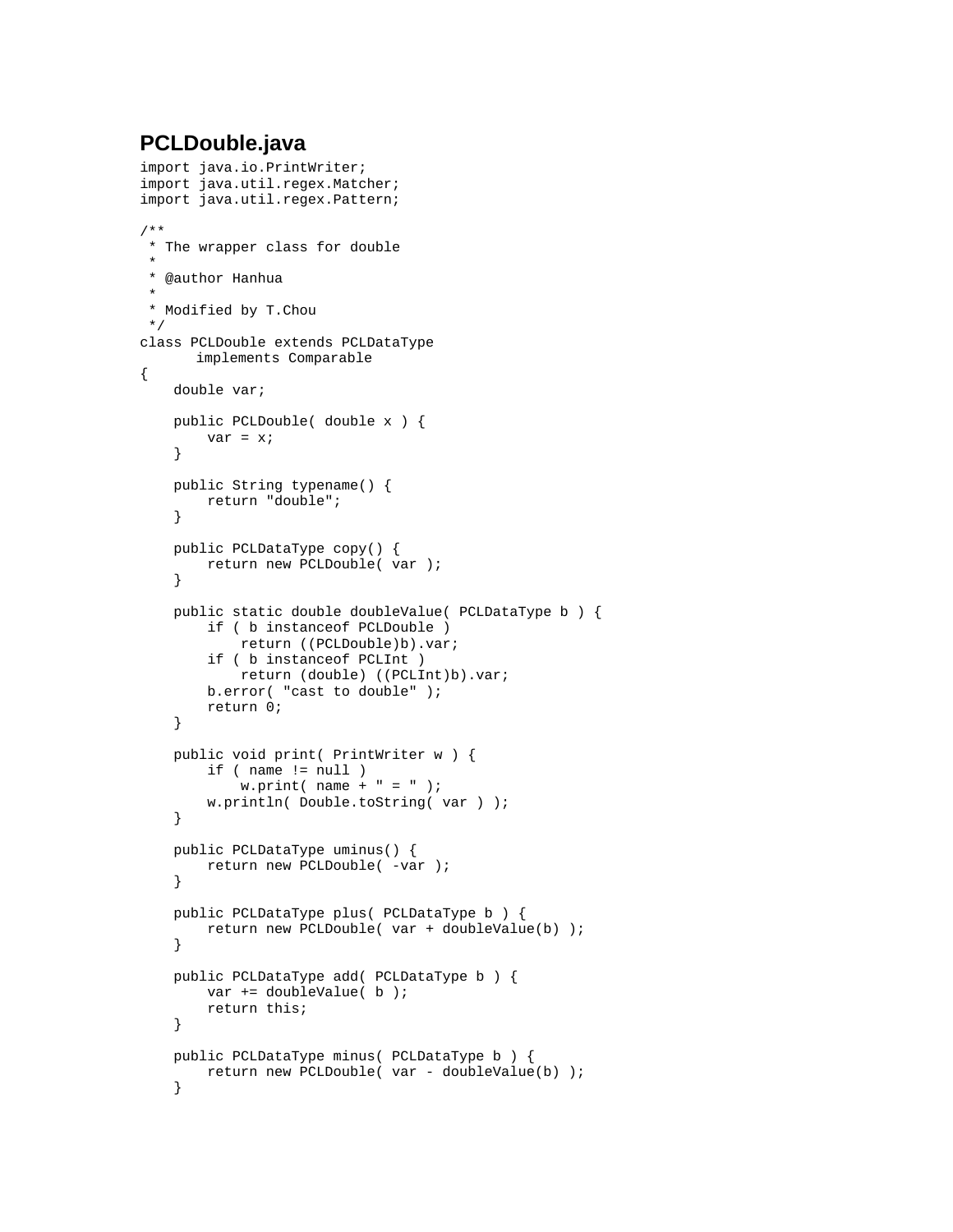```
 public PCLDataType sub( PCLDataType b ) { 
        var - doubleValue( b);
         return this; 
     } 
    public PCLDataType times( PCLDataType b ) { 
        return new PCLDouble( var * doubleValue(b) ); 
     } 
    public PCLDataType mul( PCLDataType b ) { 
         var *= doubleValue( b ); 
         return this; 
     } 
    public PCLDataType lfracts( PCLDataType b ) { 
         return new PCLDouble( var / doubleValue(b) ); 
     } 
    public PCLDataType rfracts( PCLDataType b ) { 
        return lfracts( b ); 
 } 
    public PCLDataType div( PCLDataType b) { 
         return new PCLDouble( var / doubleValue(b) ); 
     } 
    public PCLDataType modulus( PCLDataType b ) { 
        return new PCLDouble( var % doubleValue(b) ); 
     } 
    public PCLDataType rem( PCLDataType b ) { 
        var %= doubleValue( b ); 
        return this; 
     } 
    public PCLDataType gt( PCLDataType b ) { 
         return new PCLBool( var > doubleValue(b) ); 
     } 
    public PCLDataType ge( PCLDataType b ) { 
        return new PCLBool( var >= doubleValue(b) ); 
     } 
    public PCLDataType lt( PCLDataType b ) { 
        return new PCLBool( var < doubleValue(b) ); 
     } 
    public PCLDataType le( PCLDataType b ) { 
         return new PCLBool( var <= doubleValue(b) ); 
     } 
    public PCLDataType eq( PCLDataType b ) { 
         return new PCLBool( var == doubleValue(b) ); 
     } 
    public PCLDataType ne( PCLDataType b ) { 
         return new PCLBool( var != doubleValue(b) ); 
     } 
    public boolean equals(Object arg0) 
    \left\{ \right.
```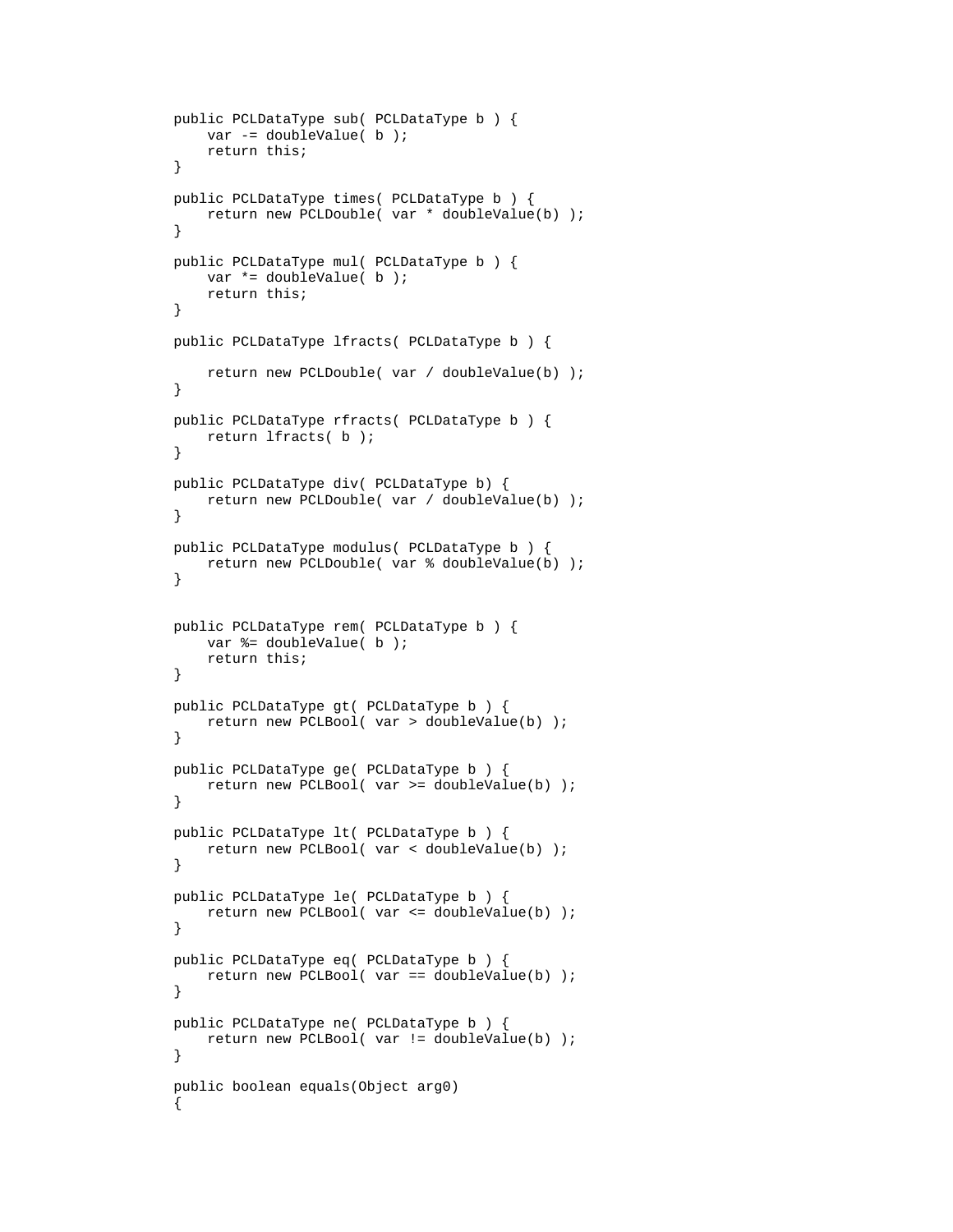```
 return compareTo(arg0) == 0; 
     } 
        public int compareTo(Object arg0) { 
              return new Double(this.var).compareTo(new 
Double(((PCLDouble)arg0).var)); 
        } 
        public PCLDataType isTypeOf(PCLString regex) 
        { 
        Pattern pattern = Pattern.compile(regex.var);
        Matcher matcher = pattern.matcher(""+this.var);
         return new PCLBool(matcher.find()); 
        } 
}
```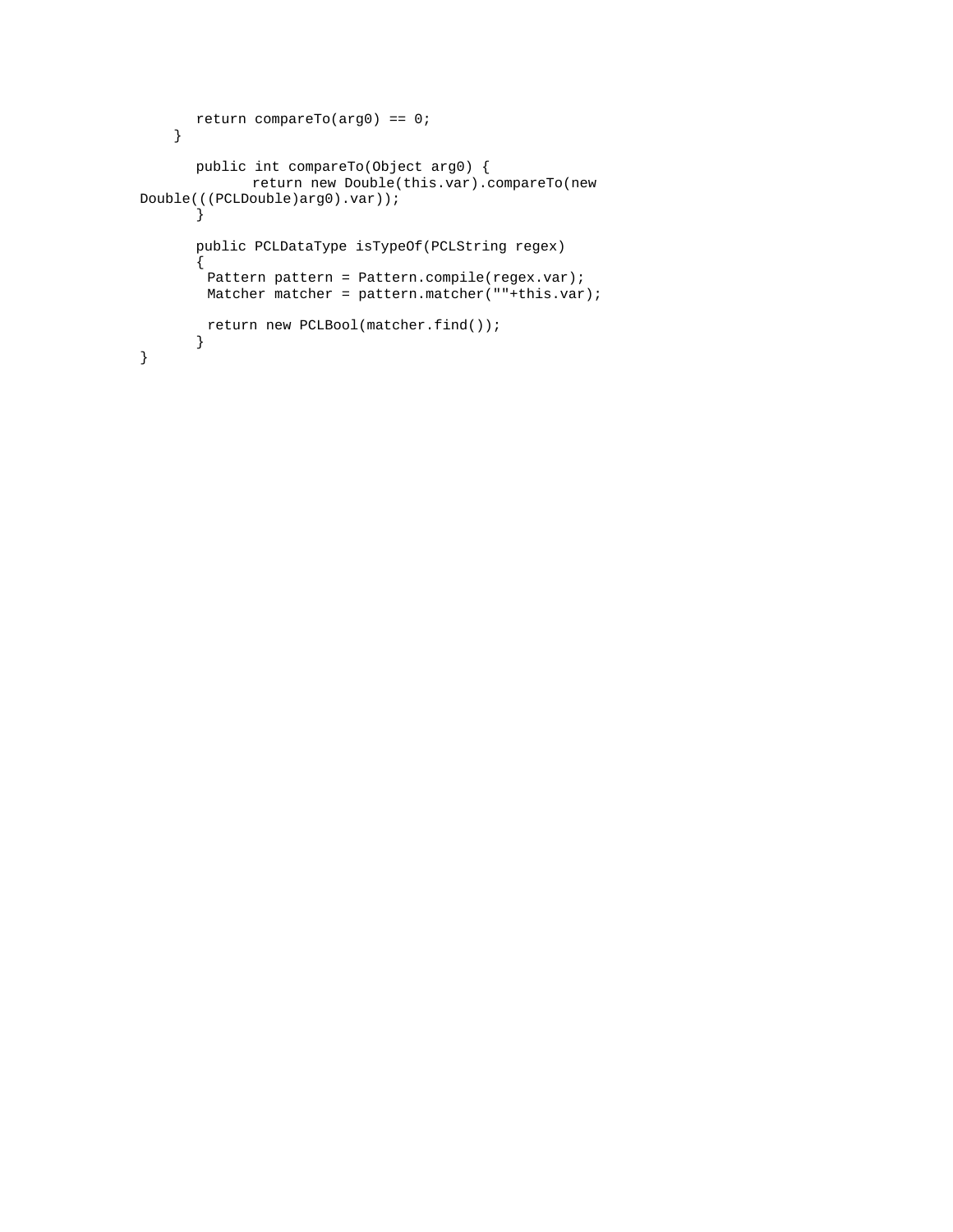# **PCLException.java**

```
/** 
 * Exception class: messages are generated in various classes 
 * @author Hanhua 
 */ 
class PCLException extends RuntimeException { 
 /** 
\star */ 
       private static final long serialVersionUID = 1L; 
 PCLException( String msg ) { 
 System.err.println( "Error: " + msg ); 
     } 
}
```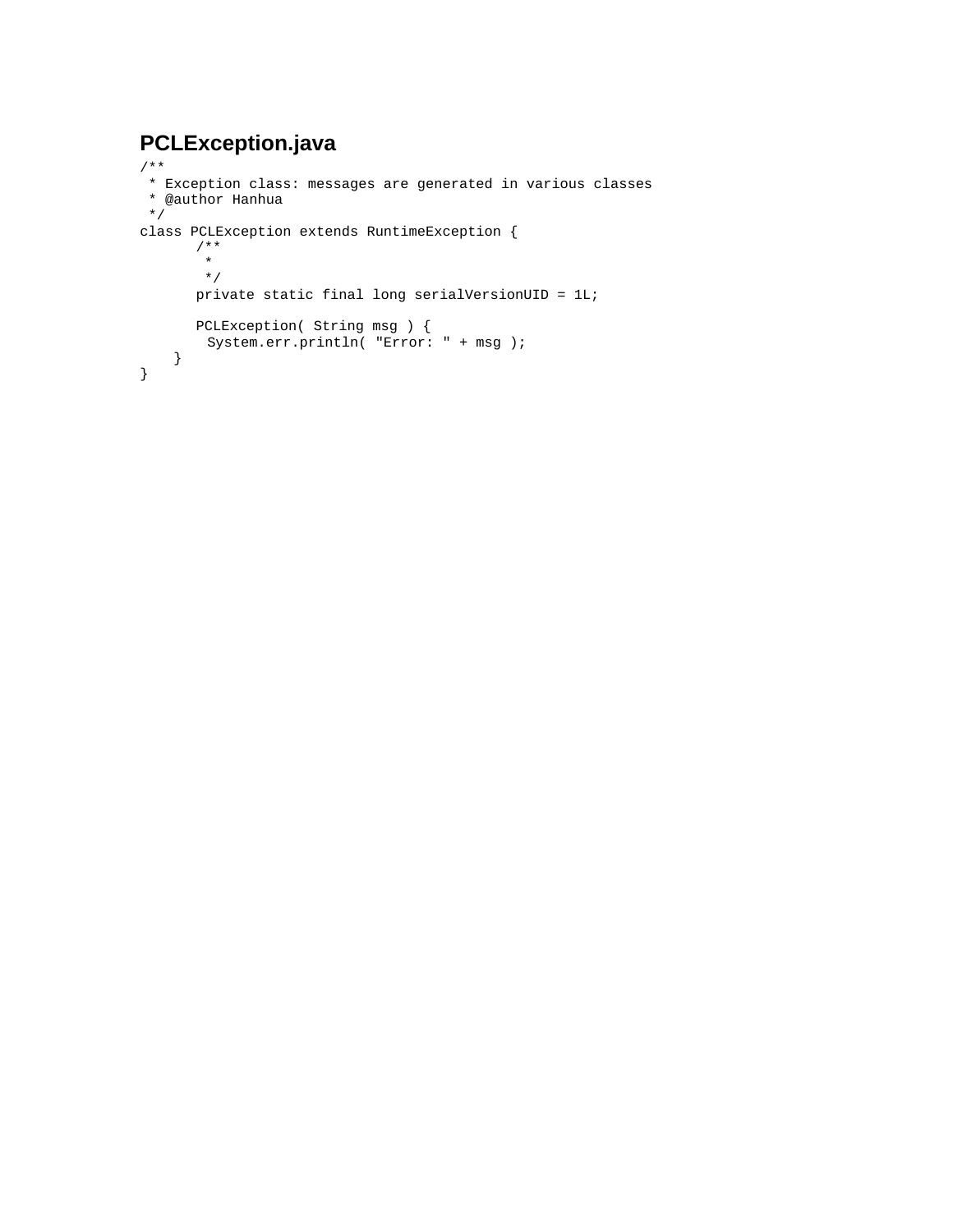# **PCLFunction.java**

```
import java.io.PrintWriter; 
import java.util.HashMap; 
import antlr.collections.AST; 
/** 
 * Technically, PCL does not have functions 
 * PCLValidator and PCLGenerator are the closest thing to functions and 
 * will use this thing as a base class 
  * Can also represent a function declared in one of the charting objects 
 * 
  * @author T.Chou 
  */ 
class PCLFunction extends PCLDataType 
{ 
// Function arguments 
     String[] args; 
     // body = null means chart object function. 
     AST body; 
// the symbol table for this function 
     HashMap<String, PCLDataType> pst; 
     // the object that has this function as a member variable 
     PCLDataType owner; 
     public PCLFunction( String name, String[] args, AST body) { 
         super( name ); 
         this.args = args; 
         this.body = body; 
         pst = new HashMap<String, PCLDataType>(); 
         pst.put("chart", PCL.chart); 
     } 
     public PCLFunction( String name, int id, PCLDataType owner ) { 
         super( name ); 
         this.args = null; 
         pst = null; 
        body = null; this.owner = owner; 
     } 
     public final boolean isInternal() { 
         return body == null; 
 } 
     public String typename() { 
         return "function"; 
     } 
     public PCLDataType copy() { 
         return new PCLFunction( name, args, body ); 
     } 
     public void print( PrintWriter w ) { 
        if ( body == null )
         { 
             w.println( name ); 
         }
```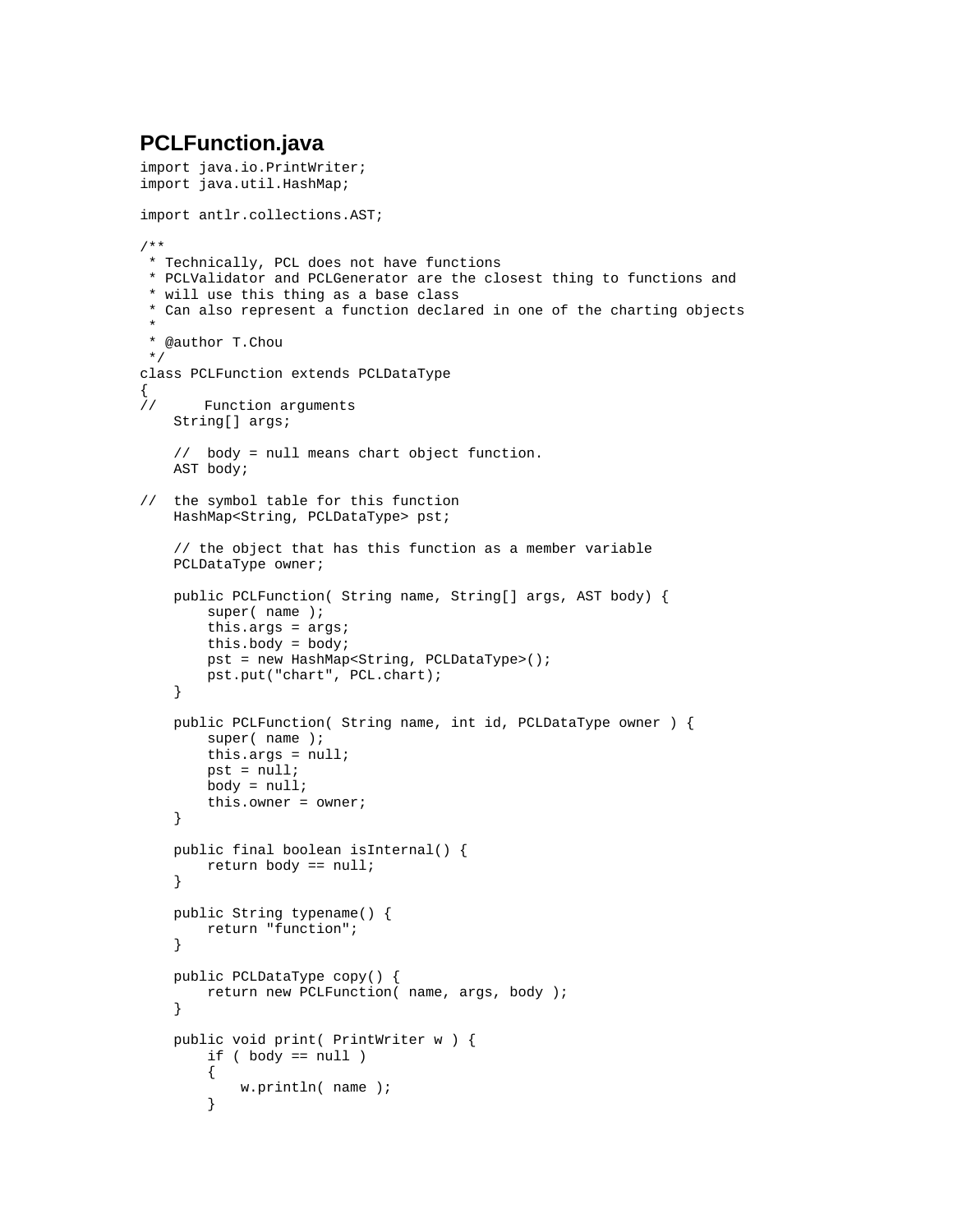```
 else 
         { 
            if ( name != null )
                w.print( name + " = " );
             w.print( "<function>(" ); 
            for ( int i=0; ; i++ )
              { 
                  w.print( args[i] ); 
                  if ( i >= args.length - 1 ) 
                     break; 
              w.print( "," ); 
 } 
            w.\text{println}( " ) " );
        } 
    } 
    public String[] getArgs() { 
        return args; 
     } 
    public HashMap<String, PCLDataType> getSymbolTable() { 
        return pst; 
     } 
    public AST getBody() { 
        return body; 
     } 
    public void resetSymbolTable() { 
       pst.clear(); 
        pst.put("chart", PCL.chart); 
    }
```
}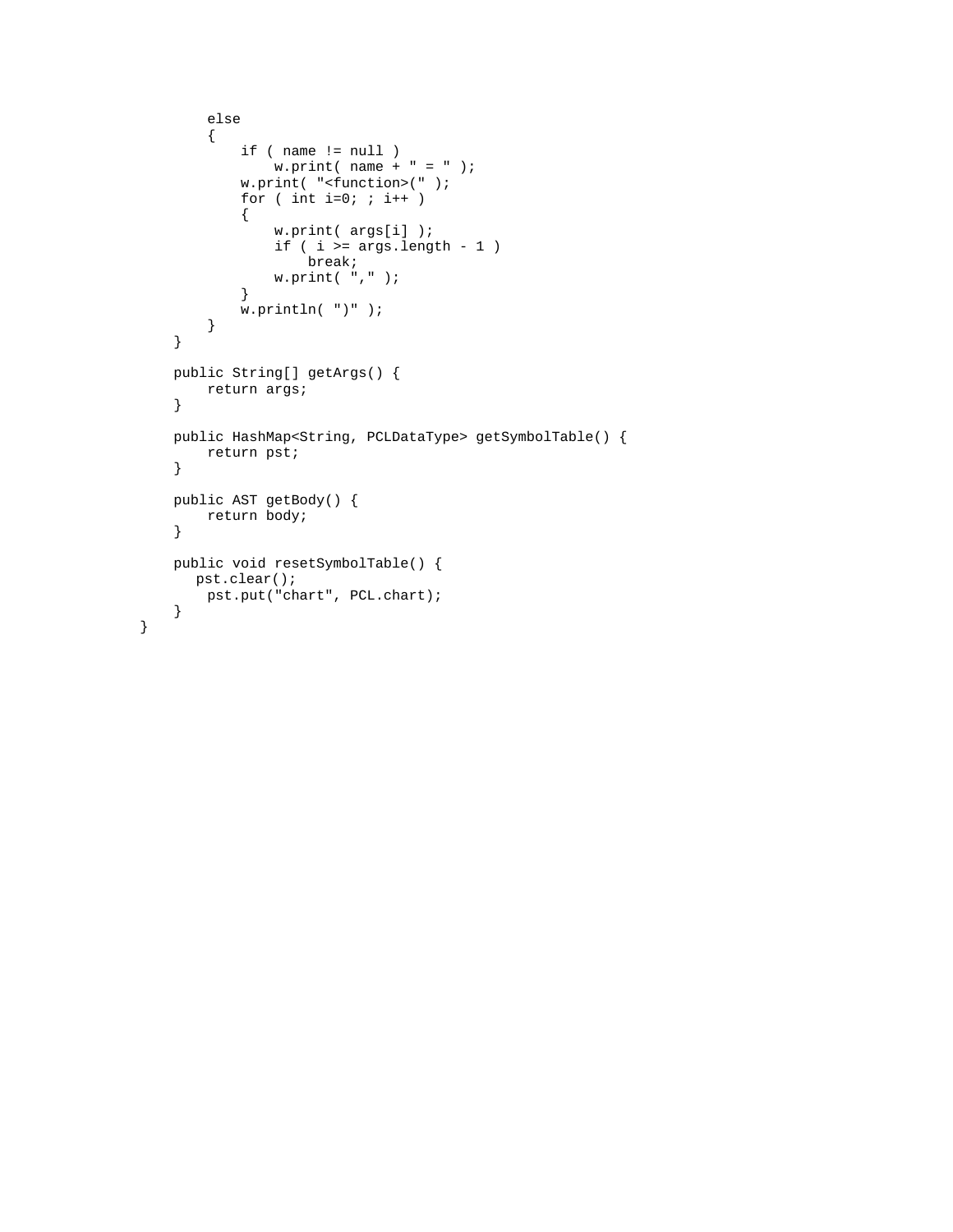# **PCLGenerator.java**

```
import antlr.collections.AST; 
/* 
 * The Generator object used to create new data series 
 * @author T.Chou 
 */ 
public class PCLGenerator extends PCLFunction 
{ 
     public PCLGenerator( String name, String[] args, AST body) 
     { 
        super(name, args, body); 
     } 
     public void setDataSeries(PCLDataSeries series) 
     { 
       pst.put("newseries", series); 
     } 
     public PCLDataSeries getDataSeries() 
     { 
        PCLDataType retval = pst.get("newseries"); 
        if(retval instanceof PCLDataSeries) 
               return (PCLDataSeries)retval; 
        else 
               throw new PCLException("DataSeries object has been corrupted 
during generation. Aborting transaction");
     } 
}
```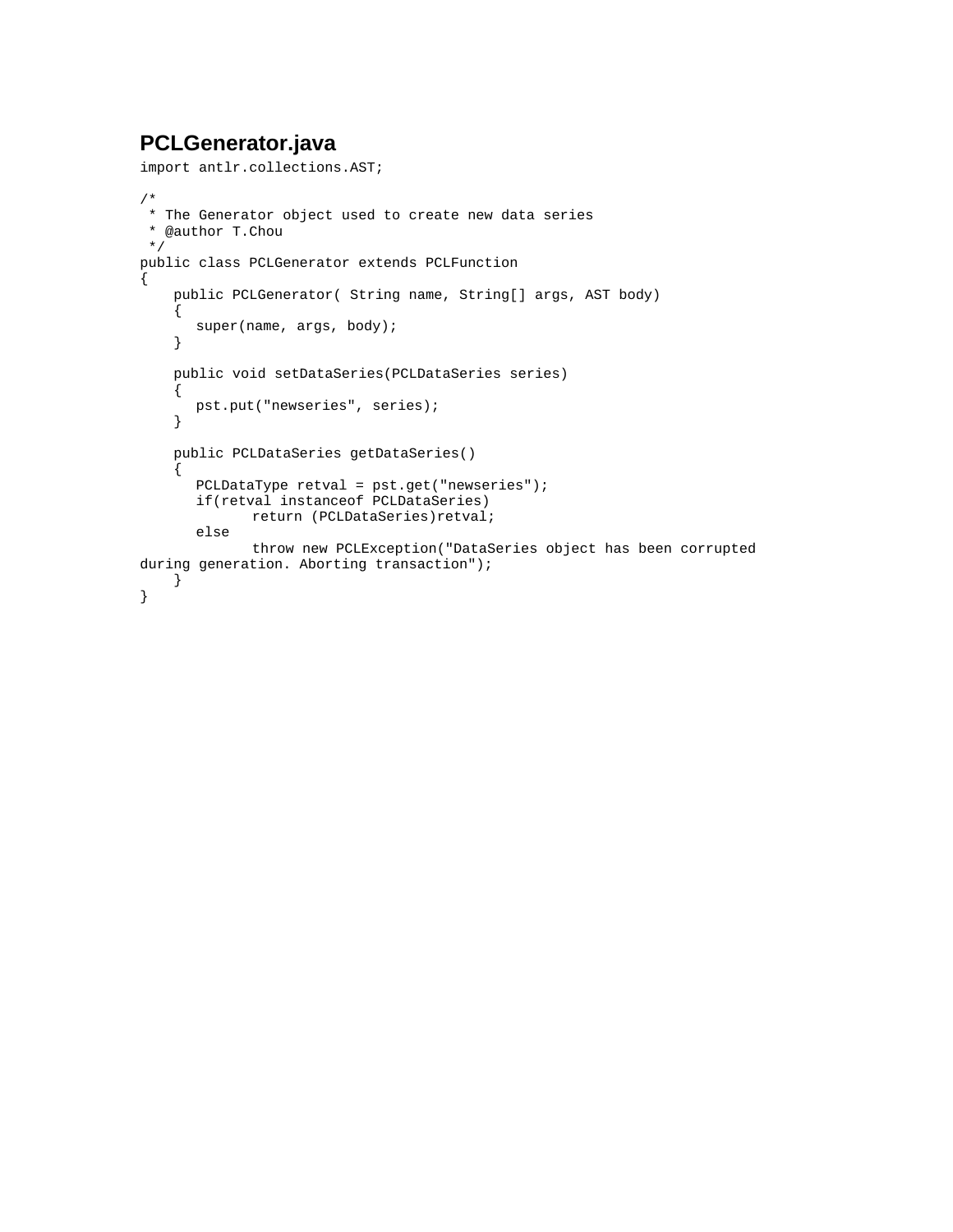# **PCLInt.java**

```
import java.io.PrintWriter; 
import java.util.regex.*; 
/** 
 * the wrapper class of int 
  * 
  * @author Hanhua 
 * 
  * modified by T.Chou 
 */ 
class PCLInt extends PCLDataType 
       implements Comparable 
{ 
     int var; 
     public PCLInt( int x ) { 
         var = x; 
     } 
     public String typename() { 
         return "int"; 
     } 
     public PCLDataType copy() { 
         return new PCLInt( var ); 
     } 
     public static int intValue( PCLDataType b ) { 
         if ( b instanceof PCLDouble ) 
             return (int) ((PCLDouble)b).var; 
         if ( b instanceof PCLInt ) 
             return ((PCLInt)b).var; 
         b.error( "cast to int" ); 
         return 0; 
     } 
     public void print( PrintWriter w ) { 
        if ( name := null )
            w.print( name + " = " );
         w.println( Integer.toString( var ) ); 
     } 
     public PCLDataType uminus() { 
         return new PCLInt( -var ); 
     } 
     public PCLDataType plus( PCLDataType b ) { 
         if ( b instanceof PCLInt ) 
              return new PCLInt( var + intValue(b) ); 
         return new PCLDouble( var + PCLDouble.doubleValue(b) ); 
     } 
     public PCLDataType add( PCLDataType b ) { 
         var += intValue( b ); 
         return this; 
     } 
     public PCLDataType minus( PCLDataType b ) { 
         if ( b instanceof PCLInt ) 
            return new PCLInt( var - intValue(b) );
```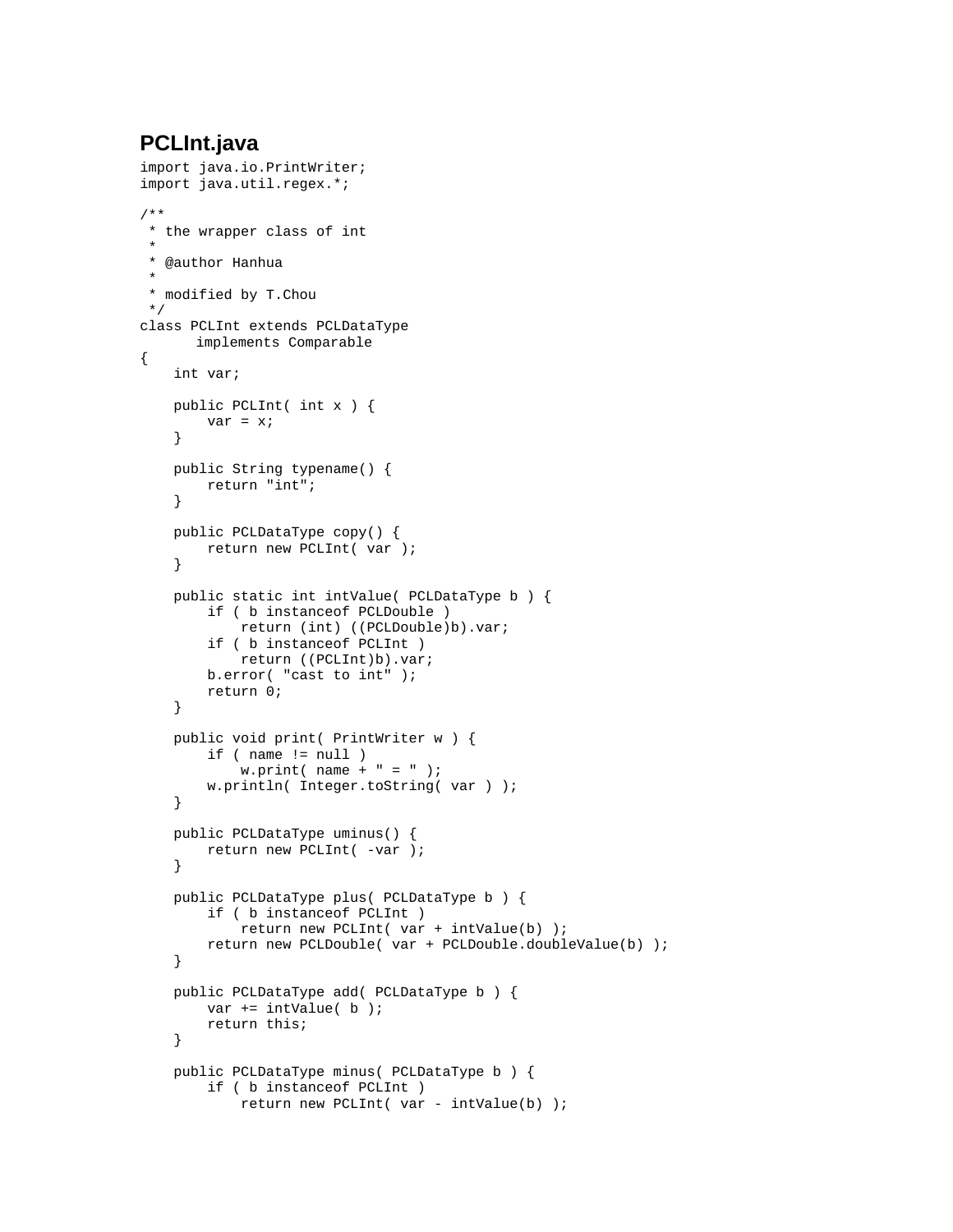```
 return new PCLDouble( var - PCLDouble.doubleValue(b) ); 
 } 
 public PCLDataType sub( PCLDataType b ) { 
    var -= intValue( b );
     return this; 
 } 
 public PCLDataType times( PCLDataType b ) { 
     if ( b instanceof PCLInt ) 
         return new PCLInt( var * intValue(b) ); 
     return new PCLDouble( var * PCLDouble.doubleValue(b) ); 
 } 
 public PCLDataType mul( PCLDataType b ) { 
    var *= intValue( b);
     return this; 
 } 
 public PCLDataType lfracts( PCLDataType b ) { 
     if ( b instanceof PCLInt ) 
         return new PCLInt( var / intValue(b) ); 
     return new PCLDouble( var / PCLDouble.doubleValue(b) ); 
 } 
 public PCLDataType rfracts( PCLDataType b ) { 
     return lfracts( b ); 
 } 
 public PCLDataType div( PCLDataType b) { 
     if ( b instanceof PCLInt ) 
         return new PCLInt( var / intValue(b) ); 
     return new PCLDouble( var / PCLDouble.doubleValue(b) ); 
 } 
 public PCLDataType modulus( PCLDataType b ) { 
     if ( b instanceof PCLInt ) 
         return new PCLInt( var % intValue(b) ); 
     return new PCLDouble( var % PCLDouble.doubleValue(b) ); 
 } 
 public PCLDataType rem( PCLDataType b ) { 
     var %= intValue( b ); 
     return this; 
 } 
 public PCLDataType gt( PCLDataType b ) { 
     if ( b instanceof PCLInt ) 
         return new PCLBool( var > intValue(b) ); 
     return b.lt( this ); 
 } 
 public PCLDataType ge( PCLDataType b ) { 
     if ( b instanceof PCLInt ) 
         return new PCLBool( var >= intValue(b) ); 
     return b.le( this ); 
 } 
 public PCLDataType lt( PCLDataType b ) { 
     if ( b instanceof PCLInt ) 
         return new PCLBool( var < intValue(b) );
```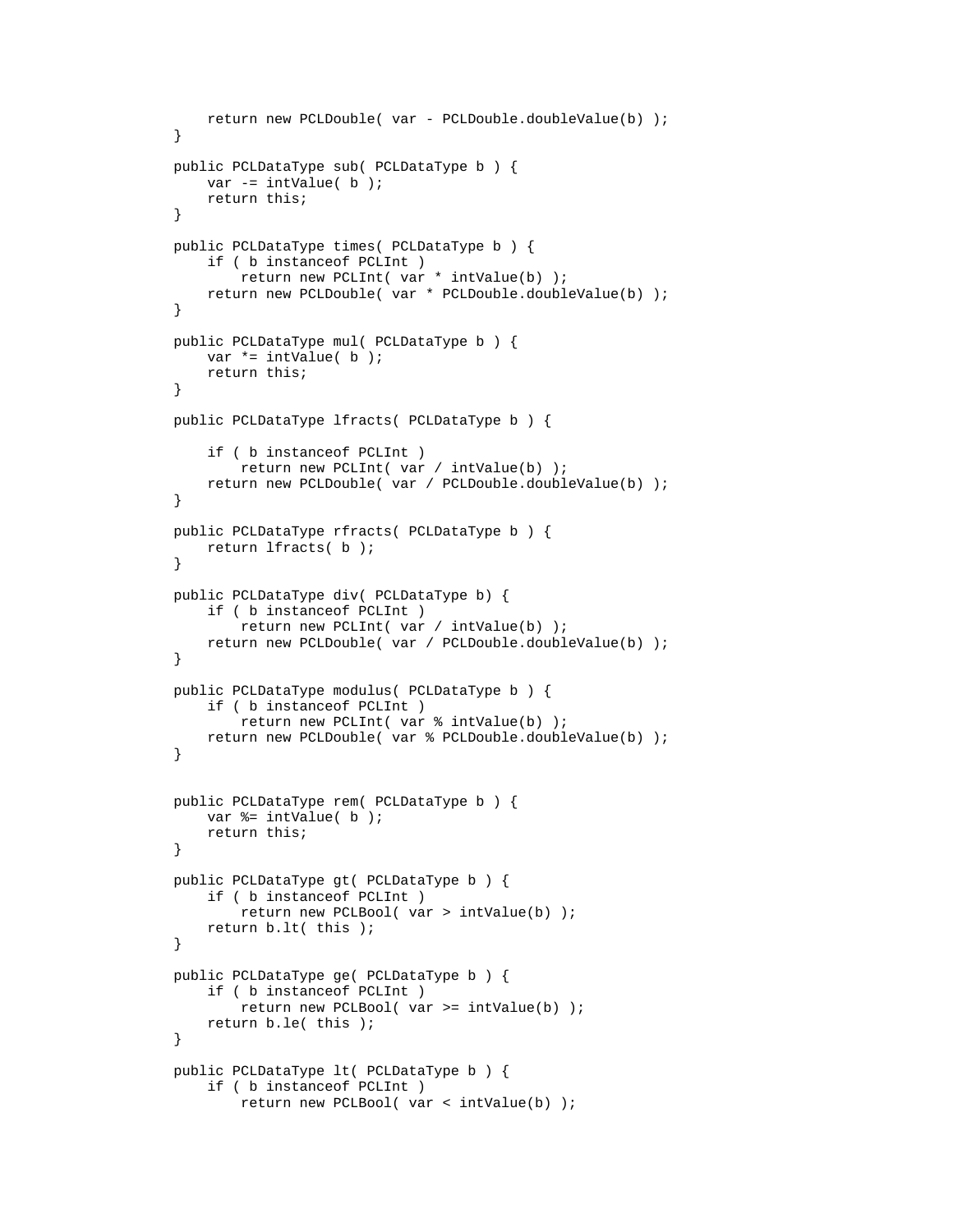```
 return b.gt( this ); 
     } 
     public PCLDataType le( PCLDataType b ) { 
         if ( b instanceof PCLInt ) 
             return new PCLBool( var <= intValue(b) ); 
         return b.ge( this ); 
     } 
     public PCLDataType eq( PCLDataType b ) { 
         if ( b instanceof PCLInt ) 
             return new PCLBool( var == intValue(b) ); 
         return b.eq( this ); 
     } 
     public PCLDataType ne( PCLDataType b ) { 
         if ( b instanceof PCLInt ) 
             return new PCLBool( var != intValue(b) ); 
         return b.ne( this ); 
     } 
     public boolean equals(Object arg0) 
     { 
       return compareTo(arg0) == 0; 
     } 
        public int compareTo(Object arg0) { 
               return new Integer(this.var).compareTo(new 
Integer(((PCLInt)arg0).var)); 
        } 
       public PCLDataType isTypeOf(PCLString regex) 
        { 
        Pattern pattern = Pattern.compile(regex.var);
        Matcher matcher = pattern.matcher(""+this.var);
         return new PCLBool(matcher.find()); 
        }
```
}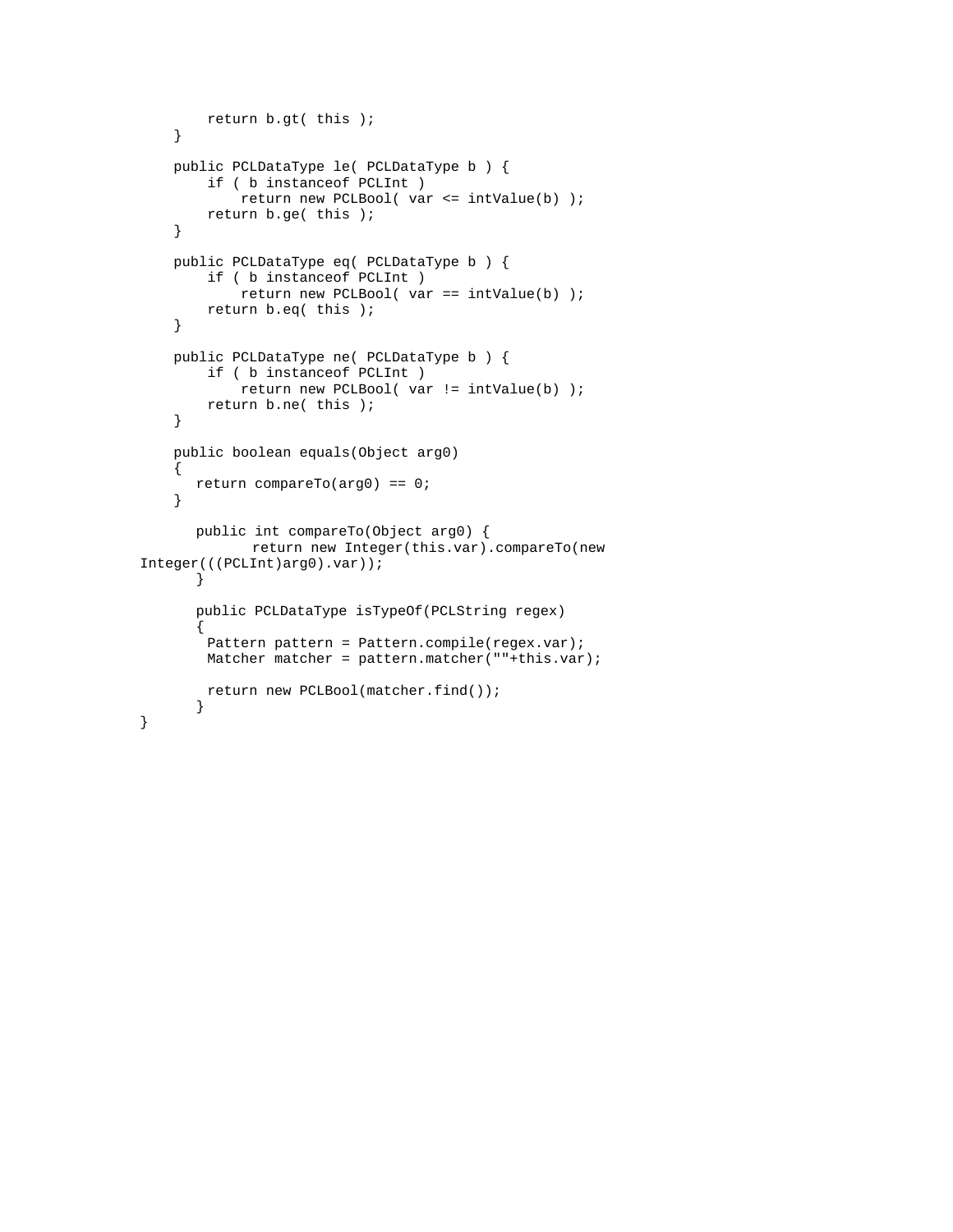## **PCLInterpreter.java**

```
import java.util.*; 
import java.io.*; 
import java.lang.reflect.Field; 
import java.lang.reflect.InvocationTargetException; 
import java.lang.reflect.Method; 
import antlr.CommonAST; 
import antlr.collections.AST; 
import antlr.RecognitionException; 
import antlr.TokenStreamException; 
import antlr.TokenStreamIOException; 
/** Interpreter routines that is called directly from the tree walker. 
 * Can forward actions and requests to the Charting control 
 * 
  * @author T.Chou 
 */ 
class PCLInterpreter { 
       // The current symbol table 
    HashMap<String, PCLDataType> symt; 
     // The global symbol table 
   HashMap<String, PCLDataType> q symt;
    final static int fc_none = 0; 
    final static int fc_break = 1; 
   final static int fc\_continue = 2;
   final static int fc return = 3;
    private String label; 
    private int control = fc_none; 
    public PCLDataType currentObj = null; 
    public PCLInterpreter() { 
         g_symt = new HashMap<String, PCLDataType>(); 
         g_symt.put("chart", PCL.chart); 
        symt = ggymt;
     } 
     // Get variable value from the symbol table 
    // Or get the member variable value from an object 
    public PCLDataType getVariable( String s ) 
     { 
        PCLDataType x = symt.get(s);
       if(currentObj != null) 
       { 
             Class c = currentObj.getClass();
              Method[] m = c.getMethods(); 
              for(int i=0; i<m.length; i++) 
\{ if(m[i].getName().compareTo(s)==0) 
\{PCLFunction func = new PCLFunction(s, 0, currentObj);
                            currentObj = null; 
                    return func;<br>}
 }
```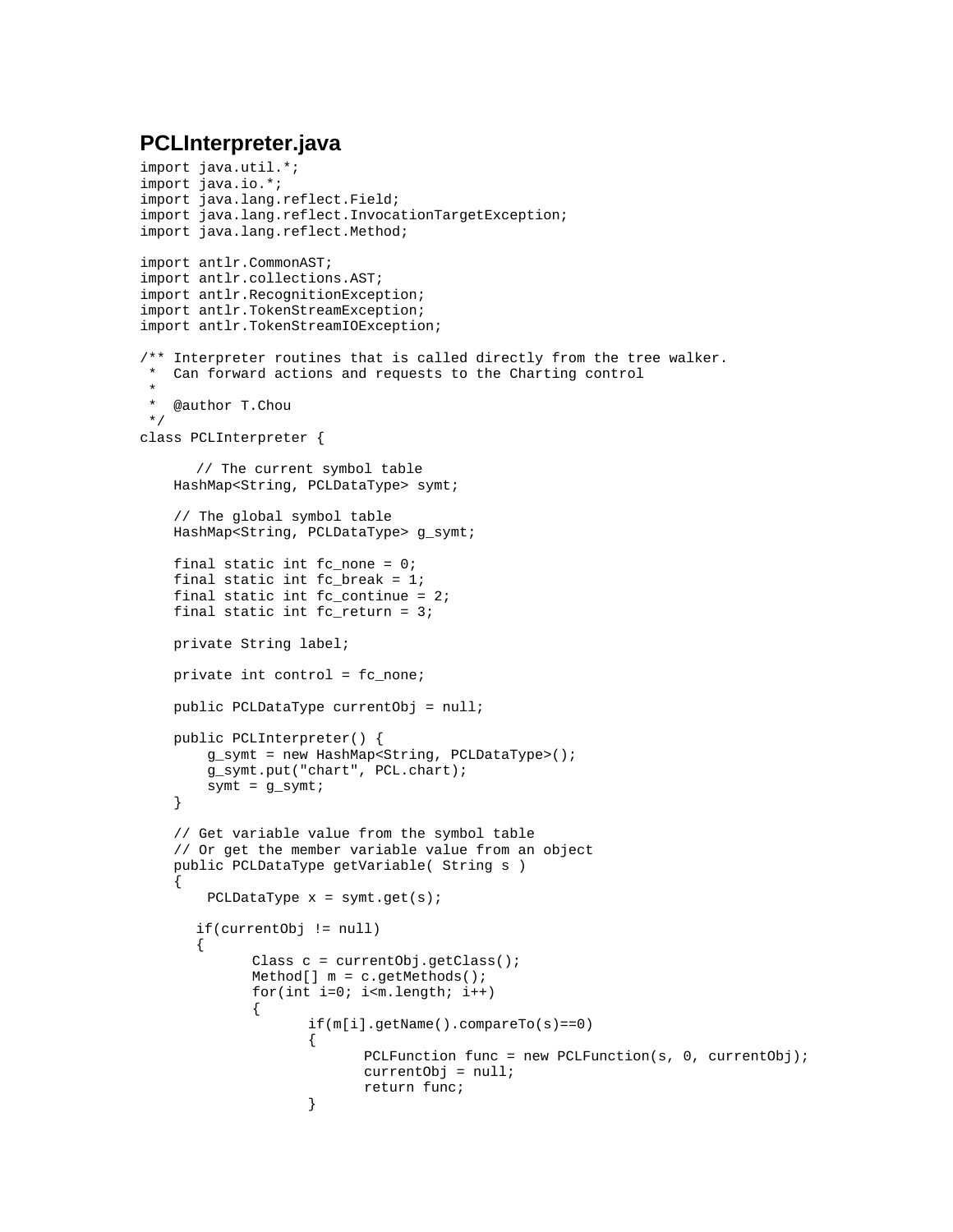```
 } 
               PCLDataType result = null; 
               try 
               { 
              result = PCLInterpreter.getJavaVariable(currentObj, s);<br>}
 } 
               finally 
               { 
                      currentObj = null; 
 } 
               return result; 
        } 
        if ( null == x )
             throw new PCLException("Variable " + s + " is not defined");
         return x; 
     } 
     // Declare a variable 
     public PCLDataType setVariable(String s, PCLDataType d) 
    \{ if(symt.get(s) == null) 
        { 
               PCLDataType copy = d.copy(); 
              copy.name = si symt.put(s, copy); 
               return copy; 
        } 
       else 
              throw new PCLException("Variable " + s + " is already defined" );
     } 
     // Copy the contents of 'a' and return it 
     public PCLDataType rvalue( PCLDataType a ) 
     { 
         if ( null == a.name ) 
             return a; 
         return a.copy(); 
     } 
    // a = b public PCLDataType assign( PCLDataType a, PCLDataType b ) 
\{ if ( null == a.name ) 
               throw new PCLException( "cannot assign value to read only object" 
); 
        if(symt.get(a.name) != null) 
        { 
            PCLDataType x = \text{rvalue}(\ b);
             x.setName( a.name ); 
             symt.put( x.name, x); 
             return x; 
        } 
       else 
             throw new PCLException( "Variable " + a.name + " has not been 
defined" ); 
     } 
     // User reflection to get a Java variable 
     public static PCLDataType getJavaVariable(PCLDataType obj, String varName) 
     { 
       Class c = obj.getClass();
```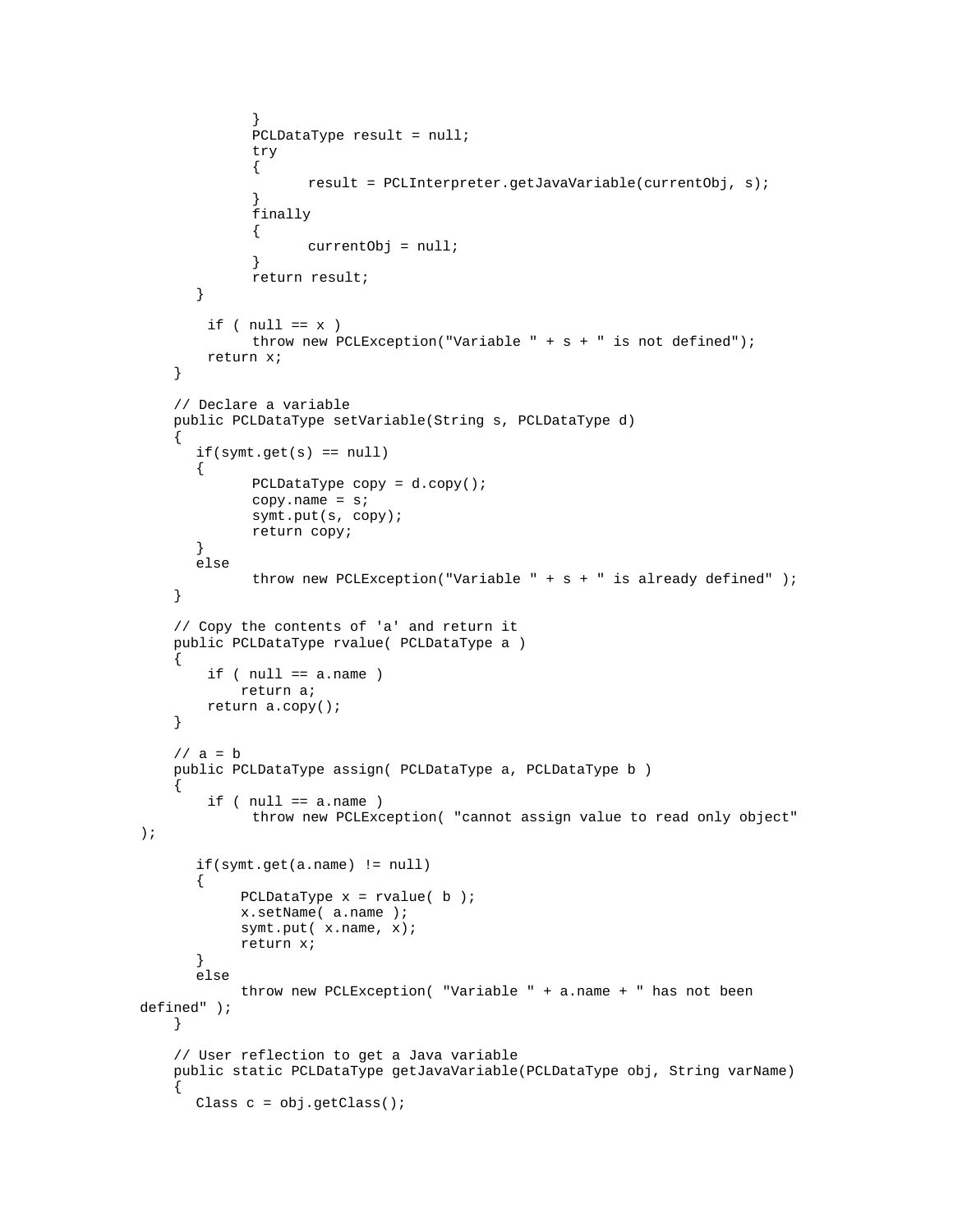```
 if(varName.startsWith("_")) 
              throw new PCLException("Access denied. You do not have permission 
to access this type of variable on this object: "+obj); 
       try { 
                    Field f = c.getField(varName);
                     Object result; 
                     try { 
                            result = f.get(obj); 
                            if(result instanceof PCLDataType) 
                                   return (PCLDataType)result; 
                            else 
                                   throw new PCLException("Invalid Field Type"); 
                     } catch (IllegalArgumentException e) { 
                            // TODO Auto-generated catch block 
                            e.printStackTrace(); 
                     } catch (IllegalAccessException e) { 
                            // TODO Auto-generated catch block 
                    e.printStackTrace();<br>}
 } 
              } catch (SecurityException e) { 
                     // TODO Auto-generated catch block 
                     e.printStackTrace(); 
              } catch (NoSuchFieldException e) { 
                     // TODO Auto-generated catch block 
             e.printStackTrace();<br>}
 } 
              throw new PCLException("No such member variable"); 
     } 
     // Invoke a Validator or Generator function 
     public PCLDataType invokePCLFunc(PCLFunction func, PCLDataType params[]) 
throws antlr.RecognitionException 
     { 
       try 
        { 
                // heck numbers of actual and formal arguments 
                String[] args = ((PCLFunction)func).getArgs(); 
                if ( args.length != params.length ) 
                    return func.error( "unmatched length of parameters" ); 
                // set current symbol table to be function symbol table 
                symt = func.getSymbolTable(); 
                // copy args to symbol table 
                for ( int i=0; i<args.length; i++ ) 
\{ PCLDataType d = rvalue( params[i] ); 
                    d.setName( args[i] ); 
                    symt.put( args[i], d); 
 } 
                // call the function body 
                PCLDataType r = PCL.walker.expr( ((PCLFunction)func).getBody() ); 
                // no break or continue can go through the function 
               if ( control == fc\_break || control == fc\_continue )
                    throw new PCLException( "nowhere to break or continue" ); 
                // if a return was called 
                if ( control == fc_return )
```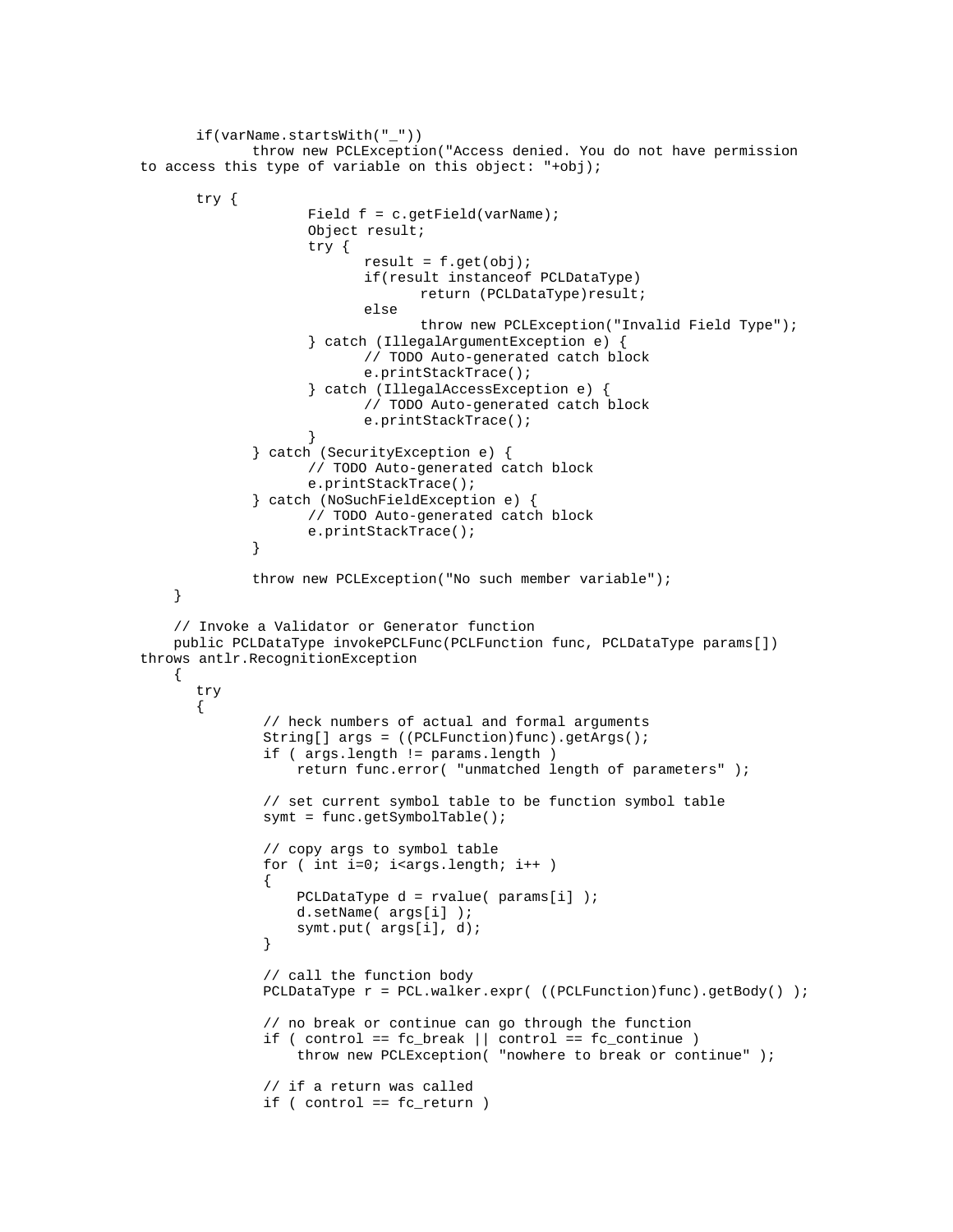```
 tryResetFlowControl( ((PCLFunction)func).name ); 
                return r; 
        } 
       finally 
        { 
               // Reset symbol table to global symbol table 
              symt = g_symt;
        } 
     } 
     // User reflection to call a function on a object 
     public static PCLDataType invokeJavaFunc(PCLDataType obj, String funcName, 
Object[] params) 
     { 
       Class c = obj.getClass(); 
       Class p[] = new Class[params.length]; 
       String debug = funcName + "("; 
      for(int i=0; i<params.length; i++)
        { 
               p[i] = params[i].getClass(); 
               debug += p[i].toString(); 
              if(i != params.length - 1)debug += ", ";
 } 
       debug += ")"; 
       Method m = null; 
       try { 
                    m = c. getMethod(funcName, p);
               } catch (SecurityException e) { 
                      // TODO Auto-generated catch block 
                      e.printStackTrace(); 
                     return null; 
               } catch (NoSuchMethodException e) { 
                     throw new PCLException("Function call " + debug + " is not 
defined for object "+obj.name + " or has invalid arguments"); 
 } 
               // Only functions that return PCLDataTypes are allowed 
// if(!m.getReturnType().getSuperclass().equals(PCLDataType.class)) 
               if(!PCLDataType.class.isAssignableFrom(m.getReturnType())) 
                     throw new PCLException("Internal Function. Cannot call 
functions that do not have a PCLDataType as a return type: "+obj.name); 
               try { 
                     return (PCLDataType)m.invoke(obj, params); 
               } catch (IllegalArgumentException e) { 
                     // TODO Auto-generated catch block 
                     e.printStackTrace(); 
               } catch (IllegalAccessException e) { 
                      // TODO Auto-generated catch block 
                      e.printStackTrace(); 
               } catch (InvocationTargetException e) { 
                      // TODO Auto-generated catch block 
              e.printStackTrace();<br>}
 } 
               throw new PCLException("Unable to call function: "+funcName); 
     } 
     // Used to access collection items using the [] operator 
     public PCLDataType accessCollection(PCLDataType obj, PCLDataType key)
```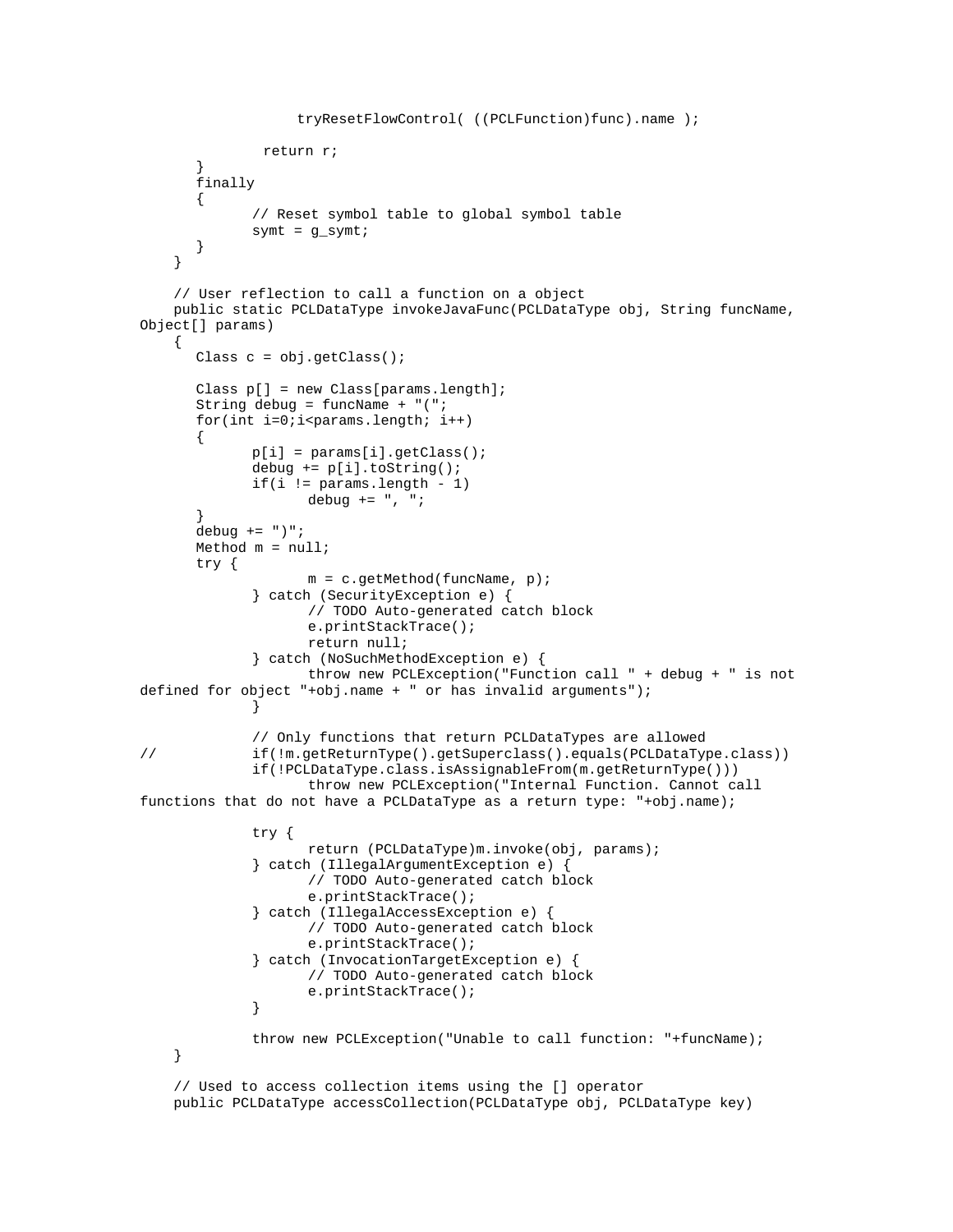```
 { 
       if(obj instanceof PCLCollection) 
\{ return ((PCLCollection)obj).get(key); 
 } 
       throw new PCLException("object is not a collection"); 
     } 
    public PCLDataType funcInvoke(PCLAntlrWalker walker, PCLDataType func, 
PCLDataType[] params ) throws antlr.RecognitionException 
     { 
       // func must be an existing function 
        if ( !( func instanceof PCLFunction ) ) 
            return func.error( "not a function" ); 
       PCLFunction f = (PCLFunction)func; if(f.owner != null) 
\{ PCLDataType result; 
              try 
\{ // Generate functions are special because they have fixed 
args followed by a variable number args 
                     // Won't be able to use reflection here to call function 
because Java can't handle 
                    // a combination of fixed and variable args very well 
                    if(f.name.compareTo("generate")==0 && f.owner instanceof 
PCLChart) 
\{ // First 3 should be generator name, series name, and 
plot type 
                           if(params.length < 3) 
                                 throw new PCLException("generate function 
accepts at least 3 arguments"); 
                           //System.out.println(params[0]); 
                           if(!(params[0] instanceof PCLGenerator)) 
                                  throw new PCLException("Not a valid 
generator"); 
                                  if(!(params[1] instanceof PCLString)) 
                                  throw new PCLException("Not a valid name for 
data series"); 
                                  if(!(params[1] instanceof PCLString)) 
                                  throw new PCLException("Not a valid name plot 
type"); 
                           PCLDataType[] optionalParams = new 
PCLDataType[params.length - 3]; 
                          for(int i=3; i<params.length; i++) optionalParams[i-3] = params[i]; 
                           result = PCL.chart.generate( 
                                        (PCLGenerator)params[0], 
                                        (PCLString)params[1], 
                                        (PCLString)params[2], 
                                        optionalParams 
) \mathbf{i} } 
                    else 
             result = invokeJavaFunc(f.owner, func.name, params);<br>}
 }
```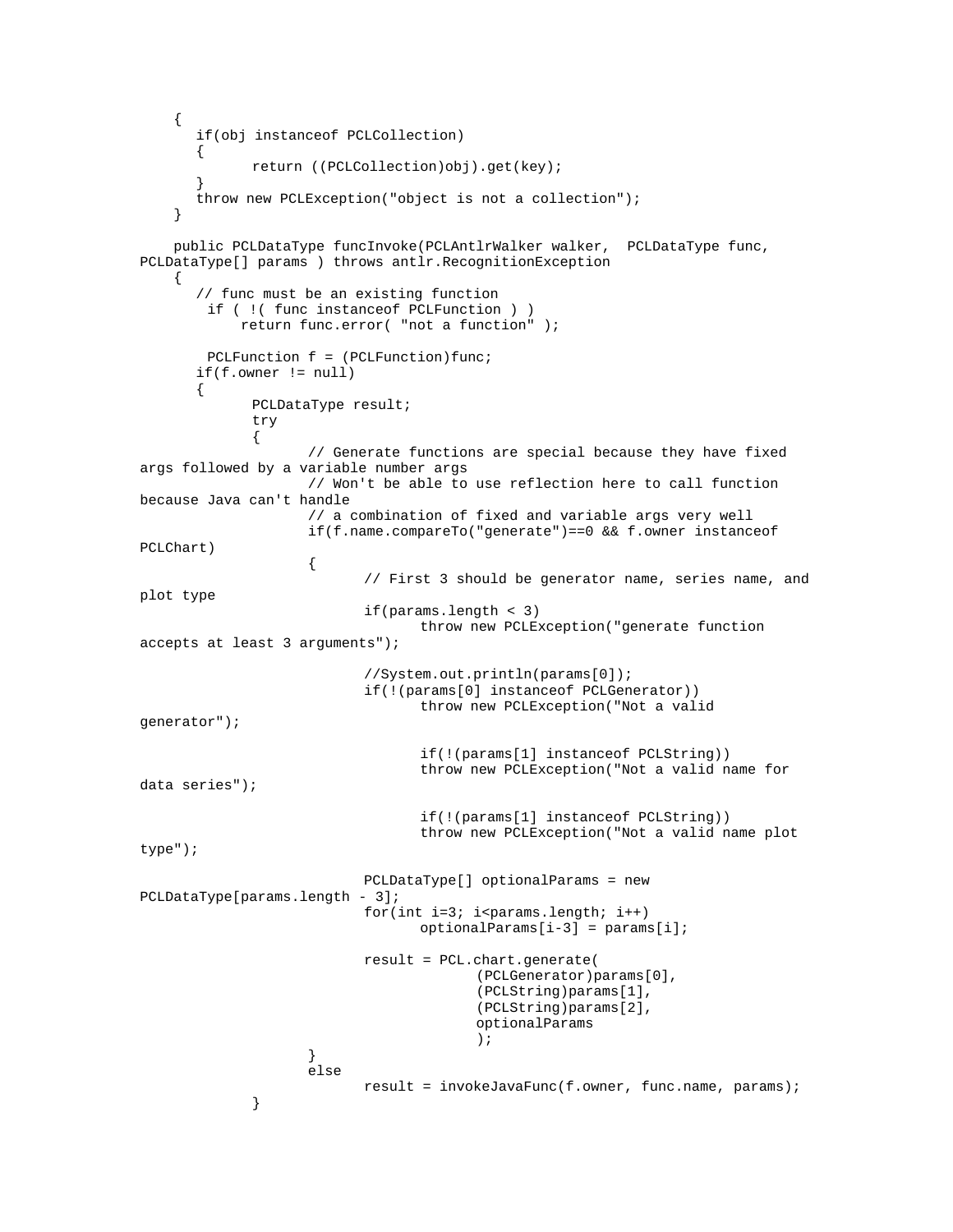```
 finally 
\{ } 
                return result; 
        } 
        else 
        { 
              return invokePCLFunc(f, params); 
        } 
     } 
     // Register a validator with the symbol table 
     public void validatorRegister( String name, AST body ) 
\{ if(symt.get(name) != null) 
                throw new PCLException(name + " is already used for another 
object"); 
        symt.put( name, new PCLValidator( name, body ) ); 
     } 
     // Register a generator with the symbol table 
     public void generatorRegister( String name, String[] args, AST body ) 
    \left\{ \right. if(symt.get(name) != null) 
                throw new PCLException(name + " is already used for another 
object"); 
        symt.put( name, new PCLGenerator( name, args, body ) );
     } 
     public void tryResetFlowControl( String loop_label ) 
     { 
         if ( null == label || label.equals( loop_labels) || control = fc_none; 
     } 
     public void loopNext( String loop_label ) 
\{ if ( control == fc_continue ) 
              tryResetFlowControl( loop_label ); 
     } 
     public void loopEnd( String loop_label ) 
\left\{\begin{array}{ccc} \end{array}\right\}if ( control == fc break )
              tryResetFlowControl( loop_label ); 
     } 
     public void setBreak( String label ) 
\left\{\begin{array}{ccc} \end{array}\right\} this.label = label; 
          control = fc_break; 
 } 
     public void setContinue( String label ) 
     { 
          this.label = label; 
          control = fc_continue; 
 } 
     public void setReturn( String label ) 
     { 
          this.label = label;
```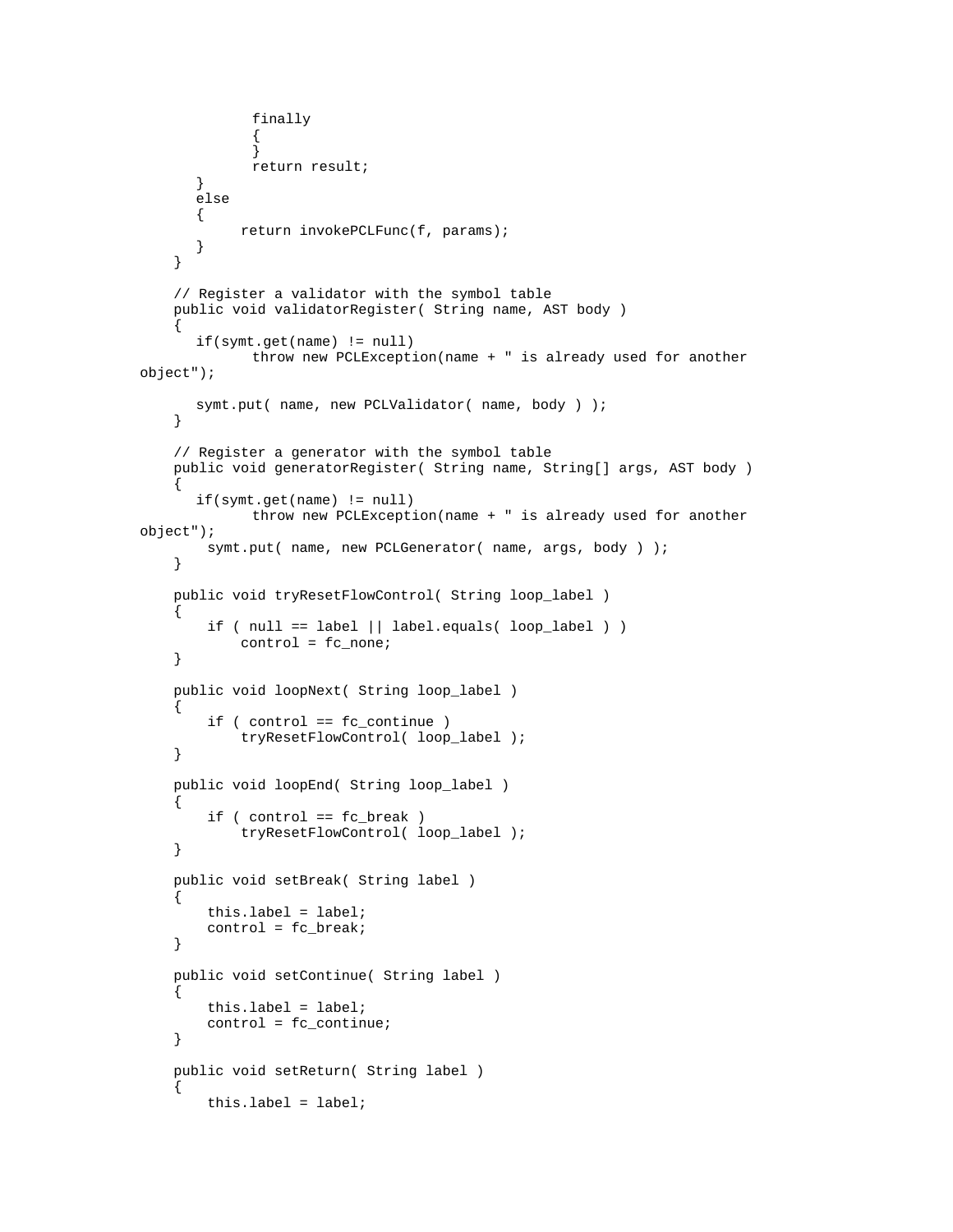```
 control = fc_return; 
 } 
 public boolean canProceed() 
 { 
     return control == fc_none; 
 } 
 public PCLDataType[] convertExprList( Vector v ) 
 { 
     /* Note: expr list can be empty */ 
     PCLDataType[] x = new PCLDataType[v.size()]; 
    for ( int i=0; i < x.length; i++ )
         x[i] = (PCLDataType) v.elementAt( i ); 
     return x; 
 } 
 public static String[] convertVarList( Vector v ) 
 { 
     /* Note: var list can be empty */ 
     String[] sv = new String[ v.size() ]; 
    for ( int i=0; i< sv.length; i++)sv[i] = (String) v.elementAt(i);
     return sv; 
 } 
 public static PCLDataType getNumber( String s ) 
 { 
    if (s.indexOf('.'') >= 0|| s.indexOf( 'e' ) >= 0 || s.indexOf( 'E' ) >= 0 )
         return new PCLDouble( Double.parseDouble( s ) ); 
     return new PCLInt( Integer.parseInt( s ) ); 
 }
```
}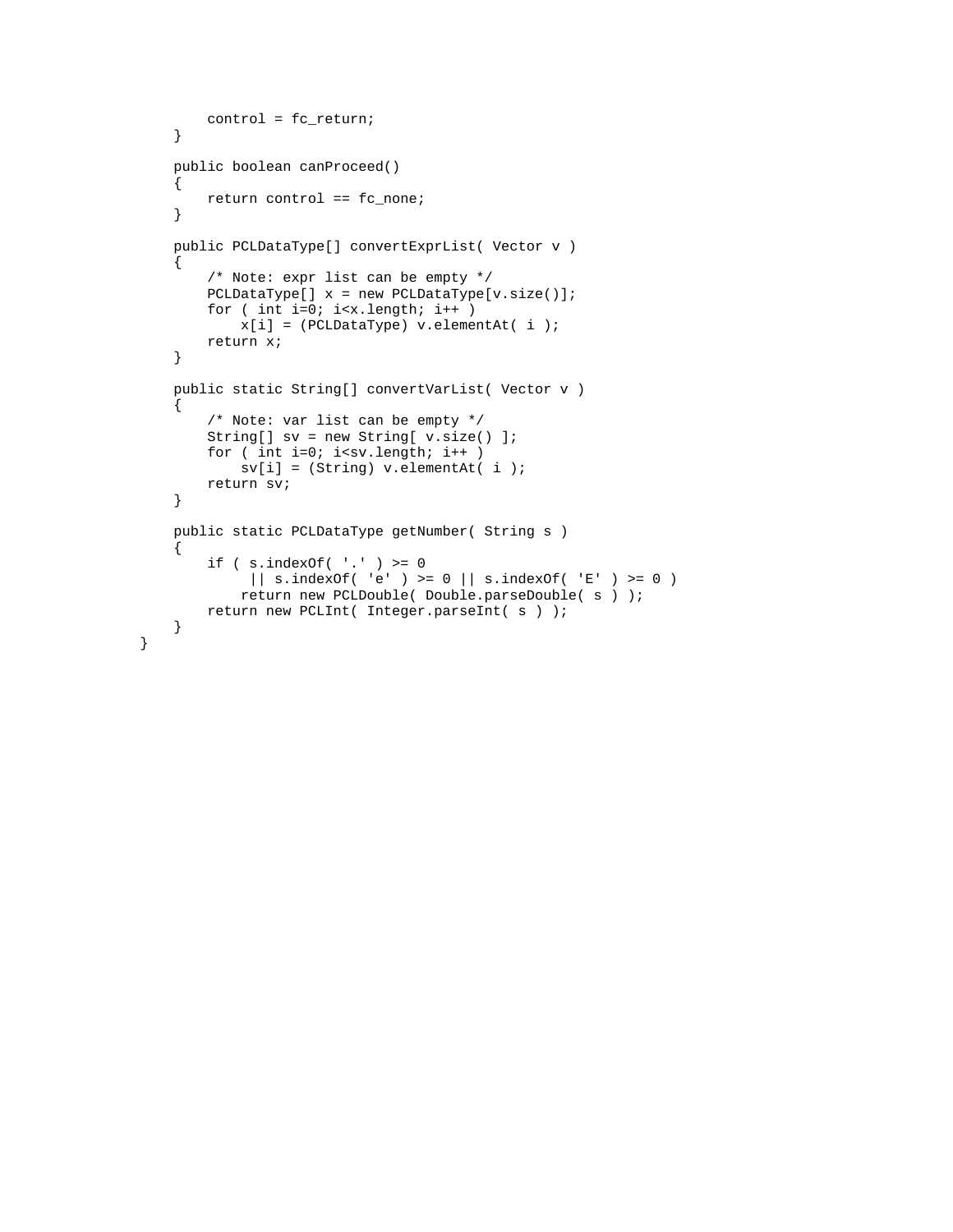# **PCLString.java**

```
import java.io.PrintWriter; 
import java.util.regex.Matcher; 
import java.util.regex.Pattern; 
/** 
 * the wrapper class for string 
 * @author Hanhua 
 * 
 * modified by T.Chou 
 */ 
class PCLString extends PCLDataType 
       implements Comparable 
{ 
     String var; 
     public PCLString( String str ) { 
         this.var = str; 
     } 
     public String typename() { 
         return "string"; 
     } 
     public PCLDataType copy() { 
         return new PCLString( var ); 
     } 
     public void print( PrintWriter w ) { 
        if ( name := null )
            w.print( name + " = " );
         w.print( var ); 
         w.println(); 
     } 
     public PCLDataType plus( PCLDataType b ) { 
         if ( b instanceof PCLString ) 
              return new PCLString( var + ((PCLString)b).var ); 
         return error( b, "+" ); 
     } 
     public PCLDataType add( PCLDataType b ) { 
         if ( b instanceof PCLString ) 
          { 
              var = var + ((PCLString)b).var; 
              return this; 
          } 
         return error( b, "+=" ); 
     } 
     public boolean equals(Object arg0) 
    \mathcal{L} return compareTo(arg0) == 0; 
     } 
        public int compareTo(Object arg0) { 
               return this.var.compareTo(((PCLString)arg0).var); 
        }
```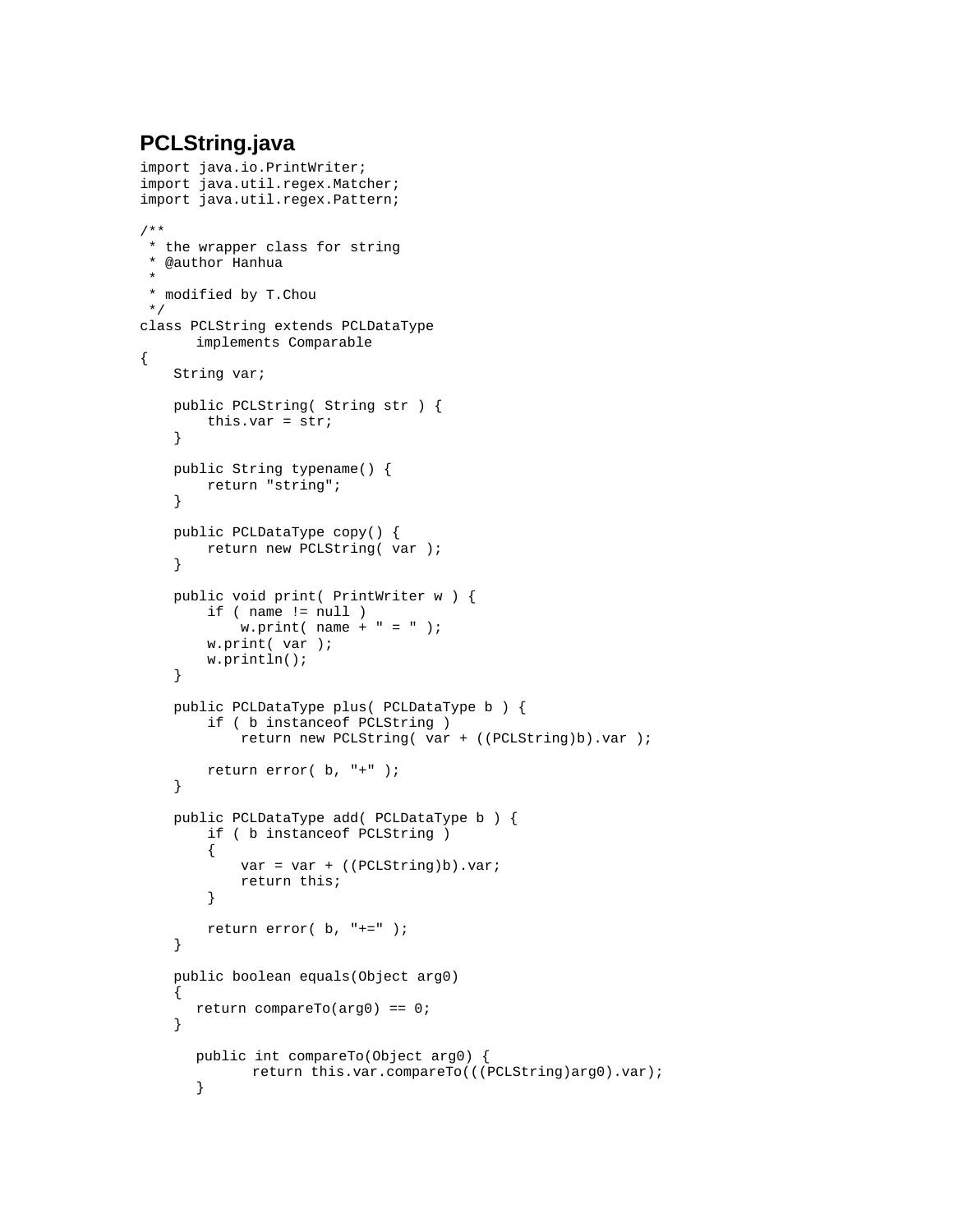```
 public PCLDataType isTypeOf(PCLString regex) 
        { 
        Pattern pattern = Pattern.compile(regex.var);
        Matcher matcher = pattern.matcher(this.var);
         return new PCLBool(matcher.find()); 
        } 
}
```
# **PCLUniqueID.java**

```
/* 
 * @author C.Choong 
 */ 
public class PCLUniqueID { 
   static long current = System.currentTimeMillis();
     static public synchronized long get() { 
    return current++;<br>}
 } 
}
```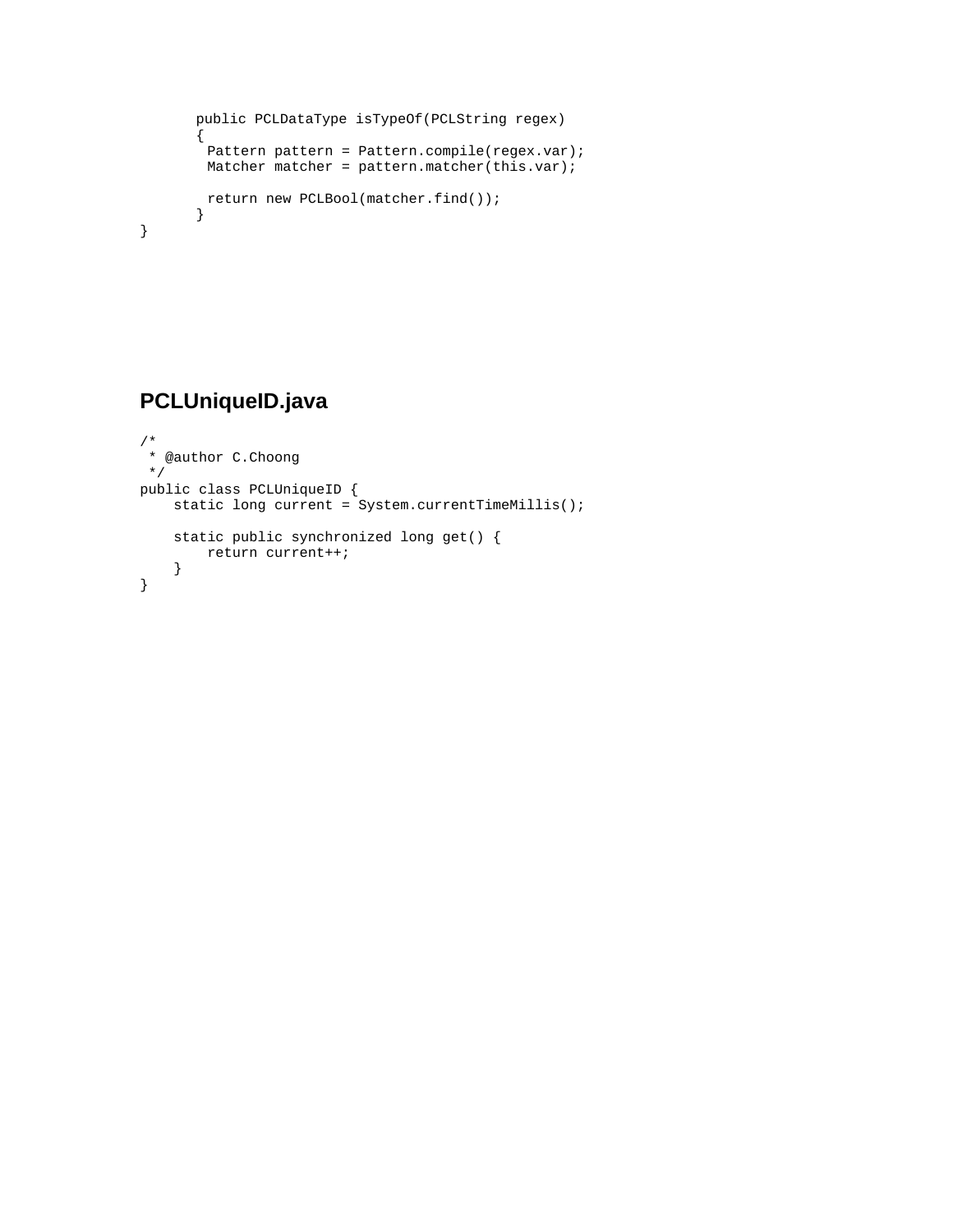# **PCLValidator.java**

```
import antlr.collections.AST; 
/* 
 * @author T.Chou 
 */ 
public class PCLValidator extends PCLFunction 
{ 
     public PCLValidator( String name, AST body) 
     { 
        super(name, new String[0], body); 
     } 
     // Places the value in the symbol table so 
     // that the Interpreter can use it 
     public void setValue(PCLDataType v) 
     { 
        v.name = "value"; 
        pst.put("value", v); 
     } 
     // Gets the value from the Symbol table 
     public PCLDouble getValue() 
    \{ PCLDataType v = pst.get("value"); 
        if(v instanceof PCLInt) 
               return new PCLDouble(((PCLInt)v).var); 
        else if(v instanceof PCLDouble) 
               return new PCLDouble(((PCLDouble)v).var); 
        else 
               throw new PCLException("Cannot assign <value> object to a non-
numeric data type"); 
     } 
}
```